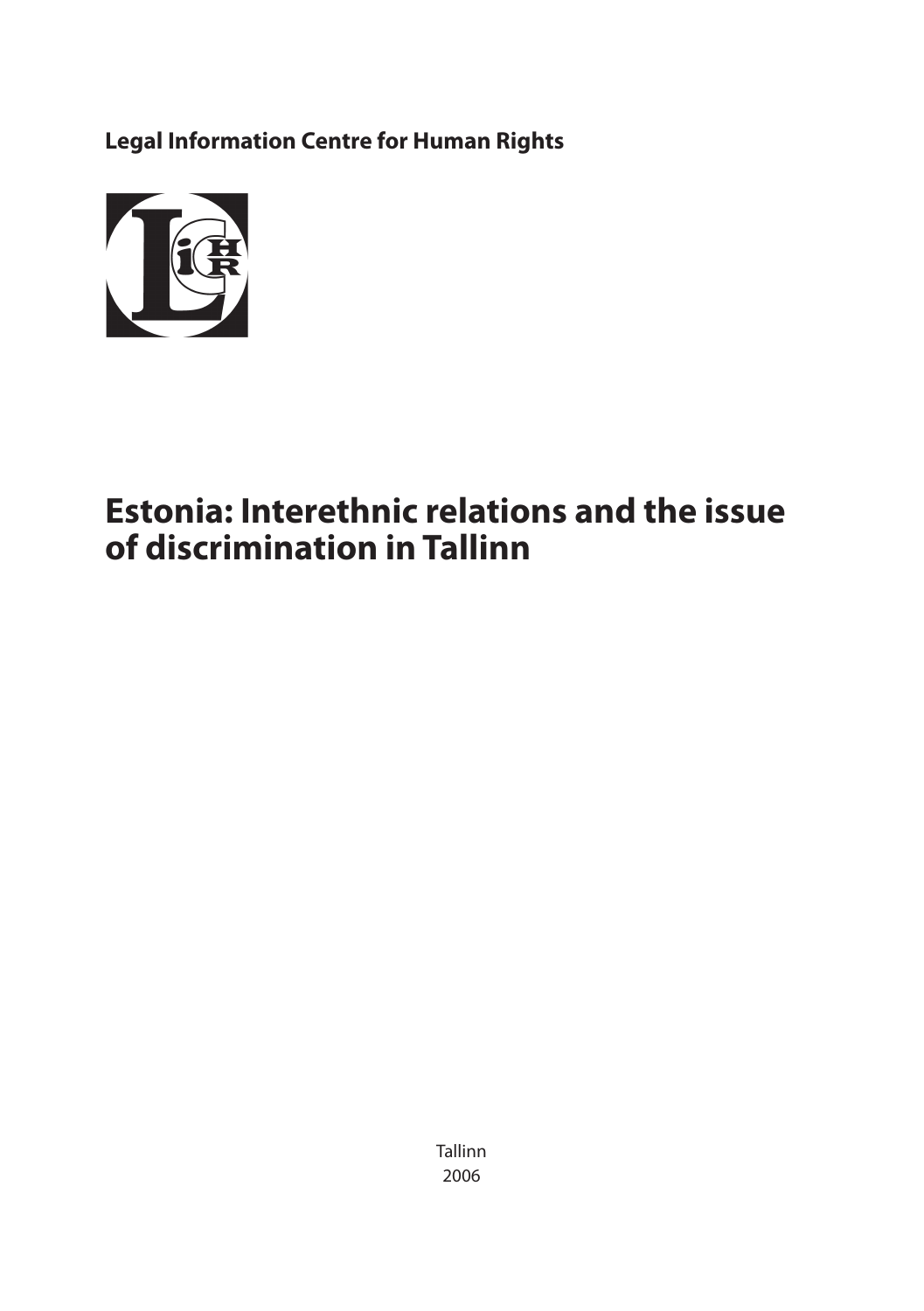Estonia: Interethnic relations and the issue of discrimination in Tallinn K.Hallik, V.Poleshchuk, A.Saar, A.Semjonov

English translation by A.Pihlak and N.Schonfeld

ISBN 978-9985-9542-3-2 ISBN 9985-9542-3-8

The research was supported by the Foundation"Euroregion Livonia – Tallinn"

©Legal Information Centre for Human Rights, 2006



Legal Information Centre for Human Rights Nunne str. 2 10133 Tallinn Estonia Tel (372) 64 64 27 0 Fax (372) 64 64 272 E-mail: Centre@lichr.ee Internet: Http://lichr.ee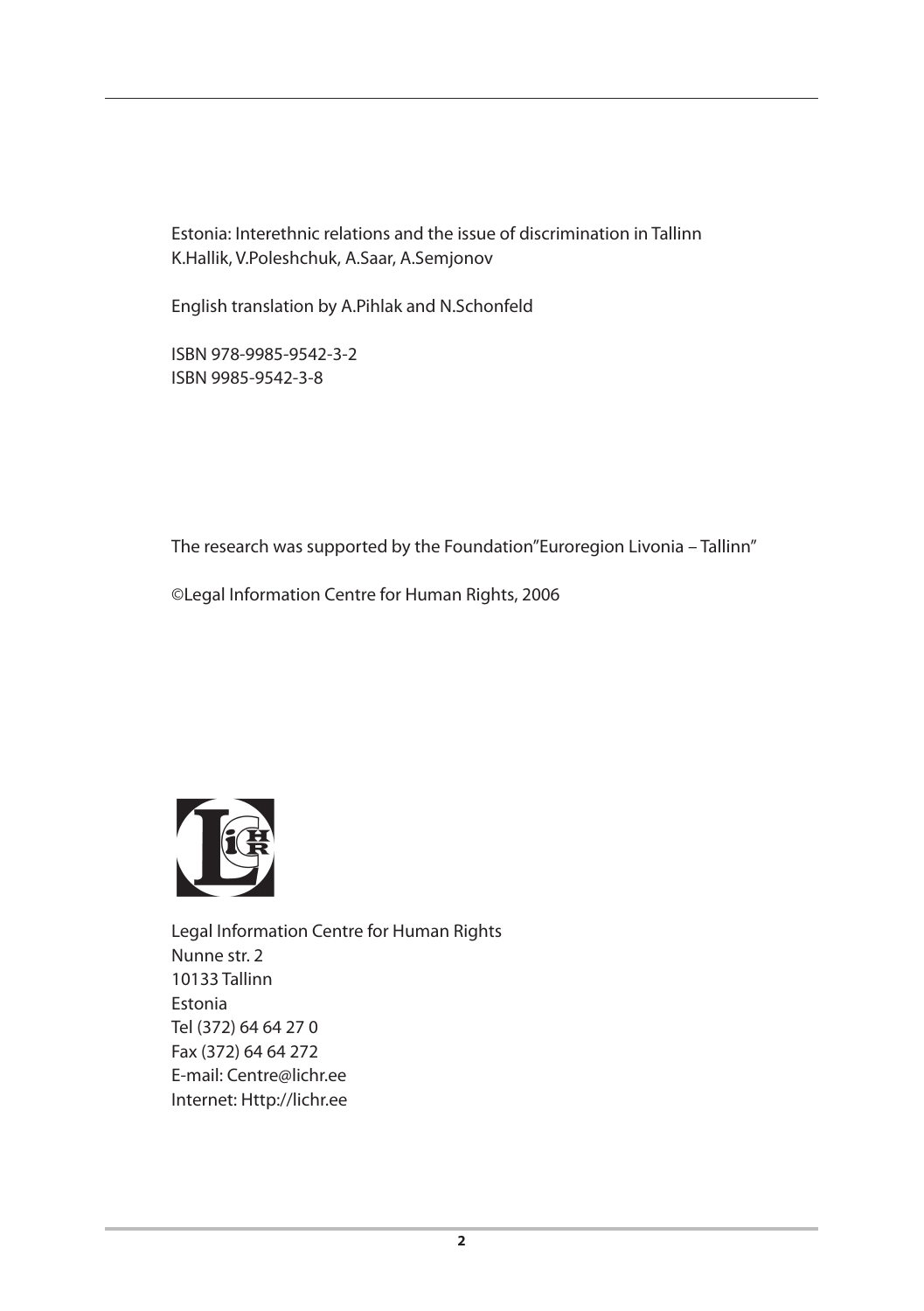# **CONTENTS**

| Aleksei Semjonov                         | FOREWORD                                                                             |    |
|------------------------------------------|--------------------------------------------------------------------------------------|----|
| Andrus Saar                              | SOVIET LEGACY AS THE FACTOR<br>IMPACTING ON ATTITUDES<br>RESPECTING ETHNIC RELATIONS | 6  |
| Klara Hallik                             | MULTIPLE CITIZENSHIP<br>AND SFI F-DFTFRMINATION<br>IN ESTONIAN SOCIETY               | 18 |
| Vadim Poleshchuk<br>and Aleksei Semjonov | <b>INTERETHNIC RELATIONS</b><br>AND UNEOUAL TREATMENT                                | 32 |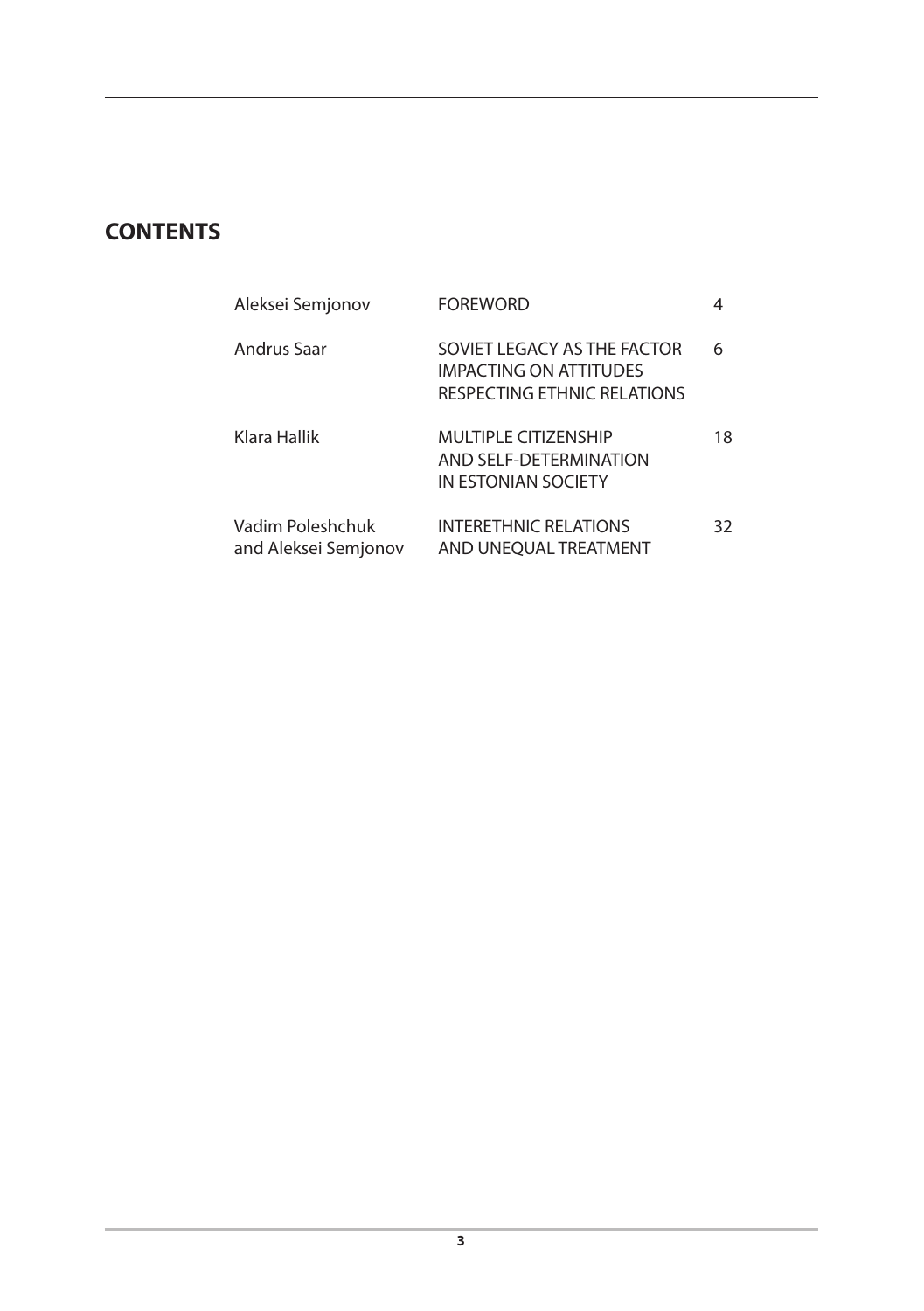# **FOREWORD**

#### *A. Semjonov*

This collection presented to the readers, is an analysis of the results of survey of two main groups of residents of Tallinn: the Estonian and the Russian (speaking) communities. This is already the second study of that type, accomplished on the basis of the Legal Information Centre for Human Rights. The previous survey was carried out in 2001 in the framework of Tallinn City Programme on Integration, prepared by Department of Social Security and Integration. Unfortunately, the said Department was very soon to be wound up for political reasons, and the city integration programme was never implemented into life. Nevertheless, the Centre prepared a publication of main results of research done by it, published in 2002 under the title *Integration in Tallinn 2001*. It is necessary to point out that the publication was not a monograph in the strictly academic sense. The analysis of the data of the survey was performed by three researchers, acting independently of one another: Alexander Plotkin, Aleksei Semjonov and Klara Hallik, everyone of whom determined the topic of respective article on his/her own, as well as the selection of indicators for analysis. Thus the responsibility for the conclusions and interpretation of the results fully belonged to the authors. Naturally, in a number of cases the same data were used by various authors and were interpreted differently in keeping with the general attitude and orientation of every researcher. Consequently, the collection represented a distinctive "dialogue" of the authors.

The said analysis in the form of a dialogue, created on the strength of circumstance and the specific pre-history of the project, however was found to be successful and interesting. The opportunity for non-trivial and individual presentation of source data, their interpretation and respective conclusions, as we see it, has complementary heuristic implication. Therefore, when preparing the research 2005 we planned specifically such form of a publication. This time the analysis of materials was performed by two Estonian-speaking authors (Andrus Saar and Klara Hallik) and two Russian-speaking authors (Vadim Poleshchuk and Aleksei Semjonov), each independently selecting the topic for his/her article and the set of variables for analysis in conformity with one's own scientific and social priorities. In the process of preparation of the publication it turned out that the works of Semjonov and Poleshchuk coincided to a significant degree as regards the selected topics of analysis and the conclusions, with the balance complementing one another. Hence we decided to merge those articles into one.

In this project, like in 2001 we carried out an investigation of both main groups of population of Tallinn - Estonians and non-Estonians ("Russians"). This enabled us to pinpoint the similarity and differences of the views, expectations and attitudes, their dynamics for the past four years, and also to determine the most significant problem areas of strategic planning of integration processes and how to cope with discrimination (segregation).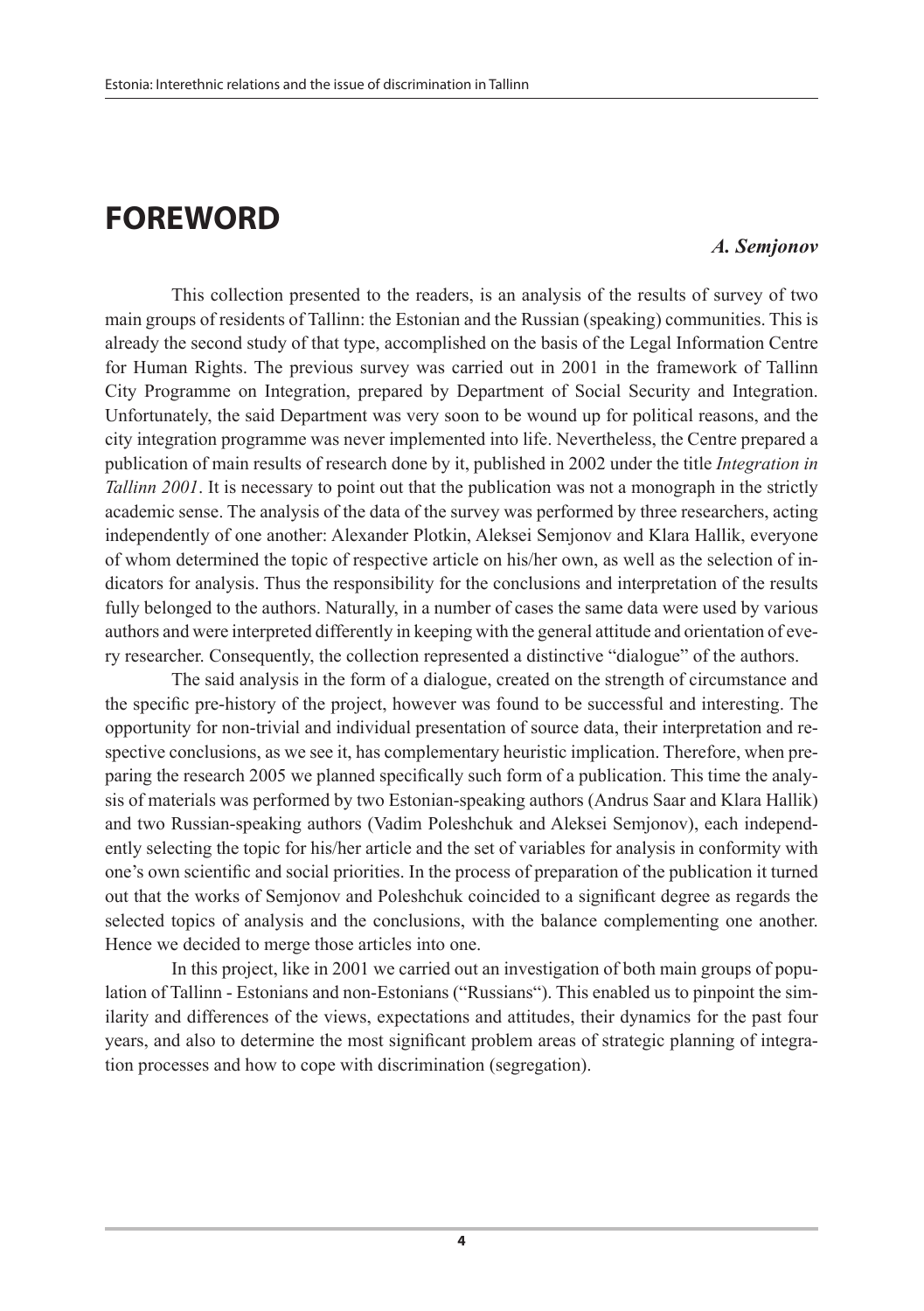# **Indicators fixed:**

- The attitudes and relations in the sphere of power and politics. Contacts with the institutions of power, attitude to those contacts (the degree of satisfaction), trust to institutions of power, social and political organisations.
- Interethnic contacts: frequency, intensiveness, degree of satisfaction, dynamics and expectations from the point of view of various groups; linguistic situation.
- Inequality and discrimination: personal experience, perception of the situation, awareness of the causes and effects.
- Anticipated and preferred models of conduct of the groups in the situation of multicultural society: coincidence – divergence of attitudes.
- Attitudes to interethnic openness ethnic closeness.
- • General value-attitude orientations for the model of development of society: the attitude on the axis "ethnocracy – civil society".
- Peculiarities of identity of Russians in the situation of the Estonian nation-state.
- Attitude to the planned reform of the Russian language upper secondary school education (transfer to instruction in Estonian of 60% subjects).

# **Implementation of the project**

The research was carried out on the basis of the Legal Information Centre for Human Rights. For that purpose, there was set up a working group both from personnel of the Centre and from researchers invited to contribute on contractual basis. Personnel of the Centre provided technical service of the survey.

The main instrument of the survey was questionnaire. It contained 56 indicators – questions. Among them were 43 meaningful indicators and 13 social-demographic features. Altogether the questionnaire included 195 variables (the variable means an informative feature, as against an indicator in which there may be any number of variables).

 The survey was carried out in September 2005, by a standard representative sample for Tallinn by the company SAAR POLL. Altogether there were surveyed 700 people (350 questionnaires in both Estonian and Russian). Of them 325 respondents were Estonians and 375 non-Estonians.

# **Concise information on authors**

Klara Hallik, senior researcher, Institute of International and Social Studies (Tallinn) Vadim Poleshchuk, analyst, Legal Information Centre for Human Rights (Tallinn) Andrus Saar, director, sociological company SAAR POLL (Tallinn) Aleksei Semjonov, director, Legal Information Centre for Human Rights (Tallinn)

### **Note**

Please note that the terms "an Estonian", "a non-Estonian" or "a Russian" refer to a person's ethnic origin, not citizenship.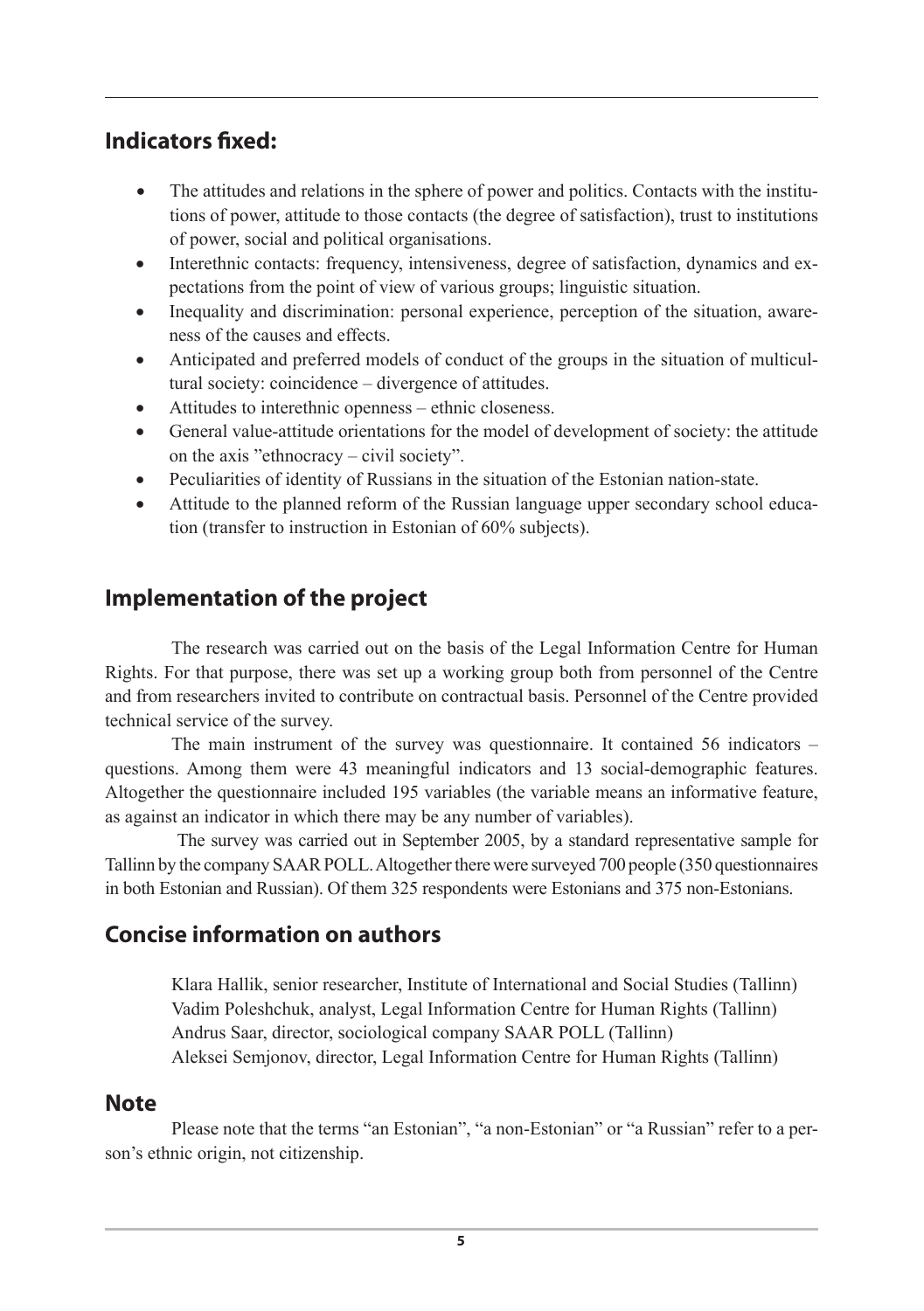# **SOVIET LEGACY AS THE FACTOR IMPACTING ON ATTITUDES RESPECTING ETHNIC RELATIONS**

### *Andrus Saar*

Past experiences mould the factual attitudes of people. Part of those attitudes are easier to change, part of them need for that quite a long period, due to conditions of environment. The universal practice has shown that in ethnic issues, the attitudes are overly persistent and quite hard to alter. It is apparently fair to presume that attitudes in ethnic issues are substantially more rigid, less likely to undergo changes than e.g. the attitudes in economic issues. Attitudes in economic issues, as well as attitudes in general, may occasionally be painful to change. Nevertheless, the changes take place under the direct impact of external environment, which coerces people to take the realities of life into account. Failure to do so, will perceptibly affect the economic position of the attitude-bearer himself. But much smaller is the outside pressure to change attitudes with regard to other ethnic groups.

In this analysis we pose the hypothesis that regardless of extremely rapid changes in Estonian society, ethnic issues are a playground of certain attitudes, which were moulded in Estonia in the period of the Soviet Union, which have been strongly represented until now and affect now the peoples' stance also in the other issues regarding the ethnic relations that are not related to the past.

We hold that the basic assessments and attitudes regarding the position of Estonians and Russians (non-Estonians) in the Soviet period in Estonia are so-called cross-generation i.e. they affect almost similarly the ideas of both people of advanced age and those younger. The younger people, having lived under conditions of the Soviet power just for a short time, sustain the prevailing attitudes to ethnic issues as unfailingly as the older people, having lived in Soviet Estonia for a lengthier period. Those attitudes should evidently be stronger in Estonians than in non-Estonians. The root cause of that, is the different interpretation of transformation of the sovereign Estonia into Soviet Estonia, both by Estonians and non-Estonians.

The said differences in the interpretation of history should expressly manifest themselves in the assessments and attitudes regarding the status of a given ethnic group in the Soviet period in Estonia.

Estonians and non-Estonians hold different opinions as to whether Russians were in a more favoured position, as compared to Estonians, in the "Soviet time". Estonians tend, most of all to support the view that this was how it actually turned out (44.3%). Non-Estonians are adamantly entrenched in the position that this was surely not the case (56.7%). Among Estonians, there are significantly more of those who are of the opinion that preferential treatment of Russians was prevalent. Their numbers are 7 times more than those of non-Estonians.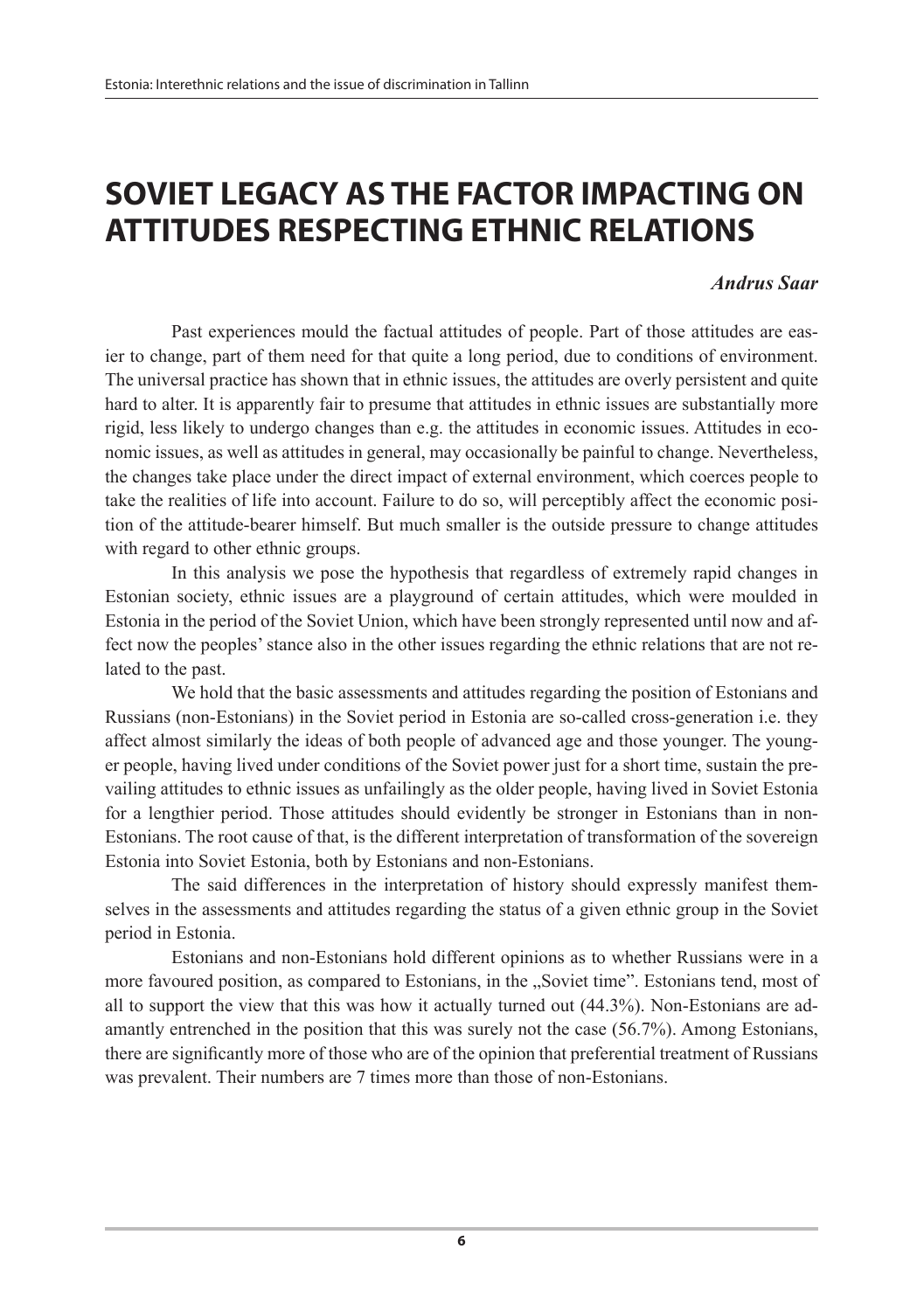|                     | <b>SAMPLE</b> |       | <b>Ethnic group</b> |       |                      |       |  |
|---------------------|---------------|-------|---------------------|-------|----------------------|-------|--|
|                     |               | $\%$  | <b>Estonians</b>    |       | <b>Non-Estonians</b> |       |  |
|                     | <b>Number</b> |       | <b>Number</b>       | $\%$  | <b>Number</b>        | %     |  |
| Yes, certainly      | 112           | 16.0  | 96                  | 29.5  | 16                   | 4.3   |  |
| Yes, to some extent | 241           | 34.4  | 144                 | 44.3  | 97                   | 25.9  |  |
| No                  | 244           | 34.9  | 28                  | 8.6   | 216                  | 57.6  |  |
| Not sure            | 103           | 14.7  | 57                  | 17.5  | 46                   | 12.3  |  |
| <b>TOTAL</b>        | 700           | 100.0 | 325                 | 100.0 | 375                  | 100.0 |  |

### **Table 1. Do you think that in the "Soviet time" Russians were privileged compared to Estonians?**

### *Estonians' attitudes*

With Estonians, it is plausible to say that the age is not a vital characteristic, making difference in the respondents' attitudes. It is only with people over 60 that the number of those sharing the view that Russians were definitively in a more advantageous position is preponderant. Hence, the affiliation to generation does not play a significant role in formation of the attitude about the role of Russians in Estonia in the Soviet time.

The people of meagre means tend to assert that in witness was preferential treatment of Russians, those of lower educational level are also disposed to embrace that view. Considering that senior citizens and poorer people in Estonian society normally represent the same group, in this case these two factors are complementary.

The assessments that Estonians provide for the situation of ethnic groups in the Soviet period are quite closely related to overall attitudes to non-Estonians and to national policy. This interrelation is demonstrated by at least two factors: attitudes towards the issue of citizenship and to working in a multiethnic team.

Those people who find that it is first and foremost the native population of this country entitled to be citizen of Estonia, because it is their land, more often hold the view that in actual fact Russians were more privileged than Estonians (Russians were definitely preferred – 42%) . 29% of those who think that Russians were definitely preferred share the view that everyone is entitled to have the citizenship of the country where he has permanent abode and with which he is most of all associated.

The retrospective assessment of the situation of different ethnic groups is differentiated depending on attitudes towards the ethnic composition of a work team. Out of those preferring to work only in the collective of Estonians or in a mixed collective, 43% were absolutely positive that Russians were given preference. Among the people of indifferent attitude ("I cannot care less what the ethnic composition of the work collective is") 28% were convinced that Russians were preferred. This means that ethnic origin is not of primary importance to those people. The monoethnic or mixed ethnic collective notwithstanding, the respondent will consider more important its other characteristic properties. The same tendency is noticeable also in case of the question what kind of people the respondents would like to have in the neighbourhood. The people of indifferent attitude take a considerably more neutral stance too in regard of the question, who were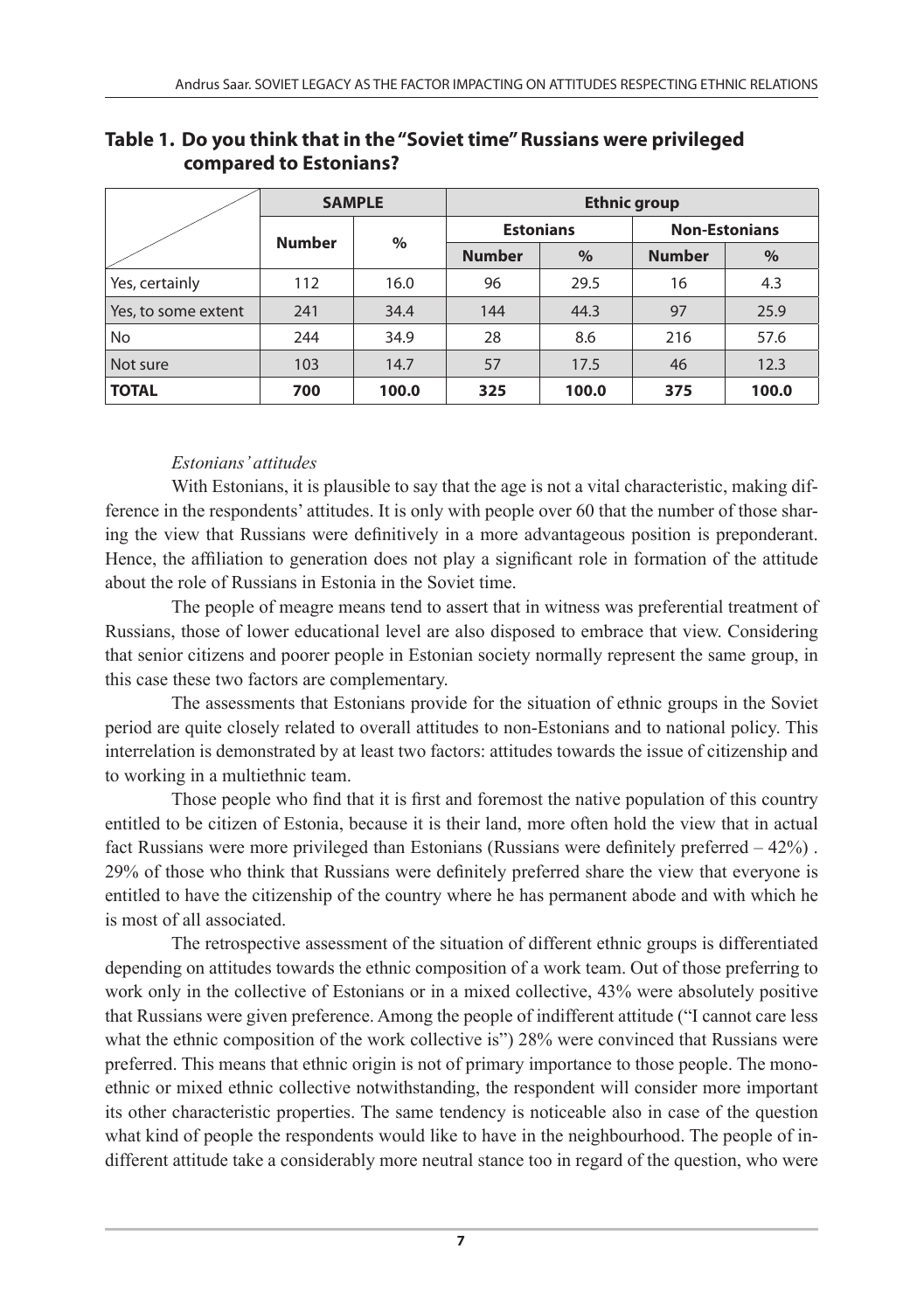"preferred' in the "Russian" time than the people, who select their work collective and people in the neighbourhood on the basis of ethnic affiliation (mono- or multinational).

Notably, interest in Russian culture (or lack thereof) does not differentiate Estonians' opinions.

### *Non-Estonians*

The older the persons are, the higher the probability that they would deny preference of Russians in the Soviet period, as against Estonians. Consequently, the views of the younger people have been affected by novel circumstances and they are not as rigid as the views of people already in their declining years. Those considering themselves poorer are somewhat more certain that there was no preference accorded to Russians. For instance, among those of 20-29, there are 53% denying that preference was granted to Russians; among those of 60-74 they number 75%.

With non-Estonians, the educational factor does not actually possess any power for differentiating the opinions. This pattern is rather similar in all educational groups.

The citizens by birthright of the Republic of Estonia are the least convinced that there was no preferring of the Russians (42% hold that there was no preferring). The Russian citizens and the people of undefined citizenship are significantly more supportive of the view that there was no preferring of the Russians (respectively 76% and 74%).

The attitudes of non-Estonians related to the situation of ethnic groups in Soviet Estonia are closely related to their overall "egalitarian" approach and preferences in practically all ethnic relations issues. Further we will consider some of them:

### **- Citizenship**

Those finding that anyone is eligible to hold citizenship of the country where he has a permanent dwelling place and with which he is most of all associated, are much more assured that there was no preferring of the Russians (68%), as against those who opine that the right to be citizen is vested, in the first place in the "indigenous population" of this country, because it is "their land"  $(30\%)$ .

### **- Political participation**

Those non-Estonians holding that the country must be administered by representatives of the "indigenous population" and also by the people having supported evidence to their loyalty, feel less assured in that there was no preferring of the Russians in the Soviet time. Among the people of that category, there are significantly more of those finding that there was surely preferring of the Russians (14%) as compared to people holding that anyone has the right to give a hand in governing the country, regardless of their language and origin (among them there are 4% of those finding that in the "Soviet time" there was surely preferring of the Russians to Estonians).

### **- "Collective rights" of an ethnic group**

Similar tendencies also manifest themselves in other issues, concerning the culture of "indigenous population" and preferences in political rights given to the "indigenous population" *versus* equal treatment. Those embracing the view that "indigenous population" has larger rights as compared to other nations believe more strongly in the fact of former privileges to Russians as against Estonians in the Soviet time, as compared to those, who are in favour of the equal treat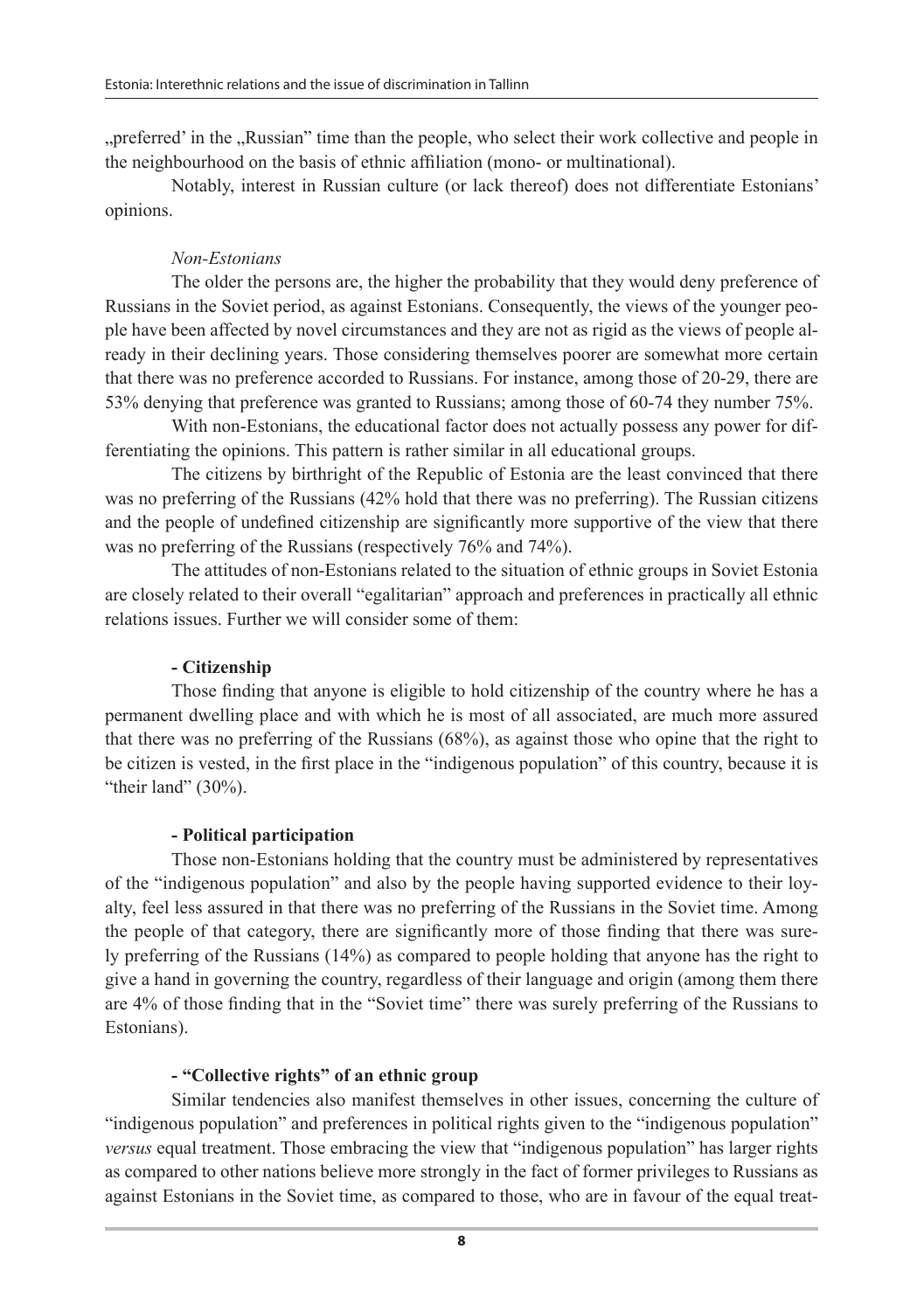ment principle. The latter are by far more certain that there was no preferring of the Russians to Estonians in the "Russian" time.

Those respondents, who anticipate in their forecasts more frequent contacts with Estonians in the future, are less certain that Russians used to be preferred to Estonians, as compared to those anticipating fewer contacts with Estonians.

Russians preferring the mono-ethnic environment claim by far more frequently that in the "Soviet time" there was no preferring of the Russians to Estonians as against those people, preferring either the ethnically mixed work collective or paying no whatsoever attention to ethnic origin. In that sense, the attitudes of Estonians and non-Estonians display a marked similarity. Failure to attribute significance to ethnic origin provides a milder undertone to assessment of the past, too. There is less manifestation of the black-and-white world outlook.

Of importance is not only whether or to what extent a given ethnic group enjoyed advantages in Estonia in the Soviet period, but where those advantages realised.

This issue was considered in the survey in 12 spheres, covering both political, economical, and cultural spheres (see Table 2).

In the opinion of Estonians, Russians had it easier than Estonians to get the apartment, in the first place, to be elected to bodies of authority, to use their native language, to travel abroad, to obtain a nice job, to advance in career. The small advantage of Estonians to Russians is perceived in two groups: to obtain the higher education, the opportunity to consume culture, e.g. books, theatre, museums, etc.

In the opinion of non-Estonians, Estonians were privileged in the following areas, in the first place: to get a nice job, higher salary, to advance in career, to be elected to bodies of authority, to acquire a summer cottage, a family house. There is only one activity that keeps to the average scale point – to use their native language.

t-test shows that the ethnic affiliation is, with all phenomena considered, a clearly differentiating feature, except one - the opportunity to consume culture, e.g. books, theatre, museums, etc.

### *Estonians*

With Estonians, the age characteristic correlates positively with only one feature, which is "getting the apartment'. The older the Estonians interviewed, the more convinced they are that Russians enjoyed privileges when getting the apartment.

Education correlates with by far more features. The higher the education of Estonians, the more convinced they are that Russians had more opportunity to be elected to bodies of authority, to get an apartment, to visit abroad and obtain prizes and awards.

With gender, there is only one statistically reliable connection to be isolated. Women are more convinced, as compared to men, that Russians got more apartments as against Estonians.

### *Non-Estonians*

Of particular interest is the tendency that with non-Estonians two features, education and gender fail to correlate with any of the specified features. This suggests that attitude in all educational and gender groups is relatively uniform. There is no great difference between generations, either. The attitudes of the older generation have been transmitted to younger generation. Lacking is the dimension of the so-called temporal distance. This is also quite characteristic to Estonians. The attitudes of Estonians, however, have been affected by the historical loss of independence as a background fac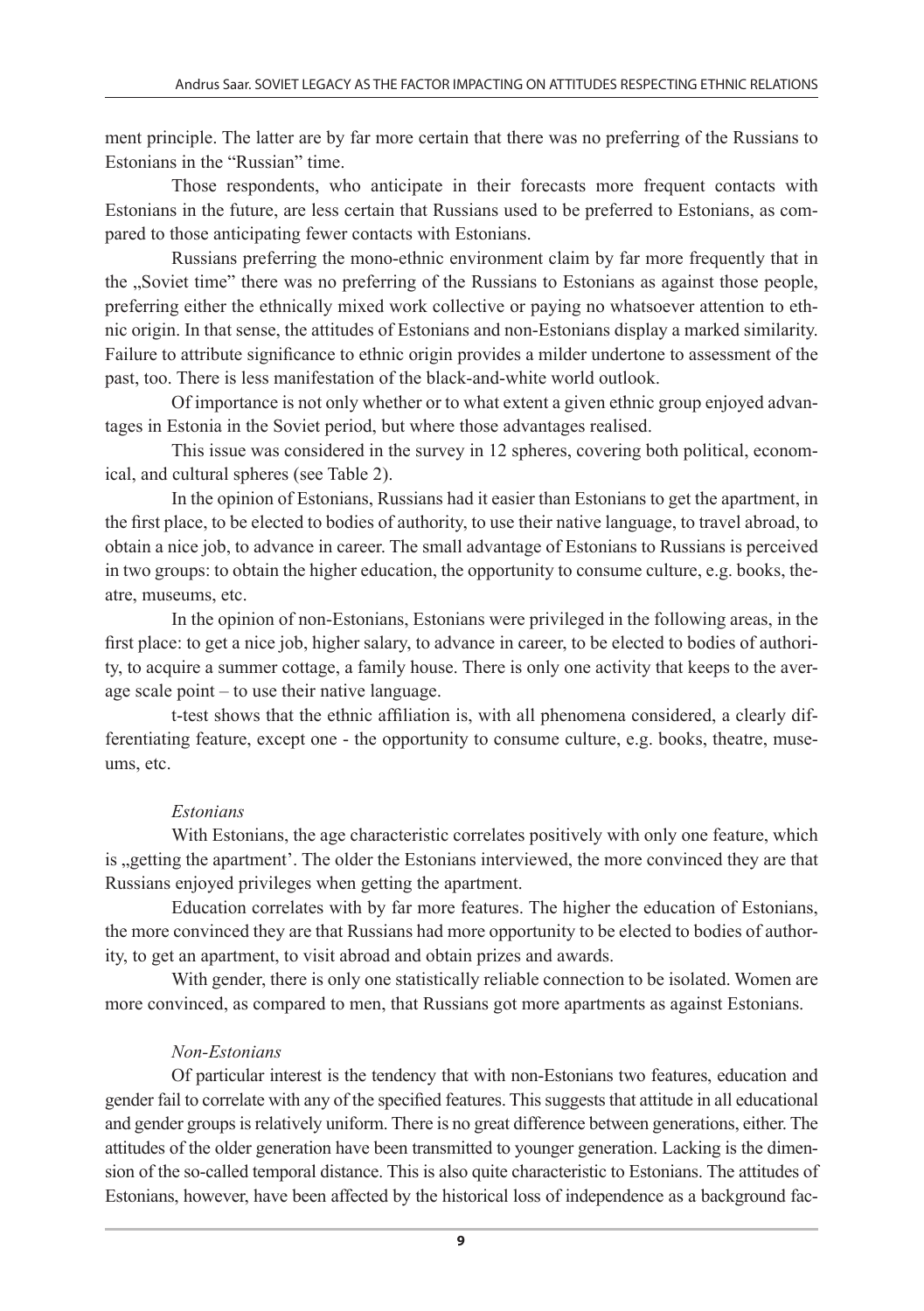tor, which is particularly evident for older people who might have experienced unfair treatment themselves. In other areas, however the temporal distance does not have any great significance.

On the whole, the study shows that for Estonians education influences the assessment of the past in terms of ethnic inequality more than other social and demographic factors: the higher the respondent's educational level, the greater, in certain areas, the tendency to perceive the preferences accorded to Russians.

With non-Estonians, the education does not have any meaningful role in this respect.

### **Table 2. Average value of the scale in different ethnic groups**

### **Average assessment on scale where 1 means that Estonians had it easier, and 7 means that Russians had it easier, to:**

| <b>Advantages</b>                                                               | <b>Estonian</b> | <b>Non-Estonian</b> |
|---------------------------------------------------------------------------------|-----------------|---------------------|
| Get the apartment                                                               | 5,37            | 3,88                |
| Be elected to bodies of authority                                               | 5,01            | 3,71                |
| Use the native language                                                         | 4,98            | 4,23                |
| Travel abroad                                                                   | 4,78            | 4,01                |
| Obtain a nice job                                                               | 4,72            | 3,56                |
| Advance in career                                                               | 4,71            | 3,65                |
| Acquire the family house, summer cottage                                        | 4,62            | 3,71                |
| Get awards – letters of commendation, medals,<br>diplomas, etc.                 | 4,54            | 3,96                |
| Draw higher salary                                                              | 4,51            | 3,60                |
| Participate in work of social organisations                                     | 4,48            | 3,96                |
| Get higher education                                                            | 4,21            | 3,87                |
| Enjoy the opportunity to consume culture, e.g.<br>books, theatre, museums, etc. | 3,99            | 3,97                |

Distribution of frequencies of isolated features provides a general picture showing in which fields Estonians and non-Estonians living in the capital differently assess their situation in the past. At the level of society or an ethnic group individual features are interrelated and finding out their relations would be helpful to identify thinking stereotypes existing in the given issue. If a person thinks that inequality is manifested in allocating apartments, it is important to find out where else he or she sees manifestation of inequality. Or maybe the said isolated feature stands markedly apart and is not bound with other spheres of inequality?

In order to find out what the stereotypes of Estonian society are, we used the factor analysis (main components analysis) method. Five different paradigms of thinking can be identified on the basis of the outcome of the analysis (see Table 3).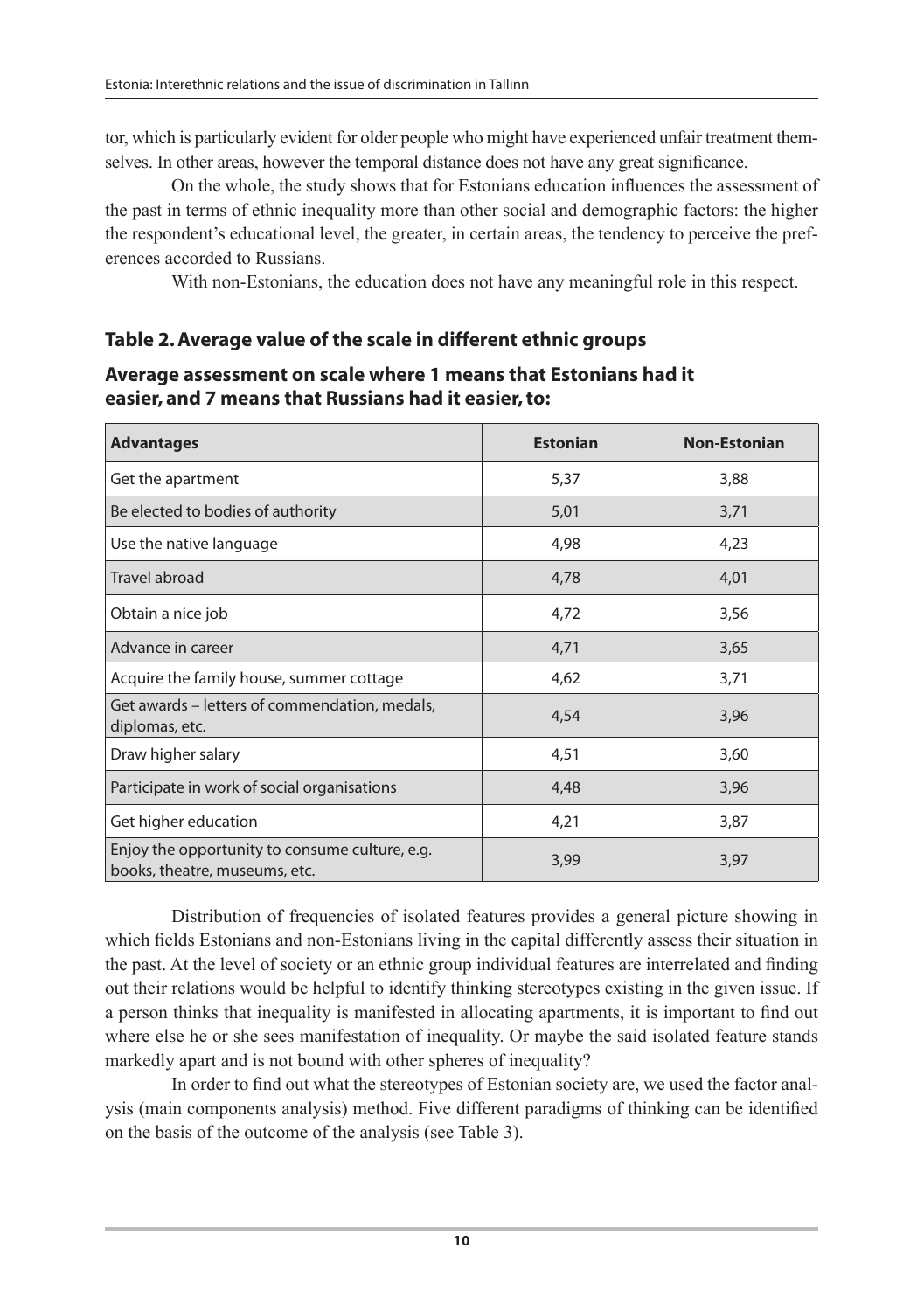The 1st paradigm (factor) consolidates in the first place the attributes related to **power**: salary, higher education, nice job, career and connection to bodies of authority and in certain cases also the opportunity to get the apartment.

The 2nd factor refers in the first place to **advantages extended to a few handpicked** people of the Soviet system, the opportunities to get fringe benefits, enjoyed by a limited contingent of people: travels abroad, the opportunity to get housing, awards, summer cottage, opportunities to acquire a family house.

The 3rd factor considers the **opportunities to gain a social (public) position**: the opportunity to join the Communist Party, to participate in the work of social organisations and to be elected to bodies of authority.

The 4th factor consists of one feature: **the opportunity to use one's native language**.

The 5th factor is also a one-feature centred: **the opportunity to consume culture**, e.g. books, theatre, museums, etc.

The fourth and the fifth factors can coincide in many instances, however coincidentally they stand conspicuously apart in attitudes of different social groups.

|                                                                            | <b>Factors</b> |            |            |            |            |
|----------------------------------------------------------------------------|----------------|------------|------------|------------|------------|
|                                                                            | 1st factor     | 2nd factor | 3rd factor | 4th factor | 5th factor |
| To draw high salary                                                        | .803           | .273       | .143       | .252       | .068       |
| To obtain higher education                                                 | .758           | .063       | .120       | $-.088$    | .432       |
| To get a nice job                                                          | .722           | .375       | .188       | .329       | $-.019$    |
| To advance in career                                                       | .690           | .327       | .344       | .258       | $-146$     |
| To be elected to bodies of authority                                       | .540           | .343       | .492       | .274       | $-.044$    |
| To travel abroad                                                           | .236           | .817       | .224       | .034       | .038       |
| To get an apartment                                                        | .526           | .583       | .183       | .218       | $-.027$    |
| To get awards - letters of commenda-<br>tion, medals, diplomas etc.        | .203           | .571       | .133       | .467       | .117       |
| To acquire a family house, summer<br>cottage                               | .502           | .504       | .206       | .154       | .209       |
| To join the Communist Party                                                | .056           | .271       | .827       | .119       | .054       |
| To participate in the work of social<br>organisations                      | .343           | .075       | .803       | .087       | .100       |
| To use native language                                                     | .233           | .141       | .159       | .875       | .103       |
| The opportunity to consume cultures,<br>e.g. books, theatre, museums, etc. | .071           | .074       | .073       | .116       | .941       |

### **Table 3. How do the attitudes form?**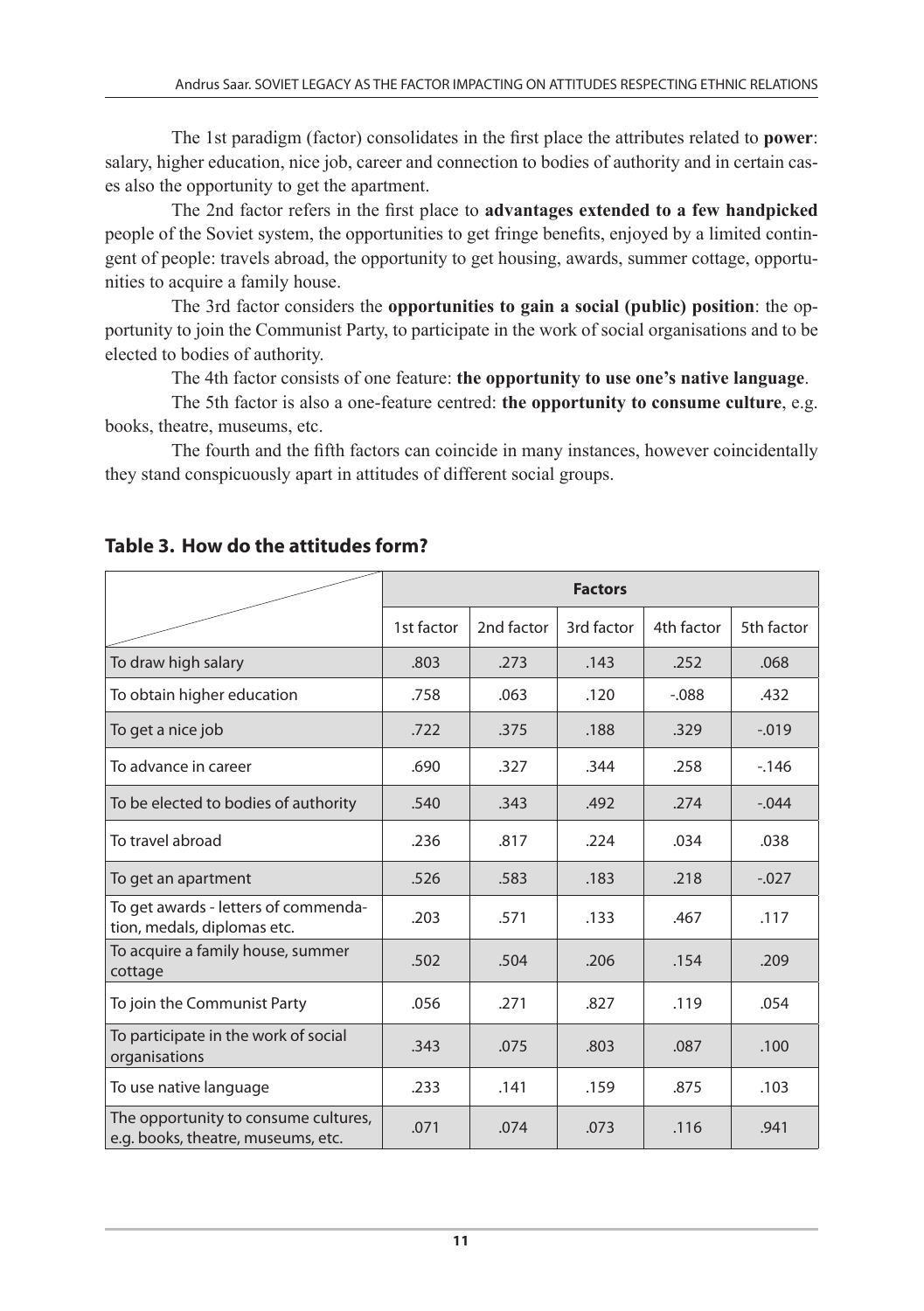The factor analysis enabled us to elucidate what paradigms of attitudes exist in Estonian population, however it does not enable to say, how much of the given paradigm exists in actual fact, how many spokesmen there are to a given mode of thinking in society as a whole. To supersede that problem, we used the methods of cluster analysis, basing on the average value of the features scale in concrete respondents. After scrutiny of several variants of cluster analysis, it turned out expedient to isolate five main clusters.

Clusters distributed as per size as follows: the first type includes 5.9% of all interviewees, the second cluster class includes 12.9%, the third type 9.9%, the fourth type 22.7%, the fifth type 48.7% interviewees.

In the following survey we call clusters the types, because that term characterises the sample better, while we treat the groups as integral entities, compared between one another. The type characterises a certain unique common part of behaviour and thinking, opposed to other types.

|                                                                               | Clusters (types) The average occurrence of features on<br>the scale 1 - Estonians had it easier to, 7 non-Estonians |               |      |      |      |
|-------------------------------------------------------------------------------|---------------------------------------------------------------------------------------------------------------------|---------------|------|------|------|
|                                                                               | had it easier to                                                                                                    |               |      |      |      |
| Preferences                                                                   | 1                                                                                                                   | $\mathcal{P}$ | 3    | 4    | 5    |
| To participate in the work of social<br>organisations                         | 3.51                                                                                                                | 5.18          | 3.22 | 4,62 | 4.03 |
| To be elected to bodies of authority                                          | 1.68                                                                                                                | 6.09          | 2.64 | 5.36 | 4.01 |
| To advance in career                                                          | 1.49                                                                                                                | 5.96          | 2.77 | 4.72 | 4.00 |
| To obtain higher education                                                    | 2.37                                                                                                                | 4.76          | 3.64 | 4.23 | 4.02 |
| To draw high salary                                                           | 1.56                                                                                                                | 5.54          | 2.86 | 4.38 | 3.99 |
| To get a nice job                                                             | 1.34                                                                                                                | 5.97          | 2.64 | 4.55 | 4.01 |
| To get an apartment                                                           | 2.29                                                                                                                | 6.39          | 3.54 | 5.43 | 4.18 |
| To acquire a family house,<br>summer cottage                                  | 2.32                                                                                                                | 5.76          | 3.46 | 4.30 | 3.98 |
| To travel abroad                                                              | 2.80                                                                                                                | 5.73          | 3.48 | 5.06 | 4.04 |
| The opportunity to consume<br>cultures, e.g. books, theatre,<br>museums, etc. | 3.71                                                                                                                | 4.22          | 3.86 | 3.96 | 3.99 |
| To use native language                                                        | 3.51                                                                                                                | 6.09          | 4.04 | 4.99 | 4.22 |
| To get awards - letters of<br>commendation, medals, diplomas etc.             | 3.37                                                                                                                | 5.37          | 3.78 | 4.45 | 4.01 |
| To join the Communist Party                                                   | 4.00                                                                                                                | 5.60          | 2.91 | 4.92 | 3.95 |

### **Table 4. In what spheres did Estonians/non-Estonians have advantages in the Soviet time? The average frequency of occurrence as per clusters**

**The first type** embraces one hundred per cent the residents of different ethnic affiliation. The people belonging to that group are the most extremist in their assessments, as compared to other types. In their opinion, the Estonians have been in preferential position in the spheres related to **economic power.** Meaning that with very many aspects they are persuaded it was the Estonians in the first place who were in a privileged position in the Soviet time. In case of no oth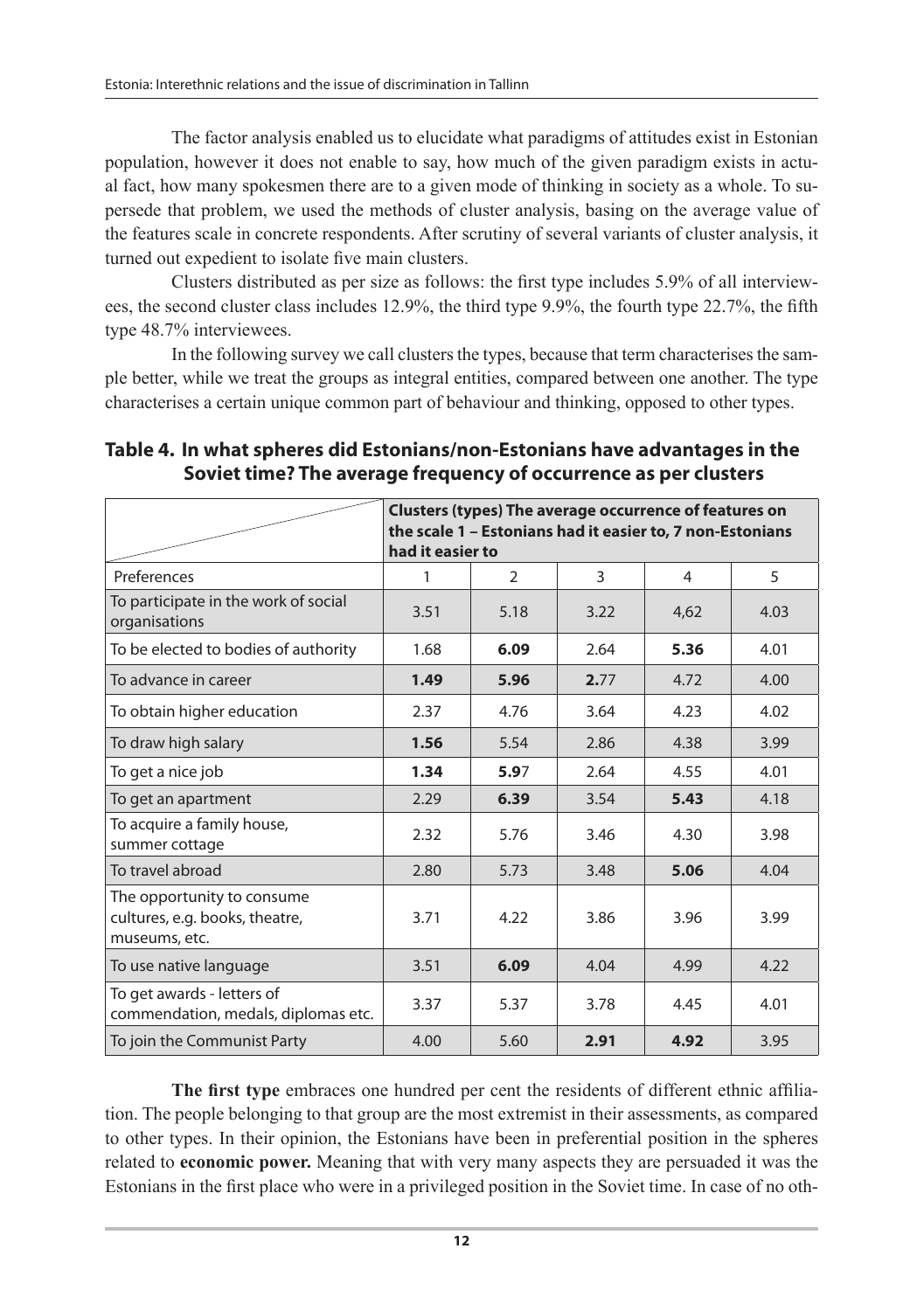er type does one perceive the Estonians to have been in so predominantly a privileged position. In no other type are there so many people belonging to Russian citizenship and persons of undefined citizenship, and also the citizens of the Republic of Estonia, who were granted citizenship by way of naturalisation. The first type includes the least number of citizens of the Republic of Estonia by birthright. This type includes most of all of those who have no intention to apply for Estonian citizenship.

The contentment of the people belonging to the first type with integration policy is average. It does not differ significantly from the average estimates, although there are the most of those who cannot label that policy either good or bad.

With no other type are there so many people holding that the society has divided (66%) or that ethnic groups have drawn wide apart from one another (34%). As compared to other types they are most of all convinced that in evidence in Estonia, too often is discriminating against people of a given ethnic group (70%).

With no other type there are so many people over 50 (49%), while there are the least of those up to 29 years of age.

The people belonging to the 1st type do not highlight the hierarchy of problems related to integration. For them, the following problems are of almost equal significance: the problems related to language and culture, the legal and political aspects and social-economical problems of integration. The economic situation of the people belonging to the first type is that of the so-called "middle peasants" (borrowed from the pre-WWII Soviet collective farm terminology).

Among them there are most of all of those opining that in the Soviet time, Russians did not occupy a privileged position as against Estonians (88%).

Contacts of people belonging to the first type with the Estonians have become less frequent, as compared to the Estonia of the period of the newly regained independence - 54%. This indicator is the highest, as against other types. Whereas among them are the least people predicting that those contacts might become closer in the future.

While speaking about the patterns of conduct of Russians in the future, they consider preservation of the Russian language and culture most important, as well as harmonious co-existence between two communities (32%), the second place being occupied by solution jointly with Estonians of the common problems, facing the country (24%).

As compared with other types, we most often come across the opinion that Russians should travel back to their homeland (12%) or as another radical device, they find that Russians must implement in Estonia the right of self determination of Russians (10%) or organise politically, with the aim to protecting the rights of Russians (10%).

The people belonging to the first type are extremely negatively tuned with regard to some laws of the Republic of Estonia like the Language Act, Citizenship Act, Aliens' Act and Basic School and Upper Secondary School Act. At least 3/4 of people belonging to that type see those laws in the negative light. Among those laws, the Local Self Governments Act is considered most positively.

**The second type** embraces 89% Estonians and 11% non-Estonians. The type includes 52% men and 48% women. As per age structure, the composition of the type is close to average, although the people over 60 are above average. According to ethnic affiliation, for 90% of people belonging to that type the language spoken at home is Estonian, for the remaining either Russian or some other language.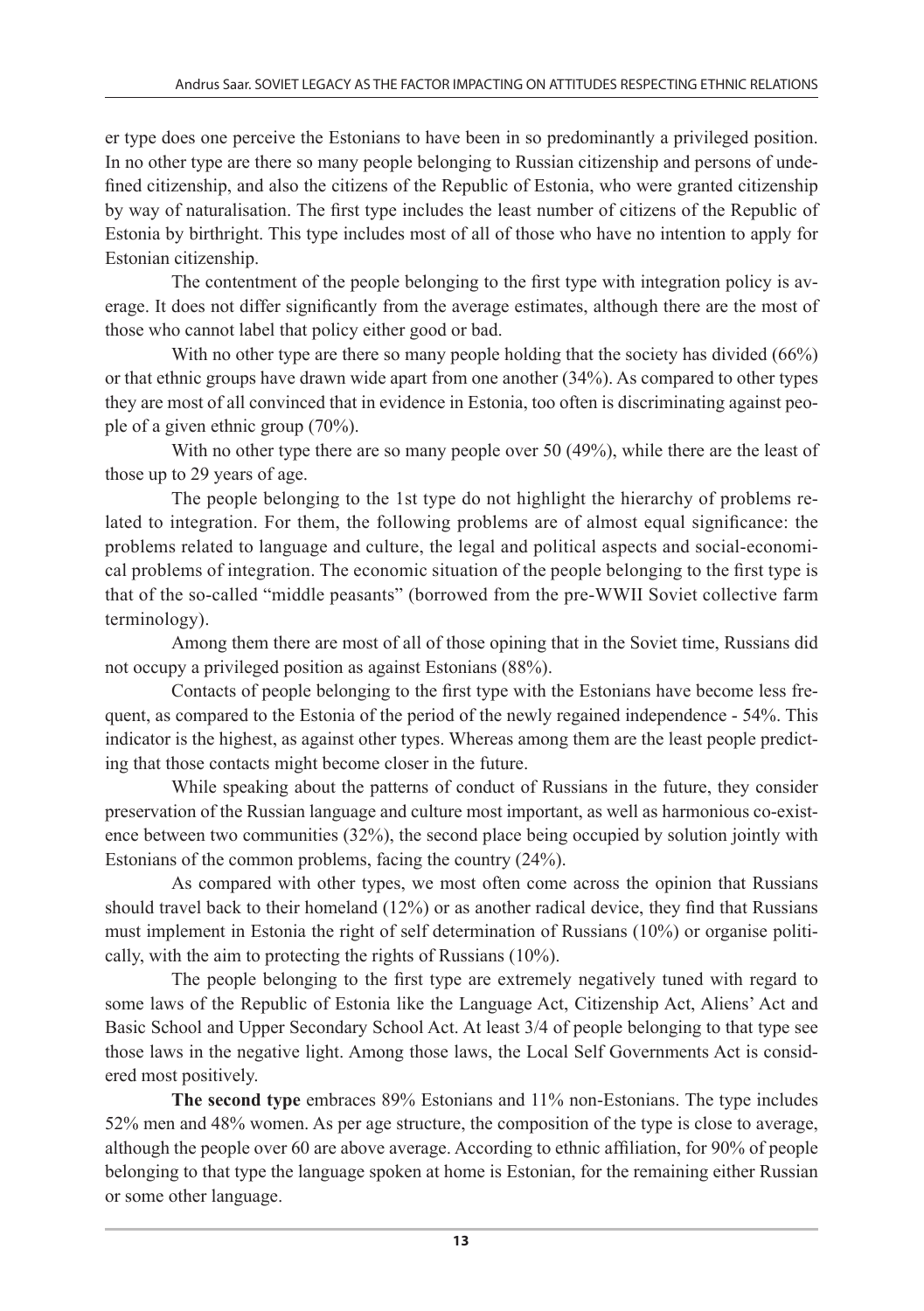The views of people of that type are in many aspects opposite to those of the first type. They perceive strong preferences as having been given to non-Estonians. Seemingly, the people belonging to the given type are in their views most radical, in their own way. They see preferring of non-Estonians in the first place in the **power spheres,** added to which is one more essential aspect: privilege in getting the apartment. The material situation of those people is average. As compared to other types, this type embraces the most number of citizens of the Republic of Estonia by birthright (96%).

Analysis of the situation of ethnic groups in Estonia reveals that 62% of respondents are assured that ethnic groups have distanced. Among the people belonging to the second type there are the most of those, as compared to remaining types, finding that ethnic groups have equal rights (20%).

Out of people belonging to the second type, only 7% think that in evidence in Estonia is discriminating on national basis. This is the smallest indicator, as compared to other types. For the people belonging to the second type, the problems of integration are first and foremost related to language and culture (59%). Being the largest regarding that indicator, they see problems in juridical, legal and social economic areas less than others.

Like the people belonging to the first type, denying most categorically the allegation that Russians were enjoying certain advantages in the Soviet time, the people belonging to the second type are most convinced, as against other types, that non-Estonians were undoubtedly in the more privileged position as compared to Estonians (57%). Only 2% found that it was not so.

The attitudes of people belonging to the second type to the laws of the Republic of Estonia are predominantly positive or else neutral.

Assessing the causes why there are many Estonians holding key offices in public sector in Estonia, the people belonging to the second type point out, as of primary importance, the legal status of Estonians (36%), skills of the state language (21%), activeness and initiative (16%). As compared to other type, ethnic grounds are but little intimated as grounds (8%).

As per frequency of contacts with non-Estonians, the people belonging to the given type do not stand out, as compared to the average in the country. People belonging to the second type prognosticate that their contacts with non-Estonians will become a bit more frequent.

In evidence in **the third type** is the predominantly non-Estonians-type. They are 96%, Estonians 4%. Ethnic affiliation will also determine the language spoken at home. People belonging to that type are rather similar by their opinions as to what ethnic groups were privileged in the Soviet time with the opinions of people belonging to the first type, but they are not as categorical but somehow milder. They are more resolute as the first type in one aspect only. They are more inclined to think that Estonians enjoyed the preferential treatment as against non-Estonians regarding the joining of the Communist Party.

Representatives of that type are in a bit better economic situation, as compared with the average. From the citizenship aspect, the structure of that type is practically similar to that of the first type. That type embraces most of all men (60%). No other type has as many people aged 30- 39 as this type. While in that type, the share of young people of 15-29 is smaller. Hence in evidence is the type where in the first place the middle-aged and senior citizens belong.

Assessment to the integration policy is somewhat more negative, as against the average.

The estimates to the Estonian society distribute practically equally between two characteristics: the society has divided, the ethnic groups have distanced from one another. The estimate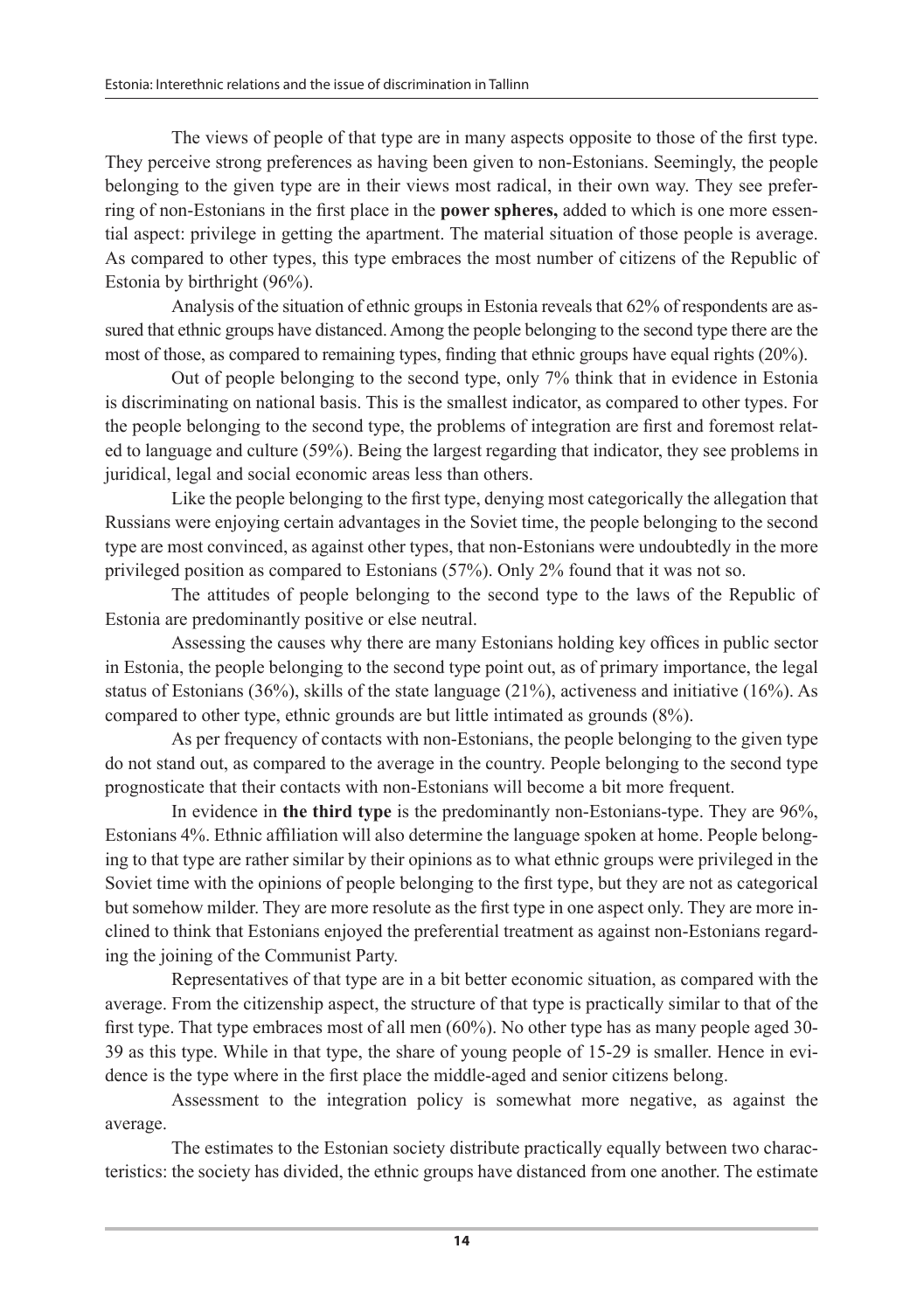to how much people are discriminated against, on the basis of ethnic affiliation is similar to the first group, however it is milder, to a certain extent.

When speaking of the integration problems, people belonging to the third type consider as most important their political and legal aspects. That aspect has not been highlighted as conspicuously as that, with any other type.

Speaking about the problem whether Russians enjoyed advantages in Estonia, as compared to Estonians, they provide an estimate, which is relatively similar to the first type, although not as confidently (cf. – the first type –  $87\%$ , third type –  $65\%$ ).

Estimates of representatives of the third type to the above Estonian laws are predominantly negative. Those people perceive the reasons of domination of Estonians in the public sector only in a couple of aspects: ethnic origin (55%) and connections and acquaintances (17%). In no other type have such aspects been highlighted to such an extent. The legal status (citizenship) as a reason for the dominance of Estonians in authorities is perceived by 7% only of the people of the third group, several times less than in other types.

In no other type are there so many people predicting that their contacts with Estonians will not change in the future.

Regarding the behaviour strategy that would be advisable for Russians, the representatives of this type largely tend to prefer the adaptation model: they think that Russians should be loyal to the state of Estonia, acknowledge the right of Estonians to govern the country (28%), find solutions of problems faced by the state of Estonia together with Estonians (25%), respect the Estonian culture and language and send children to Estonian schools (23%).

The fourth and fifth types are essentially multiethnic.

The **fourth type** embraces 75% Estonians and 25% people of other nationalities. Men constitute 46% of the type, women 54%. As compared to the average, the type contains more than average of people of advanced age.

Representatives of the type are most of all persuaded that non-Estonians had strong advantages as against Estonians, regarding the essential fringe benefits of that time (for example, travelling abroad) and being elected to bodies of authority and the opportunity to join the Communist Party. In all other aspects, the representatives of that type hold the average views. Meaning they do not perceive any stronger privileges on ethnic grounds.

In the material sense the people of the fourth type represent the so-called "middle peasant". When dismissing the second type, this is where the most number of the people of undefined nationality are found. As compared to the so-called Estonians-type (the second type), the fourth type embraces by far more people of different citizenship status. Out of people belonging to that type currently not holding Estonian citizenship, there are the least number of people not intending to seek Estonian citizenship.

More than 2/3 of people belonging to that type have the opinion, when describing the Estonian society that the ethnic groups have distanced from one another. The estimate to the Estonian integration policy is average.

As compared to the second type, the representatives of the fourth type are a bit more content with Estonian integration policy and they find a bit more often that in evidence in Estonia is some discrimination on ethnic ground.

Like in the second type, it is found that the main integration problems are related to language and the cultural aspect, but they emphasise by far more the political and juridical aspect of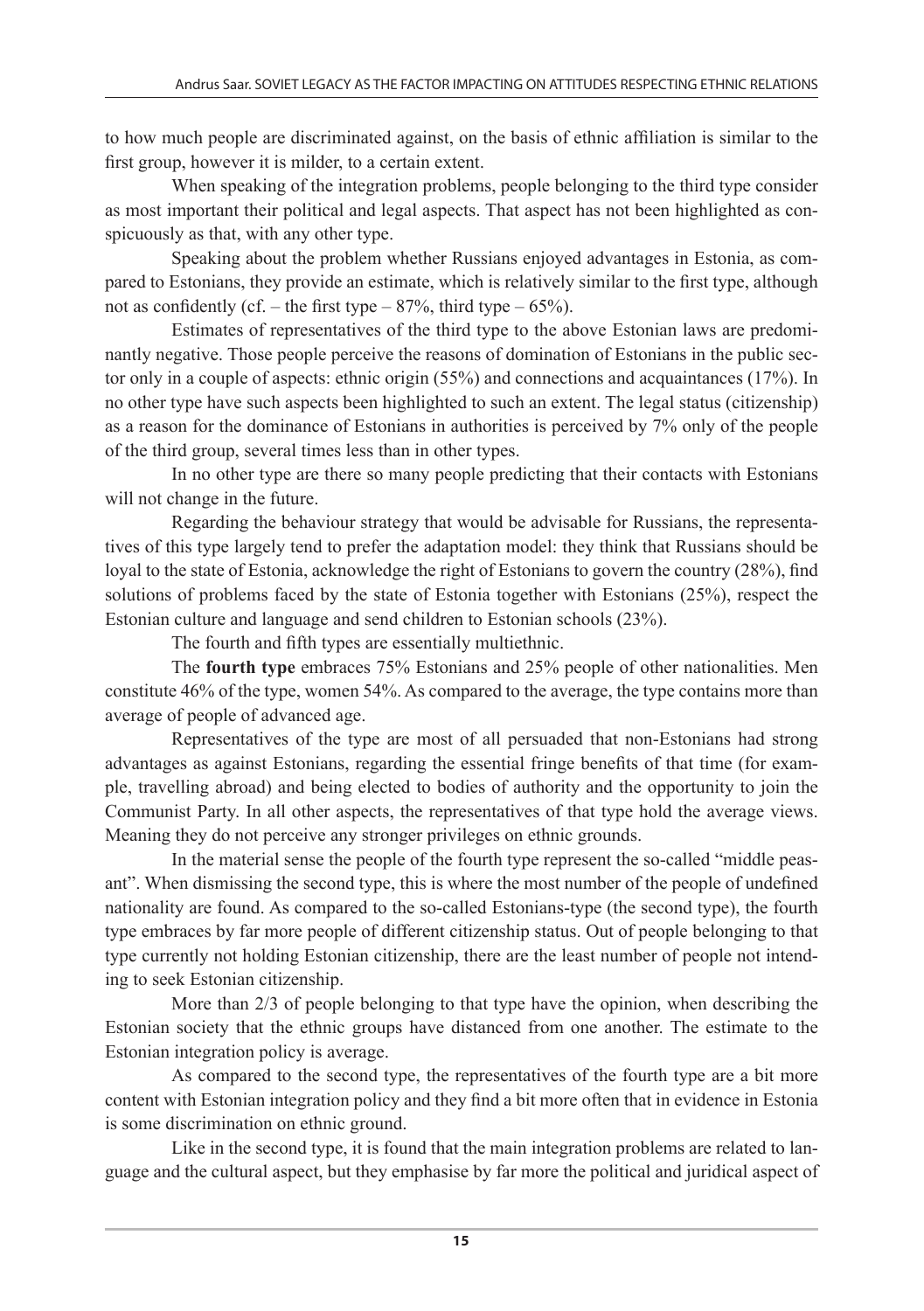the problem. As compared to the second type, there are 2.5 more those people finding that in the Soviet time, there was preferring of Russians to Estonians.

The attitude to the laws considered is temperately positive.

Among the people belonging to the fourth type, as compared to other types, there are most of all those, who have started to communicate more with people of another nationality, as compared to the period of regaining independence in Estonia (24%). They view the future hopeful that communication will become even more closer.

**The firth type** is the most numerous one. It embraces 64% non-Estonians and 36% Estonians, 46% men and 54% women.

Of the five types considered, people belonging to the fifth type are the youngest. No other type embraces so many young people of 15-29. As compared to other types, they are relatively most wealthy. In view of the ethnic composition of that type, it contains relatively more citizens of the Republic of Estonia by birthright.

They give the next to the highest estimate to Estonian integration policy. Their characterisation to the Estonian society is practically the same as that of the people of the fourth type. It is closer to the so-called Estonians' view.

They are somewhat more critical regarding the aspect of national discrimination than the people of the fourth type. While the fourth type makes an emphasis that the discrimination on ethnic grounds takes place or it is almost non-existent, the representatives of the fifth type underline that the said phenomenon can be witnessed rather often.

While the people of the fourth type perceived in the integration problems primarily the linguistic and cultural aspects, the representatives of the fifth type make more emphasis on social economic problem range. They do it is with reserve, however.

Regarding whether there was preferring of Russians to Estonians in the Soviet time, in the fifth type, as compared to other types, there are the most of those who cannot answer the given question. It is explained, first and foremost by the fact that there are quite a lot of young people belonging to the type, who have not experienced the period before newly regained independence of Estonia. Attitude to the Estonian laws considered rather carries a negative undertone.

The dominating share of Estonians in the public sector will be accounted for, in the fifth sector, in the first place by ethnic origin (36%), legal status (24%) and skills of state language (20%).

People belonging to that type, do not offer a straight solution to solving the problems of Russians. Outstanding from other scenarios is the wish that Estonians jointly with Russians should solve the tasks facing the state (34%). In view of the ethnic composition of the type, quite impressive is the number of people finding that Russians should be loyal (19%) and duly respect the Estonian language and culture (14%).

## **SUMMARY**

There is a widespread stereotype, used when characterising the national relations in Soviet Estonia as compared to the present situation, to be formulated in a nutshell as follows: at that time, people communicated freely among themselves, they were neighbours, they visited one another and they had no "ethnic problems". The sociological researches actually show that formerly the communication between different ethnic groups was more frequent than now. However that does not mean that there were no dissenting opinions between different groups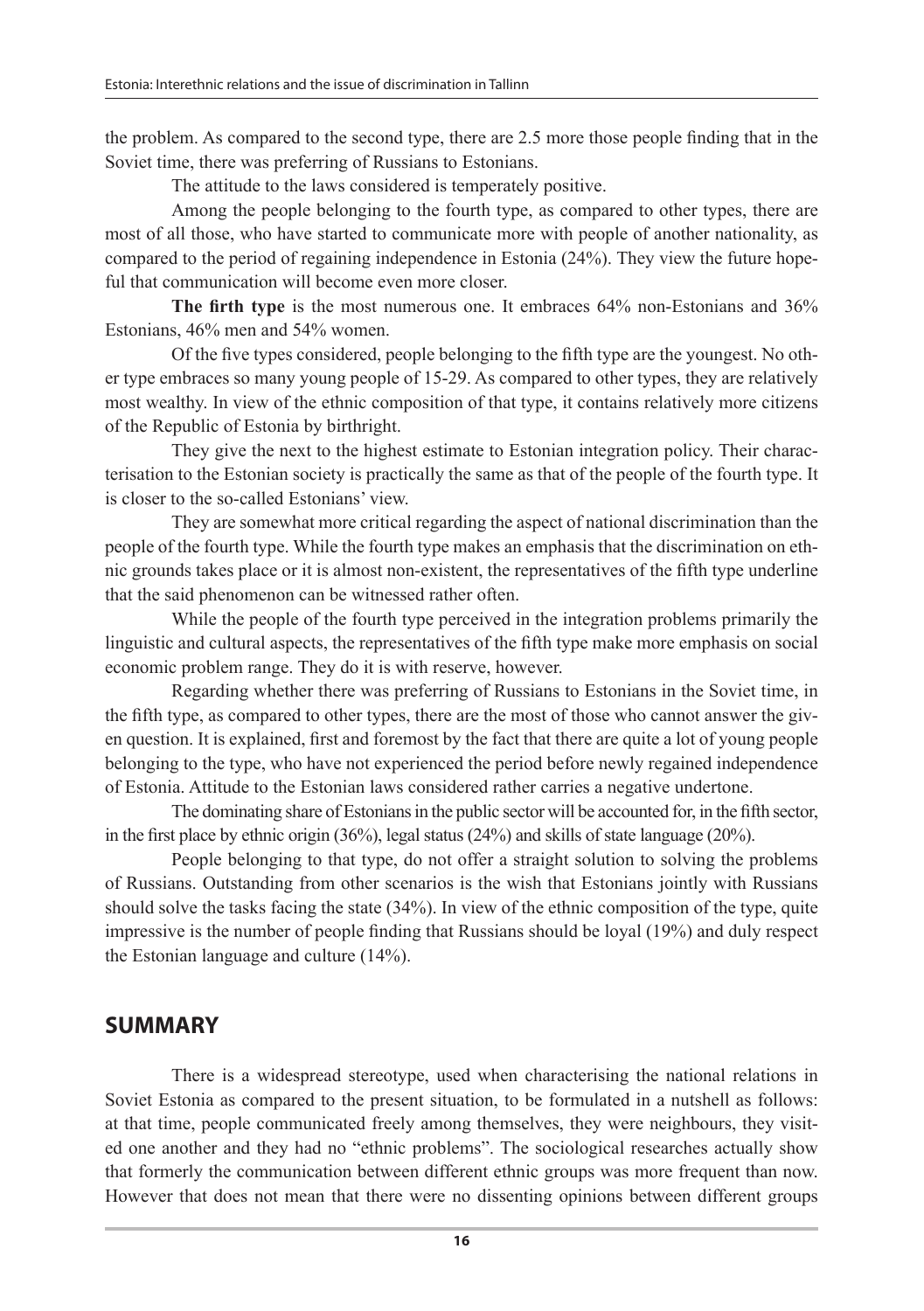about the status of some ethnic group in Estonia. That is a very complicated, multifarious problem. Our task is to find out whether and how much the yonder different conceptions affect the today's assessments.

The analysis of data revealed distinctly that Estonians and non-Estonians hold rather opposing positions in whether Russians were, at the Soviet time, in a privileged position as compared to Estonians. It is very important to point out that among Estonians, the age feature does not have a differentiating impact on attitudes. Meaning that the general attitude to the status of Russians is the same in various age groups and that is not affected by actual developments in the Estonian society. With non-Estonians, however the age feature plays a dramatic role. The younger the persons, the more their position differs from that of the older ones and the more they tend to think that Russians were to some extent preferred in the Soviet time (however, many of them cannot answer the question, due to their age). Hence the attitudes determining the status of nationalities survive among the Estonians by far more strongly than among non-Estonians.

Analysis of the perception of preferences that Estonians or non-Estonians had in some fields reveals however that the major part of population embrace the so-called mild position: admitting the preference of some group in one or another sphere, the majority does not follow any general idea of preferences given to Estonians or non-Estonians in general. This concerns mostly the younger people, but also the others, although to a somewhat lesser extent. Those, who perceived certain advantages enjoyed by a given ethnic group, limit themselves with stating the fact that there were some benefits like obtaining an apartment, a nice job, advancement in career, and election to bodies of authority. Those are the main domains, where different ethnic groups perceive themselves in different roles. Those are the benefits distributed by the state, and different national groups interpret those aspects differently, basing on principle of social equity. Actually, they reflect largely the problems of this formerly impoverished society, the problems of the society that acted in the role of "dispenser" of the benefits. The analysis of data revealed quite clearly that the conceptions of the status of nationalities, formed in the Soviet society differentiate very clearly also today's conceptions of ethnic relations, integration policy, its problems. The younger generation handles the ethnic relations according to the new social context, wherefore their attitudes regarding the Estonian integration policy are more multisided, more relieved of the experience of the past.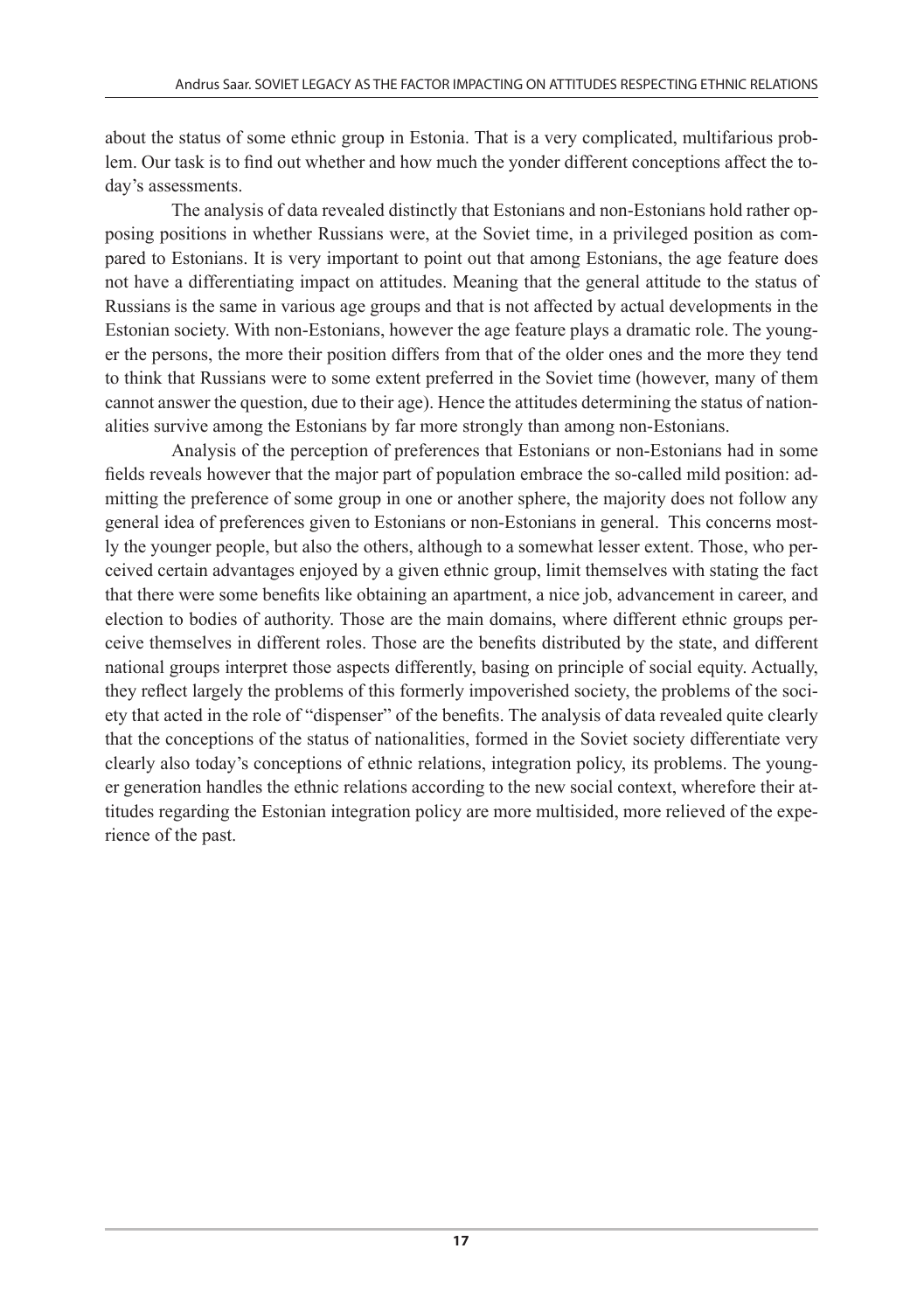# **MULTIPLE CITIZENSHIP AND SELF-DETERMINATION IN ESTONIAN SOCIETY**

*Klara Hallik*

## **1. Introduction**

In the widest possible meaning the term "citizenship" denotes affiliation (belonging) of a person to a given society and an official acknowledgement of that affiliation and a characteristic identification of the person with a specific society. Theoretically, when describing the nature of relations between a person and the state, the meanings of the "skin-deep" and the "committed" citizenship are kept apart. In the first case, in evidence is the minimalist model of relations between state and man, with the state guaranteeing a stable social and political environment and the person fulfilling minimum obligations to the state, being law abiding, paying taxes and doing his term of corvée in the defence force, if such service is exacted by public authorities. The second meaning of the citizenship embraces multifarious relations between the state and an individual, basing on reciprocal balance of rights and obligations, like prerequisite for comprehensive self-realisation of man in the community life.

Inasmuch as the borders of the given society evolve through agency of the state, the institute of citizenship is what moulds the affiliation of an individual to the society i.e. core and pith of the "membership ". The state's citizenship policy lays down (prescribes and dictates) who can be its citizens and also whether the rights stemming from the citizen's status are steadfastly equal to everyone or whether citizens are "catalogued" on some other basis, for instance by ethnic or confessional affiliation. Last, the citizenship goes with certain obligations, which are to provide for a minimum coherence between state and individual.

Insomuch that the person subjects himself to laws through his participation in those domains and activities where he enjoys the rights of unimpeded "home rule", the "degree" of his being citizen varies<sup>1</sup>. Unless the citizen has no free and autonomous option to make choices, he is a mere , subject of the sovereign", not a free citizen, and the public space of the society is no longer equally available to everyone, it may be either segmented between the groups entitled to different spate of rights, or monopolised by a dominating group. The issue of equal availability of public sphere, specifically, is the background problem having recently attracted much attention in the theory of democracy. There are quite a few reasons for that. On the one hand, it is caused by rapid societal so-called post-modernist changes, to which the society reacts by formation of particular interests and life strategies. This leads to the strengthening fragmentary identities, challenging the hitherto existing solidarity mechanisms and criteria of the society, while the "society at large" is ever more accepting such pluralism, on the strength of principles of human rights

<sup>1</sup> J. Tully "The Challenge of Reimagining of Citizenship and Belonging in Multicultural Society", in C. McKInnan and I.Hampsher-Monk (eds.) *Demands of Citizenship,* London, 2000. P. 215.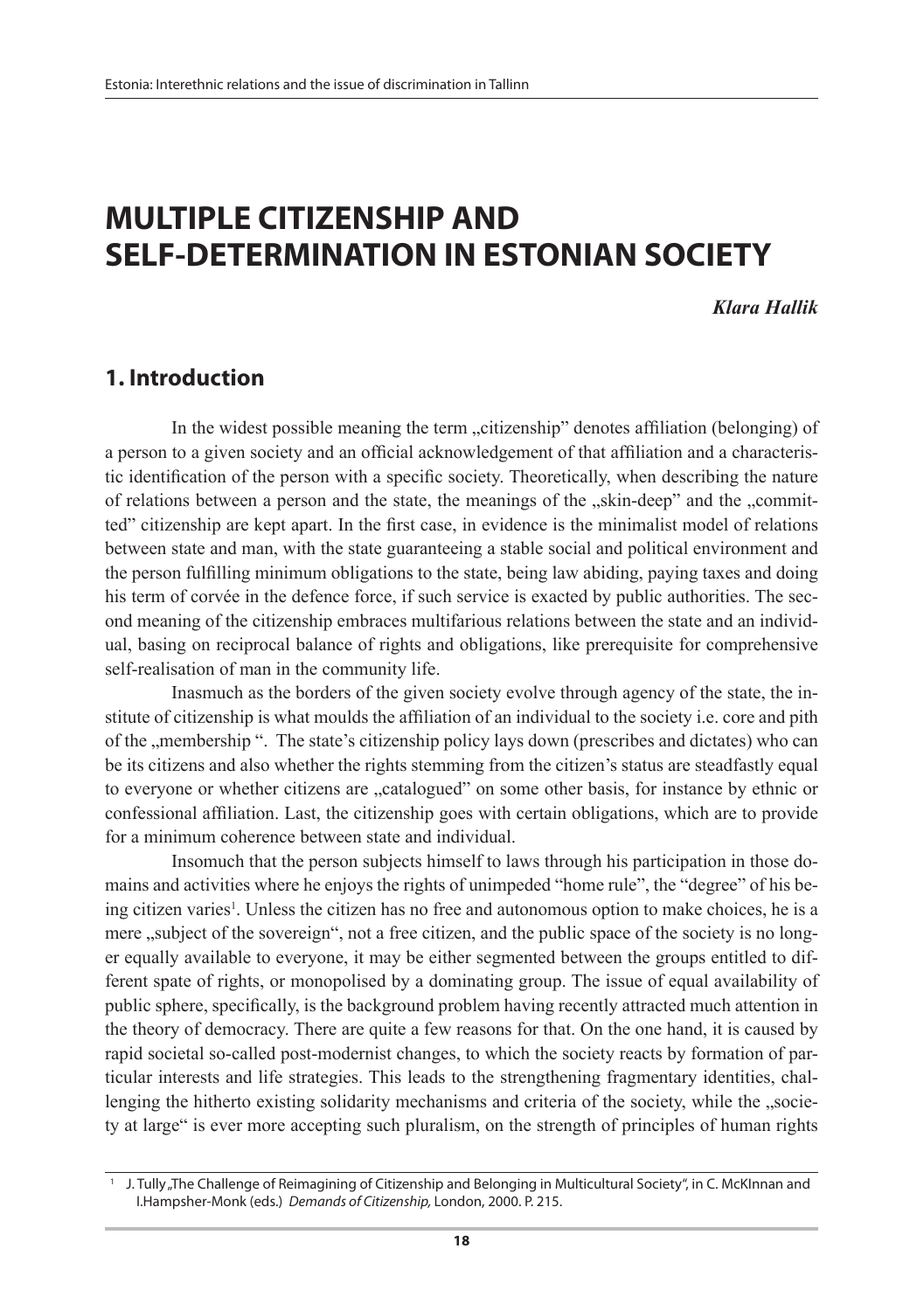and equitable treatment. Another source is the changes of nation state paradigm due to the growing ethnic variegation of the population. How to bring the public sphere of the nation state basing on one culture and one language into conformity with the multicultural character of the society, is a burning issue in majority of the European states, being as it is largely related to the citizenship conception and policy.

The cultural content and identity of the nation state's citizenship continues to base on the culture and language of the mainstream society and on the so-called historic right of its bearers. Whereas, with a view to providing for equitable treatment of the nouveaux minorities, a large slice of the social benefits guaranteed by the states have been made available also to non-citizens. Such pluralism is manifested in the citizenship theory by categories like "social citizenship", "cultural citizenship" or the  $\mu$  denizenship" – a legal tie between the state and the non-citizen based on residence permit (by definition, a denizen is in a kind of middle state between an alien and a natural-born subject). The version of "cultural citizenship" is pegged to recognition of the right of different national groups to preserve and develop their culture without an obligation to assimilate with the mainstream culture. In case of a nation state's "full citizenship", the said attachments imply the so-called close-knit i.e. committed citizenship, while the reciprocal balanced dependence of the state and person on one another, and the rights of citizens and their opportunities of free performance in all domains of social life invariably accompany the affiliation to a state. In other cases, when the nouveaux minorities do not obtain the citizenship of the host country for any reasons (for instance due to inaptitude in mastering the language of the host country, due to restrictions of naturalisation or due to unwillingness to forgo the citizenship of the country of origin i.e. "old country"), the other quasi-citizenship statuses substitute for the absence of "fullblown" citizenship. Whether or not such replacement compensates for the absence of participation, accompanying the juridical citizenship in public sphere, or in general and common affairs of the society, is a question begging an answer as yet. The dramatic developments of the recent period in several places of Europe, the outbreaks of exclusive and aggressive nationalism instigated by both majority and minorities seem to suggest, rather that non-participation of large groups of population in general community matters tends to deepen the entrenched demarcation lines and confrontations, which are not smoothened out by the state's social packages of charity.

The core of citizen's identity is  $\ldots$  a form of self-awareness and self-formation that one comes to acquire through engagement with others in the public spheres where the exercise of political power is discussed and negotiated"2 . Estonia is the society of multiple citizenship where side by side with the citizens of the state, part of its permanent residents are aliens, predominantly citizens of Russia and persons without citizenship. The situation when the state has a permanent numerous group of persons without citizenship and citizens of Russia, causes the erosion of the citizen's institution. Some citizens are fully fledged, the rights of others are restricted with the opportunity to elect "citizens proper" to local self-governments, still others have besides that the right to put in a word in the politics of the neighbouring country, i.e. in evidence is the segmented double citizenship of that group (predominantly citizens of Russia). As revealed from several integration- and ethnic relations related surveys, different citizenships are also sensitive to social status of the people. The group surveyed in this essay as per different citizenships represents in general outlines those status-related differences.

<sup>2</sup>*Ibid,* p.214.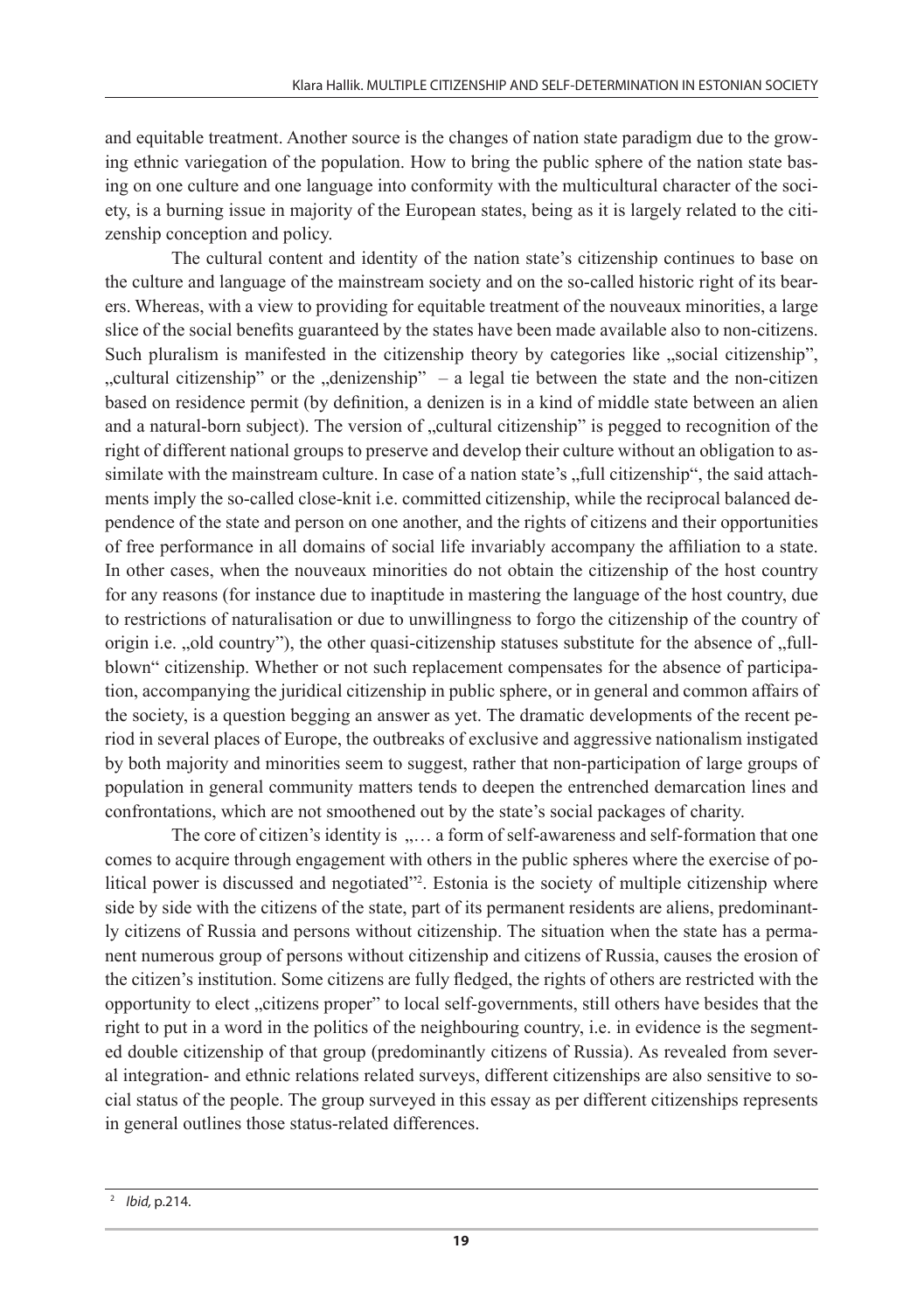| <b>Demographic and social features</b>  |                                                                                            | <b>Citizen of the</b><br><b>Republic of</b><br><b>Estonia by birth</b><br>$N = 378$<br>54% | <b>Naturalised</b><br>$N = 123$<br>18% | <b>Citizen of</b><br><b>Russia and</b><br>other states<br>$N = 99$<br>14% | <b>Stateless</b><br>$N = 100$<br>15%  |
|-----------------------------------------|--------------------------------------------------------------------------------------------|--------------------------------------------------------------------------------------------|----------------------------------------|---------------------------------------------------------------------------|---------------------------------------|
| Ethnicity                               | <b>Estonians</b><br>Other<br>nationalities                                                 | 85%<br>15%                                                                                 | 2% Estonians<br>81% Russ.              | 69 % Russ.<br>18%<br>Ukrainians.                                          | 76% Russ.<br>14%<br><b>Ukrainians</b> |
| Language spoken<br>at home              | Estonian<br><b>Russian</b>                                                                 | 85<br>14                                                                                   | $\overline{3}$<br>95                   | 99                                                                        | 91                                    |
| Education                               | first level<br>second level<br>third level                                                 | 13<br>57<br>30                                                                             | $\overline{4}$<br>50<br>46             | 0,5<br>69<br>28                                                           | 9<br>80<br>12                         |
| Age                                     | $15 - 29$<br>$30 - 49$<br>$50 - 74$                                                        | 37<br>28<br>35                                                                             | 33<br>45<br>22                         | 11<br>34<br>55                                                            | 19<br>45<br>36                        |
| Main occupation                         | - managers,<br>professionals<br>- business<br>- empl., work.<br>- students<br>- not active | 26<br>6<br>21<br>17<br>20                                                                  | 32<br>4<br>20<br>11<br>9               | 17<br>5<br>39<br>5<br>31                                                  | 11<br>5<br>53<br>11<br>18             |
| Assessment of<br>economic<br>well-being | - well off<br>- coping<br>- wretched,<br>subsisting                                        | 48<br>43<br>$\overline{7}$                                                                 | 64<br>30<br>3                          | 49<br>46<br>5                                                             | 40<br>52<br>5                         |
| Estimate of integra-<br>tion policy     | - pleased<br>- indifferent<br>- not pleased<br>- hard to say                               | 31<br>30<br>28<br>11                                                                       | 34<br>39<br>21<br>6                    | 20<br>37<br>42<br>1                                                       | 15<br>37<br>43<br>5                   |

| Table 1. Social-demographic characterisation of the sample as per citizenship $\%$ |  |
|------------------------------------------------------------------------------------|--|
|------------------------------------------------------------------------------------|--|

This essay provides an overview of the estimates and opinions of citizens of Tallinn about performance of public institutions only as per citizenship. From the standpoint of an individual, the citizenship is the most universal and at the same time the most abstract mode of collective identification, which does not exclude but rather presupposes multiple identities. Therefore presumably the differences of social and demographic nature of different citizenships will have a certain influence on surveyed estimates and attitudes. Whereas it is evident that different "body politic" of different citizenships as per ethnicity helps understand, to what extent either of those factors, ethnicity or citizenship could affect the estimates to Estonian legal space and ethnic relations.

The new citizens of Estonia i.e. those having become citizens through naturalisation represent the up-and-coming, socially coping and economically well-to-do part of citizens of Tallinn. Among them, the most are in active working age, they have higher educational level and social status, and their contentment with their economic position and the national integration policy is appropriately high.

Citizens of Russia stand markedly apart from other groups by their age structure; the share of senior citizens and those ousted from the labour market is the highest, and labourers number more than average in that group. Characteristic to stateless persons is a more unfavourable social position: half of them are workers and operatives of the service sphere, the share of those having the third level education, and managers and specialists is the lowest among them.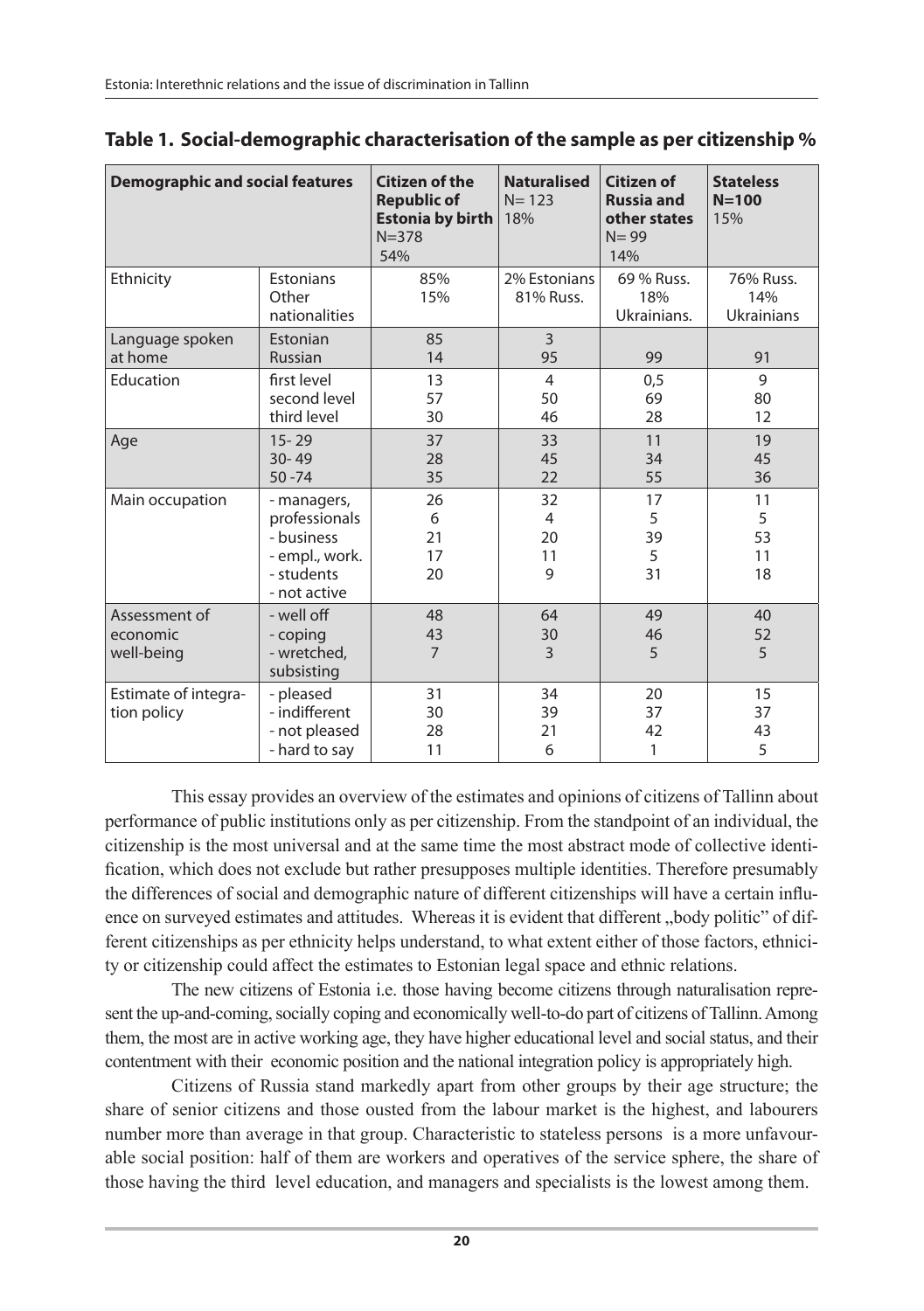## **2. Is the status of statelessness stable?**

Hastening the process of naturalisation of people without citizenship has been proclaimed one of the priorities of the presently effective state programme of integration. True, it has been quite recently that the Government has taken concrete steps for financing the teaching to stateless persons of the state language and laws, for their organisational support. Those measures have been demanded or recommended for a decade by Russian politicians and public, and also by several European institutions. Now that the major part of non-citizens have by compulsion adjusted to their situation or have forfeited opportunities to improve their job-related or social position, the easier chances to obtain citizenship need not any longer be capable of functioning. Furthermore, there are grounds to believe that part of the residents without citizenship, especially those who have been born here and have stayed here the whole life continue to consider the requirements to pass naturalisation exams unfair and dismiss the whole procedure as a token of protest. In keeping with the data of monitoring the integration, Citizenship Act occupies the first or the second place among the laws the Russian speaking population thinks to be unfair. Upon data of the 2005 survey, 60% of Estonians view the Act as "normal" and meeting the international standards, while over 70% of non-Estonians deem it too exacting and impinging on human rights.3 By assumption, the recent decision of the EU about widening the freedom of movement, by the right to work to longterm permanent residents independent of their citizenship would also sap the motivation to seek Estonian citizenship. The surveys hitherto held testify, however that lack of citizenship is not considered permanent and advisable and that actually the majority of stateless persons wish to normalise their legal relation via citizenship, as well as a certain part of citizens of Russia. The main obstacle is the lack of proficiency in Estonian and the money scarcity, making it difficult to pay for the courses, but also the fact that save the fulfilment of examination requirements, one manages fine without speaking Estonian. The data of that survey are presented in the table below.

| <b>Estonian</b><br>citizenship | <b>Stateless persons</b><br>$N = 100$ | Citizen of Russia etc.<br>$N = 99$ |
|--------------------------------|---------------------------------------|------------------------------------|
| - has sought                   | 11                                    |                                    |
| - intends to seek              | 35                                    | 14                                 |
| - does not intend to seek      | 39                                    | 78                                 |
| Citizenship of Russia          | 13                                    |                                    |

| Table 2. Intention of seeking citizenship % |  |  |  |
|---------------------------------------------|--|--|--|
|---------------------------------------------|--|--|--|

Multiple citizenships are a legal and political limbo - the problem concerning the whole Russian community. It is also keenly perceivable by those non-Estonians who are citizens of Estonia. To corroborate that surmise, in what follows are the data about the main problems of integration, and how important they are considered by residents of Tallinn holding different citizenship.

<sup>3</sup> K.Hallik "Kodakondsus ja poliitiline kaasatus"// *Uuringu Integratsiooni Monitooring 2005 Aruanne*, Tallinn.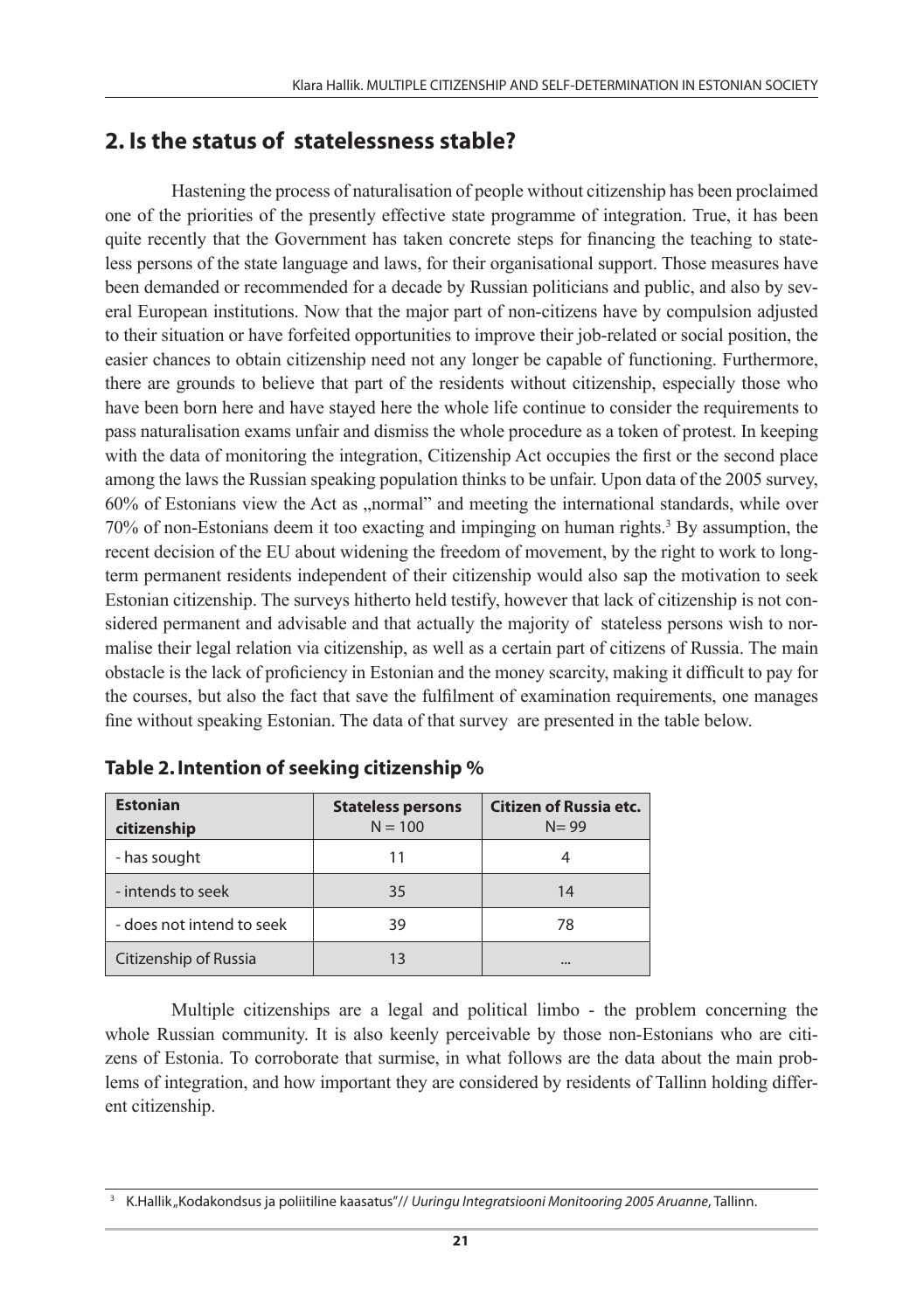## **Table 3. Vitality of areas of integration %**

|                    |          | <b>Citizenship of the respondent</b> | <b>Ethnicity</b>   |                        |          |       |
|--------------------|----------|--------------------------------------|--------------------|------------------------|----------|-------|
| Area               | by birth | naturalised                          | Russian /<br>other | without<br>citizenship | Estonian | other |
| Language / culture | 47       | 29                                   | 17                 | 27                     | 50       | 26    |
| Legal / political  | 21       | 27                                   | 48                 | 36                     | 18       | 36    |
| Social-economical  | 26       | 41                                   | 29                 | 32                     | 26       | 34    |
| Hard to say        | 6        | 3                                    | 5                  | 5                      | 6        | 4     |

### **"What are the most vital problems of integration?"**

The vision of residents of Tallinn about main problems of integration is similar to the views of all residents of Estonia, no changes have occurred as compared to the previous survey of residents of Tallinn (2001). For the main area of integration, Estonians consider the linguistic and cultural relations, thereby actually meaning proficiency in the Estonian language, while for the Russians, of major importance are problems of legal status and social-economical issues, to be followed by linguistic and cultural rapprochement of nationalities. Regardless of the fact that both ethnic groups perceive integration as a complex process of many faces, Estonians, twice as much as Russians give preference to linguistic and cultural integration, and conversely, they accord value to legal political integration twice as little as Russians. By implication those results mean that the vision of Estonians about integrated society converges on linguistic cohesion, while Russians yearn to be accepted as citizens without the corvée of linguistic adaptation.

# **3. Self-determination in legal and political space**

Because Estonians and representatives of ethnic minorities nurture different views of the criteria of integration, it needs be known how either party perceives the so-called society at large, i.e. the public sphere, where they operate and communicate with one another. On principle, different nationalities are brought closer by the environment where all of them are subject to the same rules and requirements, rights and obligations. In the society operating in a democratic and integration mode, such areas should be ethnically neutral enough, in the sense that there is no ethnic discrimination, and that the individuals see it equally open to everybody. This survey tests the "neutrality" of the public legal space on the basis of estimates of respondents to those laws the most affecting the situation of minorities, and the "openness" on the basis of those estimates, i.e. how one thinks he is being treated in bodies of authority, and how feasible one considers participation in exercising political power.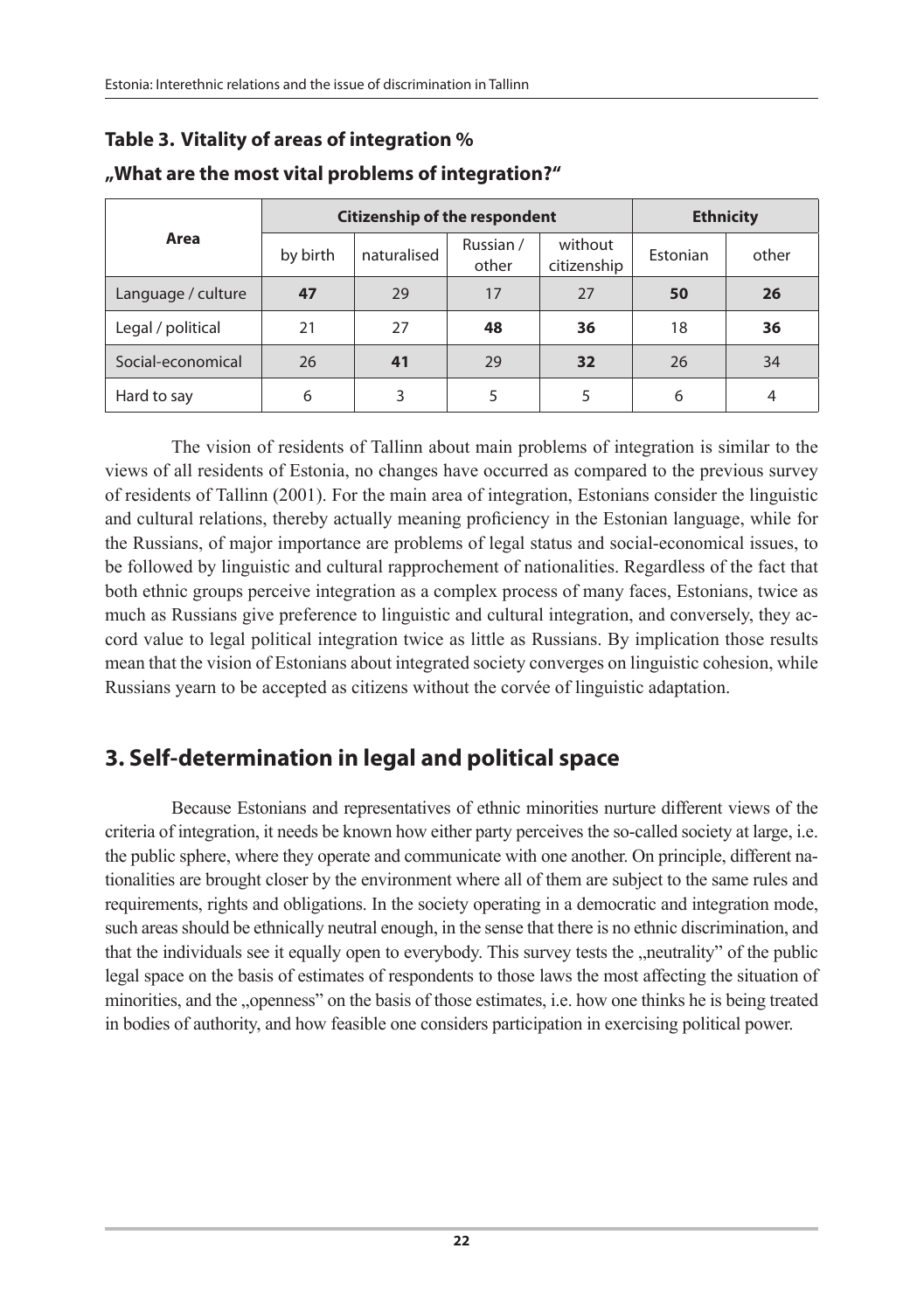|                                                | <b>Respondent's citizenship</b>                  |                                                            |                                           |                             | <b>Ethnicity</b> |                    |
|------------------------------------------------|--------------------------------------------------|------------------------------------------------------------|-------------------------------------------|-----------------------------|------------------|--------------------|
| Laws                                           | Citizen of<br>Republic<br>of Estonia<br>by birth | Natura-<br>lised cit-<br>izen of<br>Republic<br>of Estonia | Citizen of<br>Russia/<br>other<br>country | <b>Stateless</b><br>persons | Estonian         | Other<br>ethnicity |
| Riigikogu (Parliament)<br><b>Elections Act</b> | 34                                               | $\mathfrak{D}$                                             | $-26$                                     | $-26$                       | 27               | $-11$              |
| Self-Governments<br>Elections Act              | 39                                               | 36                                                         | 21                                        | 25                          | 26               | 31                 |
| Language Act                                   | 53                                               | $-46$                                                      | $-67$                                     | $-56$                       | 66               | $-52$              |
| Citizenship Act                                | 47                                               | $-46$                                                      | $-55$                                     | $-56$                       | 58               | $-47$              |
| Aliens Act                                     | 37                                               | $-25$                                                      | $-47$                                     | $-53$                       | 44               | $-33$              |
| Basic School and Upper<br>Secondary School Act | 31                                               | $-47$                                                      | -48                                       | -44                         | 38               | $-41$              |

### **"How do you regard the following laws adopted in Estonia, positively or negatively?"**

The data presented are by no means indicative of how well versed the respondents are in those laws, but they are revelatory of the general standpoints. In the state's legal space, Estonians/citizens by birth and other nationalities determine themselves differently, independent of citizenship. Two laws seminal of most conflict, Language Act and Citizenship Act, in particular the first contributes the seeds of guarantees and privileges for Estonians, while for the speakers of other languages it contains the seeds of stress and obligations, which continue in existence. Suspicious of unequal treatment, the respondents assessed negatively all laws where they conceived the threat of such treatment. The assessments also bear the stigma of the given moment. Quite understandably, the motivations of a negative estimate given to Basic School and Upper Secondary School Act do not originate from the substance of the law, but from transfer of Russian upper secondary schools to bilingual instruction contemplated for 2007. This becomes obvious when comparing this survey to that held in 2001, when the Government vacillated and wavered in choosing between courses of action, regarding the deadline and scope of implementation of the law, thus planting hope in Russians that the state would go back on its commitment and would not put the law in effect in full. In comparison with data of the previous survey, the predominance of negative estimates over positive ones has increased by 62% (in the group of naturalised citizens) and by 33% among stateless respondents..

In comparison with the survey 2001, the disposition of the Russian speaking community has remained the same. The legal space continues to be seen as causing internal strife and being unjust. Alarming is, however that the negative attitude to the Language Act is more intense now, regardless of self-evident positive shifts in the linguistic situation of the capital city and improvement of the Estonian language skills. Insofar as Estonians know that skills of Estonian are demanded from Russians, they tend to assess the Language Act as positive, not delving into the difficulties those not fluent in Estonian face, due to that law. Persons without citizenship see themselves as being in the twilight zone of the legal space, in some sort of an outback, and their view of laws is overly negative. Intriguing is, however

Table presents the data as a dominant score, as aggregate of positive and negative assessments.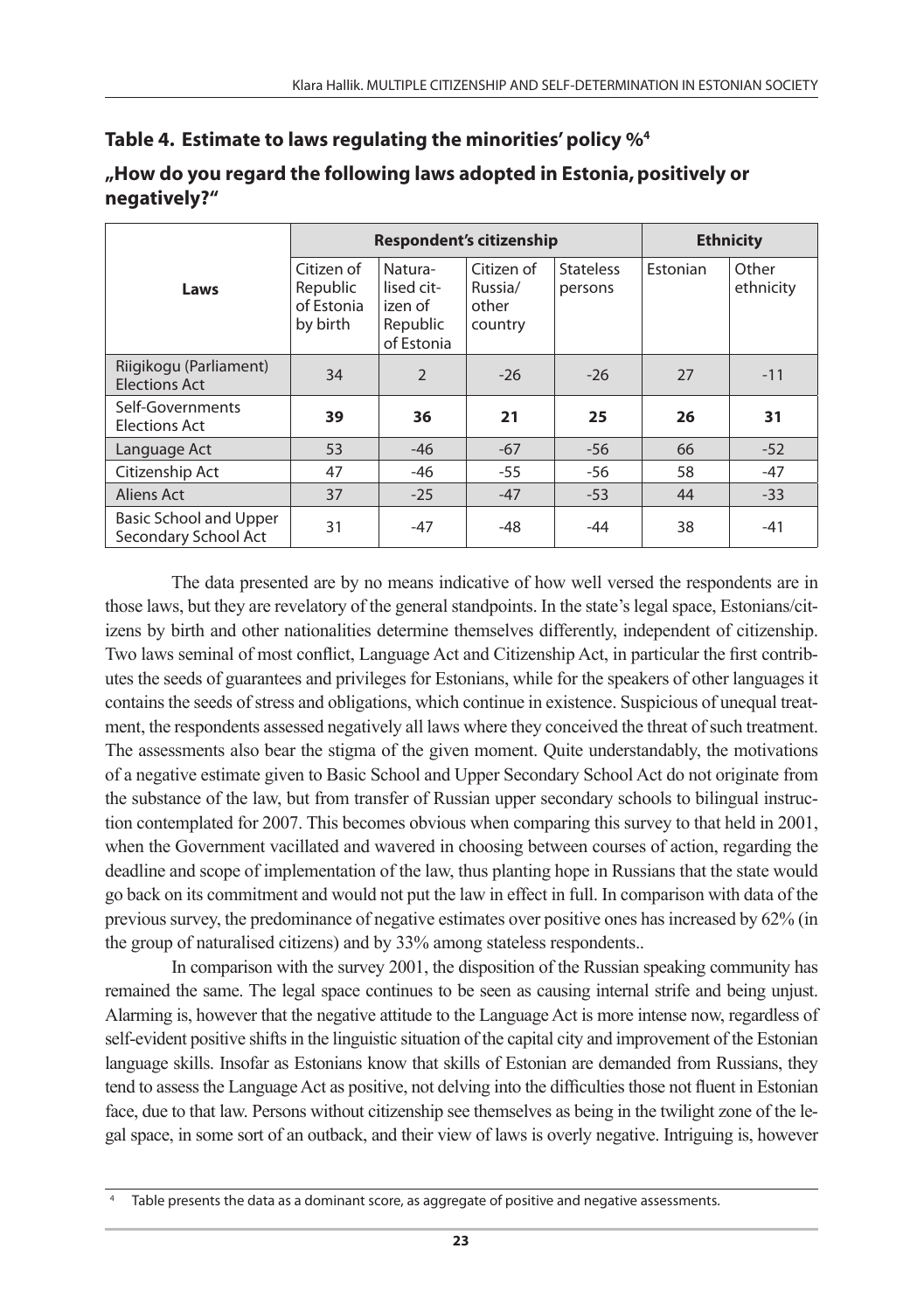the increase of a negative stance by those having obtained citizenship by naturalisation as against data of survey 2001, to both Language Act (by 34%) and Citizenship Act (by 31%). Passing from statistical sample data to generalisations this may suggest that the nouveaux citizens do not feel as treated equitably, although formally they have a legal right to that. Participation at local elections is the only domain named in the survey, where non-Estonians and non-citizens are not in the role of outsider but in that of an interlocutor, which contributed to the by far positive estimate to the respective law.

For the common citizen, the specific clauses of the law are not guidelines to everyday conduct, they just create a general legal environment, which either provides you a feeling of security to act in the society or does not. This also includes whether or not you have to obligatorily know the law. In the state based on the rule of law, the law is both the organiser of common life and helpmate to the citizen and guarantor of his rights, reciprocated by loyalty on part of the citizen. The aforementioned predominantly negative estimates to the laws regulating the minorities' rights and obligations speak clear and loud that the Estonian legal space is perceived as being on a collision course and as an instrument for coercion. Specifically, the stateless persons and alienspermanent residents feel like marginal men in this society, for whom the laws carry mainly the injunctive meaning, requiring them to do or refrain from doing a particular act.

When opting for strategies securing societal cohesion of a democratic, monoculture dominant nation state, efforts must be applied to avoid coincidence of boundaries of groups embracing different cultures, including those of language affiliation with demarcation lines of social and political communities. For that end, two principles must be observed: first, it is necessary to create the optimum mental environment for acceptance and development of cultural pluralism, and second – on the individual level, in "horizontal" links of the society and in all public structures, participation of all residents (of the town) must be guaranteed, disregarding the borderlines of cultural/linguistic community.

There is something badly wrong with our vernacular of laws and the culture of clerical work. Over one fifth are constantly frustrated because discharging affairs in the governmental offices is a daunting task - they are disheartened because the laws are sophisticated, only 1/4 jump that hurdle easily. The procedure of clerical work and considerable waste of time is a cause of constant irritation to 1/4 of respondents; only 1/5 can handle that nuisance. Against the backdrop of that general plague the complaints over incompetence and carelessness of the officials are relatively few, although nearly half of those using public services have been harassed by those problems, time and again. The said trouble is faced by all users of public services whatever the ethnicity. The language related impediments, however are pestering mainly non-Estonians, due to that one fifth of them have constant difficulties in discharging their affairs in departments and boards, while almost half of them stumble upon that problem continually. The outcome of this survey provides valid grounds to assert that clients of different citizenship get the same service in the capital city departments and boards.

Public political life of multinational society must reflect its pluralist nature, to a certain extent. It is so even if the state has not been built in observance of the principle of territorial or cultural autonomy of the minorities, accompanied by the obligatory proportionate or quota-based representation of the minorities. The Estonian power structuring is liberal and does not grant to minorities the rights of collective political representation. Deplorably though, the self-evident under-representation of people belonging among minorities in public offices, solving the issues concerning the life of the whole society shows that mechanisms providing for democratic participation fail to operate smoothly enough. People are admitted to public service on the basis of professional qualification and skills, however the importance of social background of public servants cannot be underestimated. This is so because the majority of consumers and seekers of public services come, as a rule from risk groups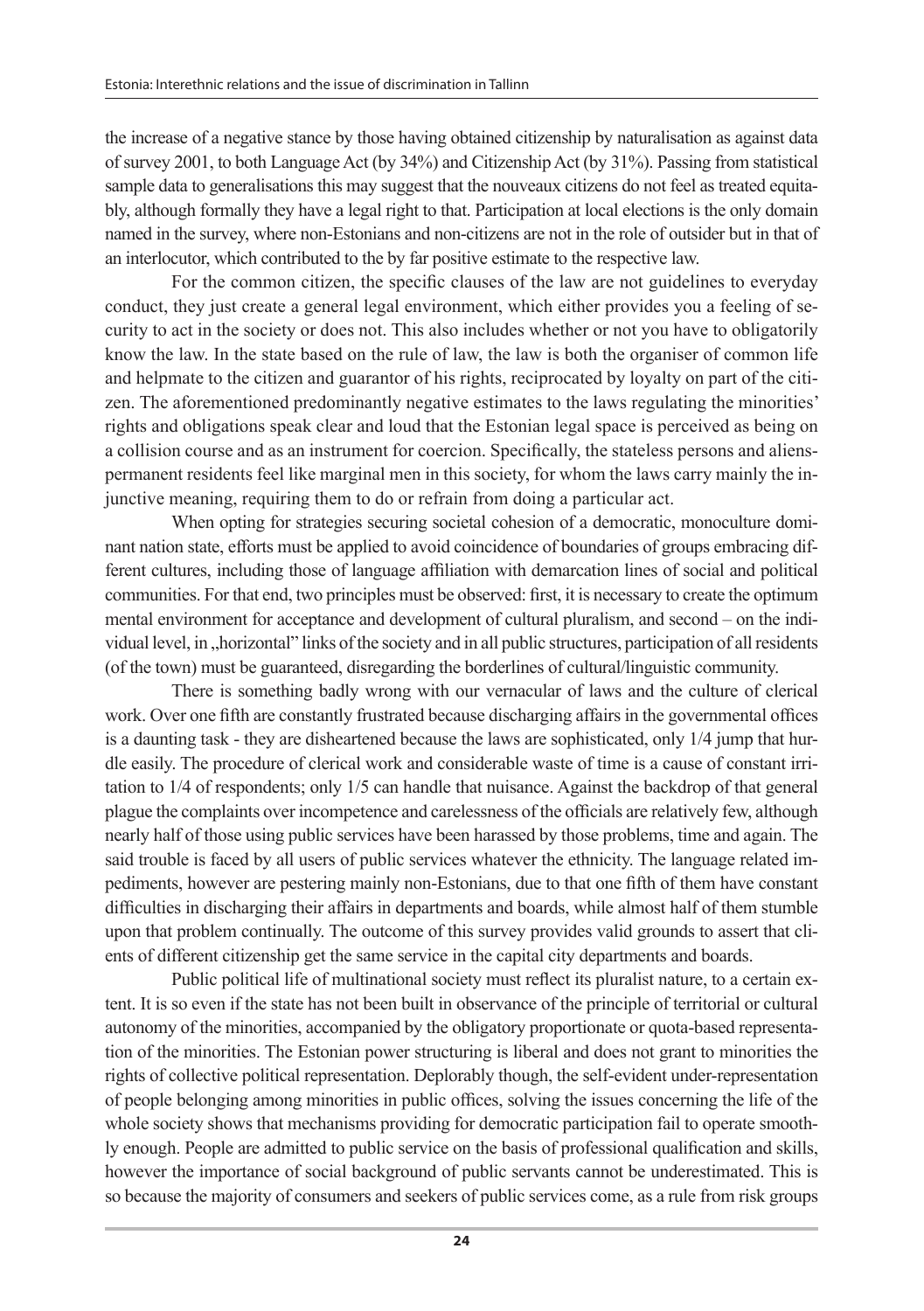having the bare necessities of life, or generally from the groups not so well off, living on a shoestring budget. If the "clients" of that type are not represented in the bureaucracy, it is highly probable that the relations between power and public will be strongly biased and hierarchic. The ethnic , representation" among the officials is also vitally important, especially in the situation when the societal status of ethnic or linguistic groups and competitive posture are unequal, for any reasons.

Earlier studies of ethnic relations showed that the picture of Estonians and co-citizens of other nationalities about participation in political power continues to be different, different too are the substantiations offered to explain away the fact why Estonians have disproportionately large privileges in that area.

 In this survey the respondents assessed several opportunities of self-realisation by Estonians and other nationalities: to advance in political career, to be successful in business, to get good education, to gain material wealth, to partake in social guarantees and participate in church and religious life. Inequality of Estonians and other nationalities is considered the largest in the area of involvement in politics. Answers to the question . Who finds it easier ... to advance in political career if there are equal opportunities, including proficiency in the state language and holding the Estonian citizenship?" were given on a scale of seven ranging from  $\alpha$ . Estonians have it easier" (1) up to  $\alpha$ , non-Estonians have it easier" (7), whereas the value 4 marks equal opportunities. The average value for the whole sample calculated on the basis of data obtained was 2.25, estimate of Estonians is 2.93 and of other nationalities 1.62, estimate of naturalised citizens 1.72 and that of respondents without citizenship 1.54.

- $\bullet$  42% of Estonians believe that the opportunities of all nationalities for participation in politics are equal, the same opinion is held by 11% non-Estonians;
- 36% Estonian make an allowance that Estonians will find it easier to advance in political career, the same is thought by 85% respondents of other nationalities.

 In evidence is a general assessment on the ethnic ground, little affected by possession of Estonian citizenship. This widely divergent availability of opportunities to advance in political career is part of the image of Estonian polity as ethnically mono-polar mode of government. This image manifests itself with especial clarity when the respondents name the causes why Estonians are privileged.

## **Table 5. Distribution of answers to the question**

|                                    | <b>Estonian</b><br>2001<br>2005 |                |                | <b>Other ethnicity</b> | <b>Naturalised</b><br>citizen of Republic<br>of Estonia |          |
|------------------------------------|---------------------------------|----------------|----------------|------------------------|---------------------------------------------------------|----------|
|                                    |                                 |                | 2005           | 2001                   | 2005                                                    | 2001     |
| Citizenship of Republic of Estonia | 32                              | 39             | 19             | 17                     | 15                                                      | 14       |
| Proficiency in the state language  | 31                              | 20             | 14             | 12                     | 19                                                      | 9        |
| Ethnicity                          | 9                               | 15             | 48             | 44                     | 49                                                      | 46       |
| Connections/acquaintances          | 9                               | 12             | 11             | 19                     | 9                                                       | 21       |
| Active/initiative                  | 10                              | 9              | 5              | $\overline{4}$         | 6                                                       | 6        |
| Foreign language skills            | 5                               | 3              |                | $\cdots$               | $\cdots$                                                | $\cdots$ |
| Hard to say                        | $\overline{4}$                  | $\overline{2}$ | $\overline{2}$ | 3                      | $\overline{2}$                                          | 3        |

### **"...What constitutes the preference of Estonians as compared to non-Estonians in bodies of government?" (2005 and 2001) %**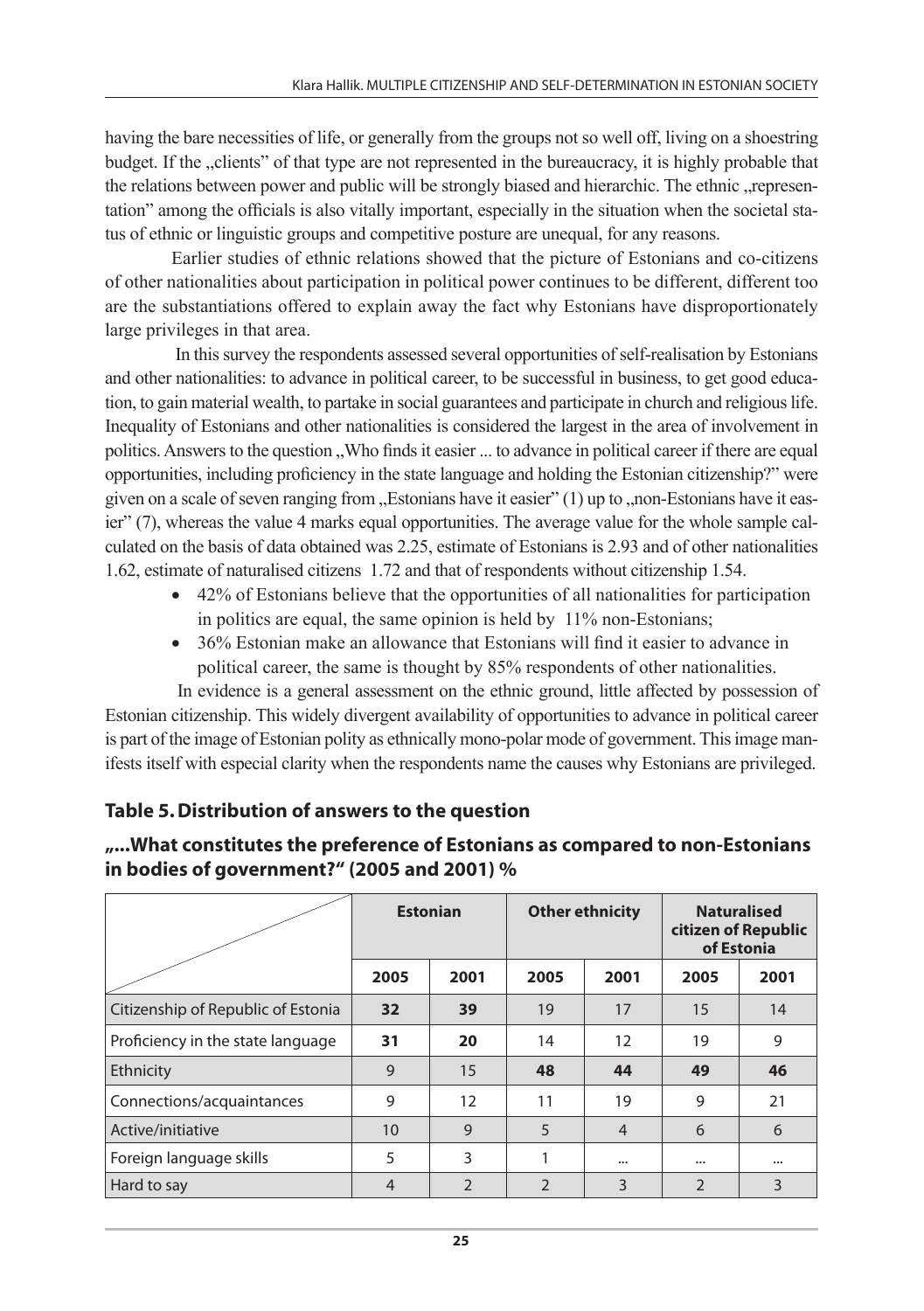Both the previous and this surveys show that Estonians view their privileges in political power as natural and as stemming from two main prerequisites, being citizen and proficiency in the state language, hence from objective causes. Consequently, this is considered as being a major cause why non-Estonians have failed to jump on the bandwagon of politics. Whether this is so, in actual fact will be clarified by the opinion of the naturalised citizens of other nationalities. Upon their estimate, the two named prerequisites cover only one third of the causes of power monopoly of ethnic Estonians. As many as one half of that group like also of all non-Estonians links the root cause of political privileges with the ethnic affiliation. The estimate of Estonians of their privileges seems to have become more "politically correct", ethnicity as the political capital wins the modest ten percent vote. This opinion may largely reflect the actual life experience of the people and particularly the fact that co-citizens of non-Estonian ethnicity do not compete with Estonians for political positions. This is caused by nationalist isolation in everyday life or low involvement in parties. There is no denying the dismissive attitude of Estonians to the options of involvement of non-Estonians in power bodies, which stance is still prevalent, the positive changes notwithstanding (Monitoring of integration 2002 and 2005).<sup>5</sup>

In Tallinn, non-Estonians have been represented to some extent both in the council and city government, the degree of sufficiency of representation aside. According to data of this survey 63% non-Estonians have put their trust in city authorities (against 43% Estonians). Therefore it can be presumed that the above estimates rather express the general nationalities' policy stances and reflect the collective feeling, to which extent one regards the facts of reality as the "exceptions confirming the rules". In any case, this supports the evidence that distancing of minorities from representative and executive power, their being out of involvement for any whatsoever reason will of necessity result in disturbance in communication between institutions and clients. Besides the linguistic relations, this will also happen in the area of culture and value estimates. If the institutions do not excel themselves in straining to supersede the linguistic or cultural border between themselves and the clients, this will conserve the prejudices and negative stereotypes extant in the society and will, besides that contribute to ethnic-social stratification. If the options for participation of minorities in formation of political decisions and their fulfilment are deliberately avoided, the shunned group will regard the decisions as hostile, to be fulfilled by administrative coercion, therefore they consider it plausible to ignore fulfilment thereof.

## **4. Social well-being and trust in institutions**

The Estonian public opinion has made an agonizing reappraisal regarding the ever more aggravating inequality in the society and the unequal chances to share in social benefits. The catchword "Two Estonias" has transformed, from social-critical figure-of-speech of the social scientists into a widely popular sign, filled with content topical to different groups. This survey testifies, too that our society is not considered cohesive and basing on common values, it is rather seen as a split society (1/4 respondents), where ethnic groups have distanced from one another (60%); only 5-3% consider nationalities equal. This all-pervasive conception is not affected by different citizenships, and only slightly by ethnic affiliation. In opinion of Estonians, ethnic groups are more equal than in opinion of non-Estonians, however the general picture is similar. This is a well-acknowledged fact. Respondents are hopeful that the tide of disruption of the society, its dissension will be stemmed

<sup>5</sup> Klara Hallik, *Ibid*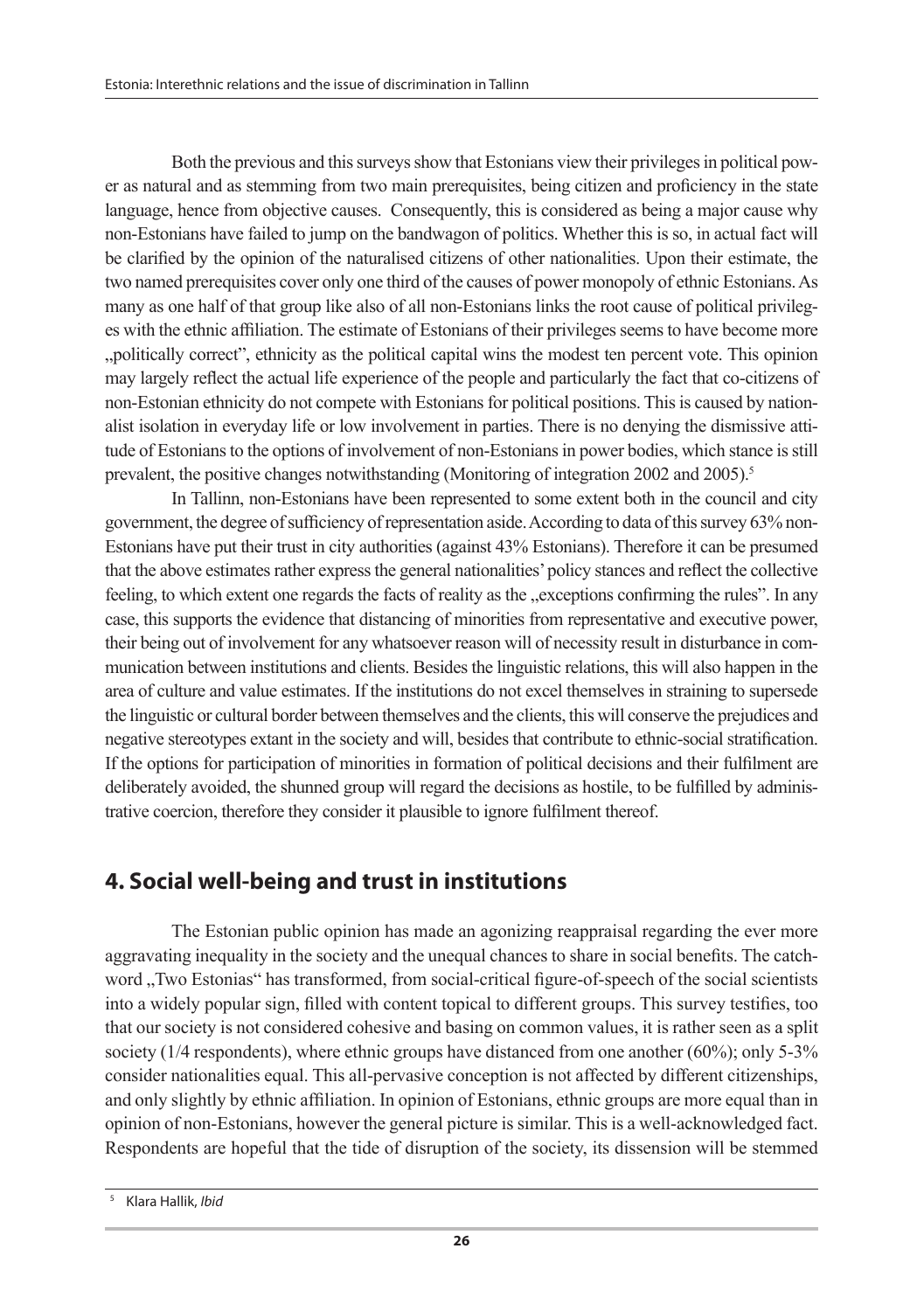and the equality of ethnic groups will increase, while half of the respondents opine that by ethnic affiliation the Estonian society will remain divided in the nearest future.

The social well-being can be determined on the basis of various criteria. They may be human development index, level of prosperity, stage of freedom etc. One of the options is to compare, in the ethnically divided society, the problems of different ethnic groups, which they solve through agency of the institutions of the "society at large". If the trajectories of activities of people, hard and easy solutions are the same, the situation of ethnic groups in public sphere can be assessed as being equal; however, if they differ as to their nature or complication, that should suggest different availability of common goods. The scale used in methodology of the survey contained the following options: "I have solved that problem', "I have not come across it", "there have been cases when that has turned out a problem' and 'that problem continues in existence for me". Presented in the following table are the two last variants of answers as per citizenship.

### **Table 6. Problems and difficulties one comes across (%)**

|                                             | sometimes                       |                                 | It has turned out a problem          |                     | There is a constant<br>problem |                                 |                                      |                     |
|---------------------------------------------|---------------------------------|---------------------------------|--------------------------------------|---------------------|--------------------------------|---------------------------------|--------------------------------------|---------------------|
| In connection with what                     | citizen<br>Estonian<br>by birth | Estonian citizen<br>Naturalised | Citizen of a for-<br>country<br>eign | Stateless<br>oerson | Estonian citizen<br>by birth   | Estonian citizen<br>Naturalised | Citizen of a for-<br>country<br>eign | Stateless<br>person |
| Legal status and documents                  | 3                               | 19                              | 38                                   | 37                  | 0,0                            | 1                               | 26                                   | 39                  |
| Getting a job                               | 16                              | 42                              | 40                                   | 45                  | $\overline{2}$                 | 11                              | 15                                   | 19                  |
| Own or children's education                 | 9                               | 46                              | 27                                   | 35                  | 3                              | 6                               | 8                                    | $\overline{7}$      |
| Connections with relatives<br>living abroad | 9                               | 26                              | 33                                   | 49                  | $\overline{2}$                 | 18                              | 19                                   | 10                  |
| Travelling abroad                           | 5                               | 15                              | 25                                   | 35                  | 0,0                            | $\mathbf{1}$                    | 6                                    | 6                   |
| Privatisation: land, flat                   | 5                               | 8                               | 17                                   | 12                  | $\overline{2}$                 |                                 | 1                                    |                     |
| Getting social security                     | $\overline{7}$                  | 11                              | 21                                   | 18                  | 0,0                            | 1                               | 1                                    | 3                   |
| Participation in social-<br>political life  | $\overline{2}$                  | 5                               | $\overline{2}$                       | 6                   | $\overline{2}$                 | $\cdots$                        | $\overline{2}$                       | 1                   |

**"Do you personally have to come across the following vital problems?"** 

 In the above areas the residents obtain a major part of public services or an opportunity to freely operate according to their interests. The access to opportunities of those areas of life, are indirectly or directly related to holding citizenship. The difficulties arising of legal status affect primarily non-citizens, both the aliens and persons without any citizenship, whereas as many as three quarters of the latter. This is so regardless of the fact that the majority of persons without citizenship have the status of permanent resident, which should, in its turn guarantee in main areas of life the treatment equal with citizens and also the opportunities to travel to the "next-door" foreign countries. However, the actual life seems to differ from the norms, and those who lack the protection by the state in the form of citizenship, must continue to do with incomplete rights. The difficulties in getting a job and in implementing one's professional skills continue, according to data of this survey, to be the problem of ethnic inequality, less than average affected by whether you or do not hold the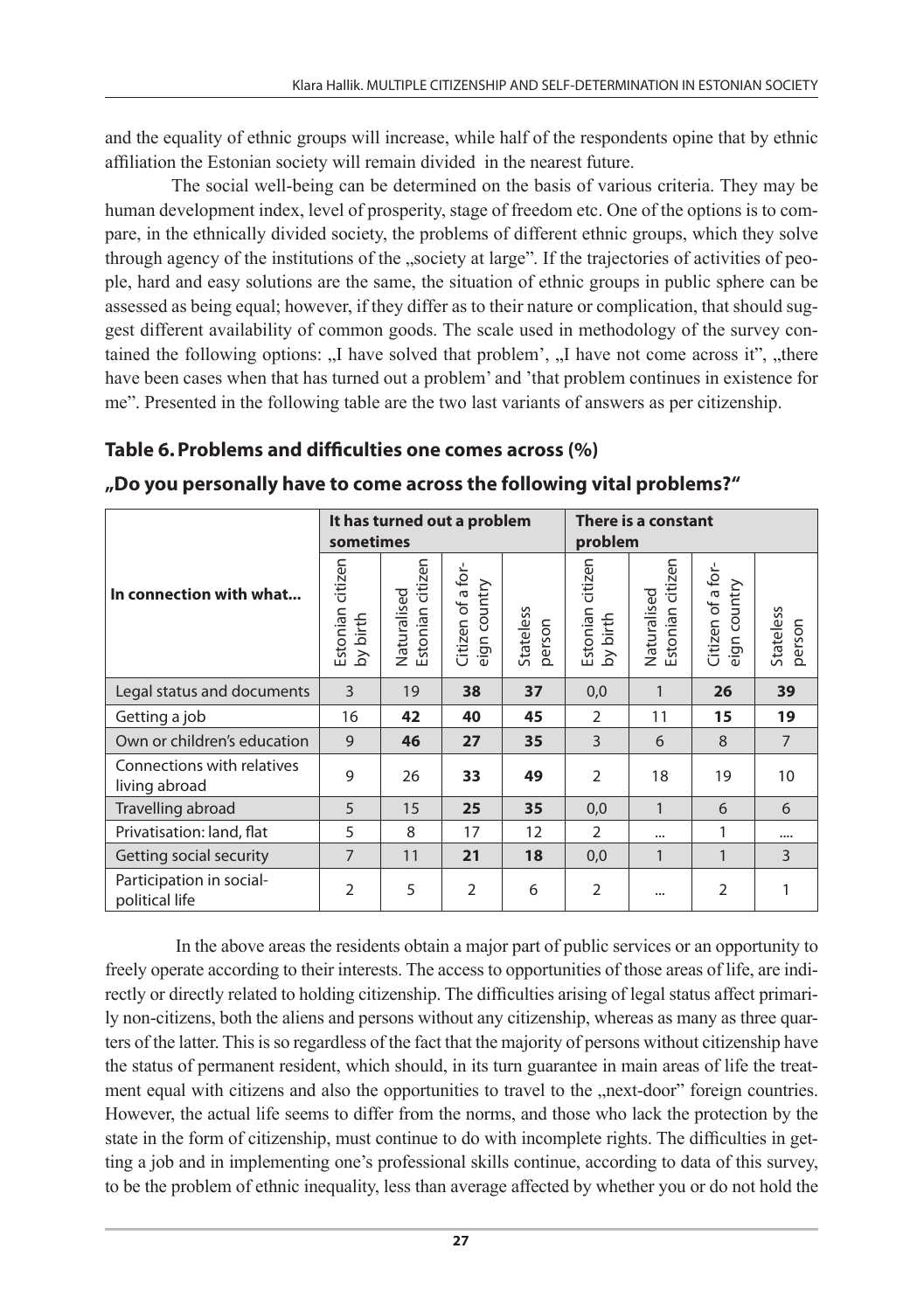citizenship. Opportunities to get the required or sought education are assessed by all non-Estonians as problematic. As a whole, however the aforementioned data refute the widespread conception that absence of citizenship will restrict opportunities to participate in the political life only. Rather, in evidence is the situation that absence of citizenship or specifically absence of Estonian citizenship accumulates a rather wide spectrum of non-success, ranging from scanty language skills and insecurity on labour market to opportunities to maintain communication with foreign countries.

Consent with societal environment and feeling of security depends to a great degree on whether the institutions responsible for common interests of the society and for well-being of all members of the society enjoy the trust of citizens. Trust is one of the most significant sources of moral legitimacy of the power. In this survey, like in the survey of 2001 the respondents were asked to estimate how greatly they trust various state and societal institutions (altogether 12 institutions on the scale of four: "have no whatsoever trust", "would rather not trust", "would rather trust", "trust fully"). The distributions presented in the following tables are presented as a dominant score; detracted from the value indicating trust (%) has been the percentage of those who do not trust.

|                                                |                                                         |                                                     | <b>Respondent's citizenship</b>            |                                  | <b>Ethnicity</b> |       |  |
|------------------------------------------------|---------------------------------------------------------|-----------------------------------------------------|--------------------------------------------|----------------------------------|------------------|-------|--|
| <b>Institution</b>                             | Citizen of<br>Republic of<br>Estonia by<br><b>birth</b> | Naturalised<br>citizen of<br>Republic of<br>Estonia | Citizen<br>of Russia<br>/ other<br>country | Person<br>without<br>citizenship | <b>Fstonian</b>  | Other |  |
| President of the<br>Republic                   | 70                                                      | 48                                                  | 21                                         | 31                               | 78               | 36    |  |
| Riigikogu<br>(Parliament)                      | $-2$                                                    | 14                                                  | 34                                         | $-11$                            | $-5$             | $-3$  |  |
| Government of<br>the Republic                  | 8                                                       | 28                                                  | 10                                         | $-3$                             | $\overline{7}$   | 13    |  |
| Court                                          | 47                                                      | 39                                                  | 8                                          | $\overline{4}$                   | 49               | 20    |  |
| Prosecutor's Office                            | 42                                                      | 34                                                  | 14                                         | 12                               | 46               | 20    |  |
| Police                                         | 49                                                      | 44                                                  | 32                                         | 23                               | 55               | 32    |  |
| Tallinn city<br>authority                      | $\overline{4}$                                          | 46                                                  | 46                                         | 32                               | $\mathbf{1}$     | 40    |  |
| Trade unions                                   | 27                                                      | 28                                                  | 8                                          | $\overline{4}$                   | 30               | 10    |  |
| Church                                         | 48                                                      | 72                                                  | 57                                         | 53                               | 44               | 61    |  |
| <b>Fstonian TV</b><br>channels                 | 68                                                      | 57                                                  | 8                                          | 29                               | 60               | 34    |  |
| Estonian language<br>printed press             | 33                                                      | 36                                                  | $0^*$                                      | 14                               | 37               | 17    |  |
| Estonia's Russian<br>language printed<br>press | $-9$                                                    | 43                                                  | 28                                         | 32                               | $-14$            | 33    |  |

**Table 7. Trust in state and social institutions (%)**

*\* 25% of citizens of a foreign country trust and 25% do not trust in Estonian language printed press*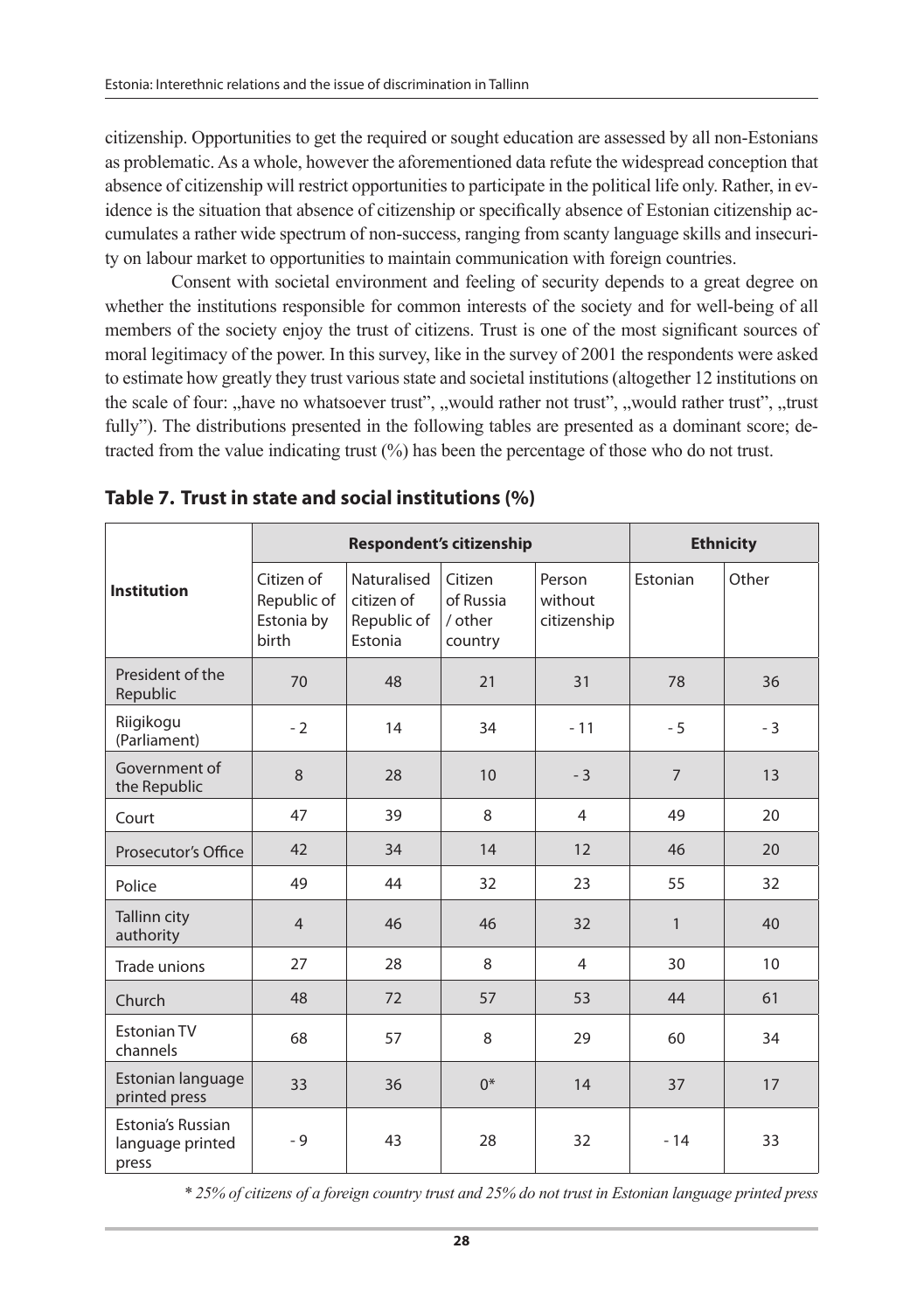Trust in institutions is not anything invariable and can fluctuate largely depending on individual circumstances of the societal life and politics. Because there were no important political events or crises happening at the time of survey, the data obtained may be considered as indicators of relatively stable attitudes. Somewhat surprising and problematic is that fact, however that the institutions of symbolic power merit greatest trust (among Estonians President and among Russians church), while the rating of democratically elected *Riigikogu* is the lowest among the structures of state power.

Trust is affected both by citizenship and ethnic affiliation:

- Estonians / citizens by birth trust President, TV-channels and police the most;
- Russians hold the most trust in church, to be followed by Tallinn city authority;
- The trust of nouveaux citizens of Estonia in bodies of state power follow basically the preferences of citizens by birth, whereas as compared to the latter they trust the Government more, and especially Tallinn city authority;
- The trust rating of police, prosecutor's office and court is uniformly high among people of both ethnic groups and different citizenship, showing that in the activity of those institutions, no inequality is perceived on the basis of ethnicity or language. Contributing to formation of such assessment is certainly the fact that in those institutions the services are provided, beside Estonian, also in Russian and the policemen directly communicating with citizens of the city are often non-Estonians.

Trust to media is the area where the language barrier and mass preferences are decisive. This survey like surveys of many other media use, show that Estonian TV indisputably occupies the first place in formation of the common media space. This is so even in the situation where practically all Russian-speaking citizens of the city watch constantly the programmes of Russian TV stations. Regarding the Estonian and Russian printed press, the reciprocal negative assessment rather shows that Estonians do not read the local Russian language dailies and magazines, nor do Russians read the same in Estonian.<sup>6</sup>). Negative prejudiced stances of both parties are largely fed by critical commentaries released in both medias about the publications in the opposite media, or the reprints of biased selection.

Summarily this survey provides grounds to make a definite conclusion that two important components of the public sphere - access to public services and trust in institutions supplying them – are markedly differentiated ethnically and as per citizenship. The Estonians and citizens by birth have either solved the absolute majority of problems presented in the survey, or they have not come across them. It is evident too that Estonian non-citizens, aliens and stateless persons must surmount and overcome more bureaucratic hurdles to obtain the same services. Distribution of the Estonian media landscape as per language used and sources of information available, is one of the factors reproducing difference in the range of information, perception, or understanding of the Estonian speaking and Russian speaking residents, is inhibitive and does not contribute to the grasping one another's problems.

<sup>6</sup> Klara Halliik, *Ibid*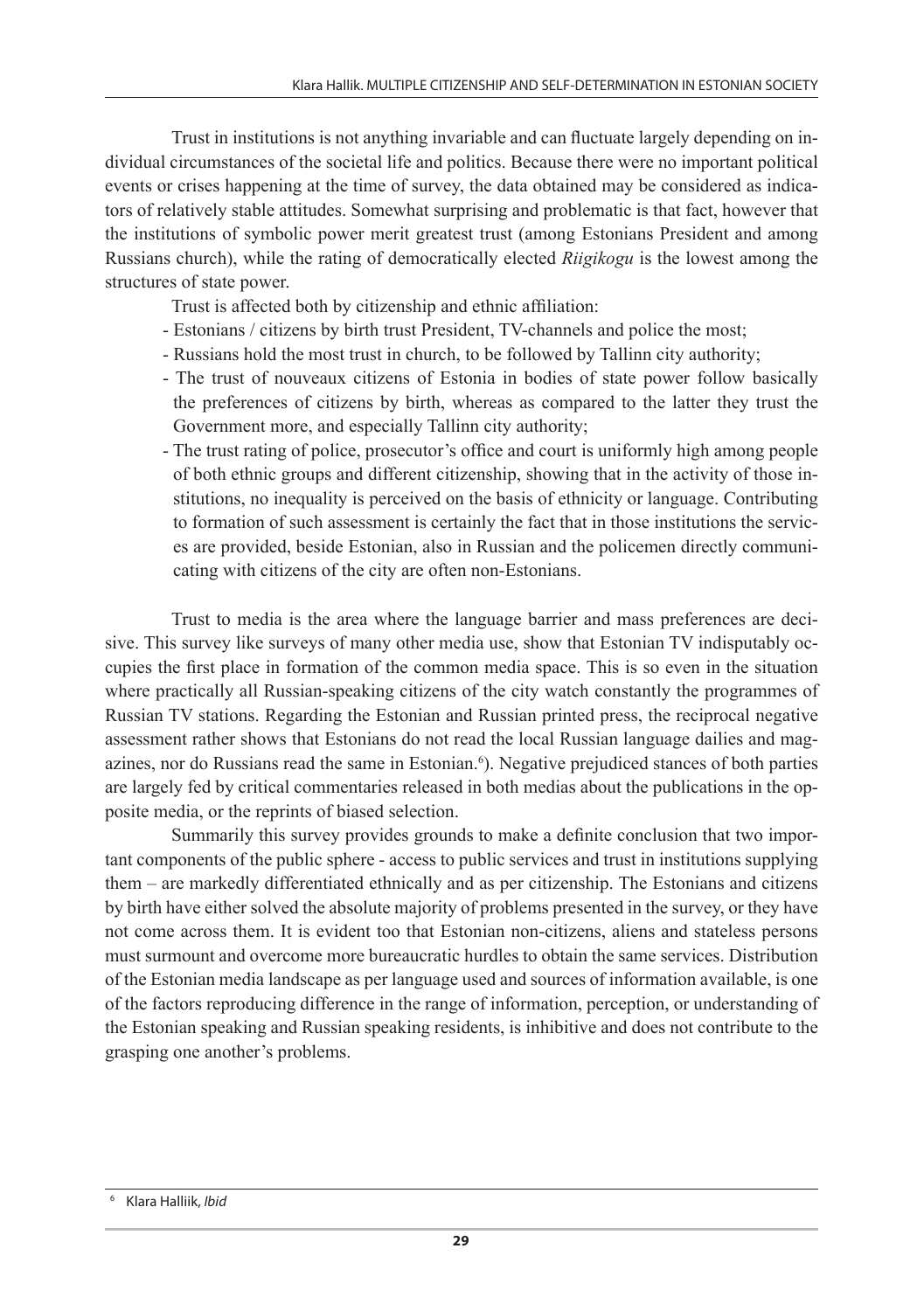# **5. Identification with Estonia. Citizenship and ethnicity**

This survey fixed the limits of self-determination by Estonian citizens, ethnicity (Estonian, Russian; while the variant "someone else" permitted to mark the ethnic affiliation different from those two) and location (Estonian resident, Tallinn's resident, European). The respondents were requested to determine who they considered they were, in the first place. Here we are interested in whether and to what extent respondents are cognisant of citizenship, in case the answer is spontaneous. The opportunity to mark Russian or some other country's citizenship as the first option was there ("someone else"), but that was practically not used. Three most important identifications covered ca. 90% of options, in case of all citizenships.

|              |                                                  | <b>Respondent's citizenship</b>                     | <b>Ethnicity</b>                               |                              |                                 |                                  |
|--------------|--------------------------------------------------|-----------------------------------------------------|------------------------------------------------|------------------------------|---------------------------------|----------------------------------|
| Order        | Citizen of<br>Republic of<br>Estonia by<br>birth | Naturalised<br>citizen of<br>Republic of<br>Estonia | Citizen of<br>Russia/ of<br>another<br>country | <b>Stateless</b><br>person   | Estonian                        | Other<br>ethnicity               |
| ı            | Estonian<br>citizen<br>(42)                      | Estonian<br>citizen<br>(34)                         | Ethnicity<br>(34)                              | Ethnicity<br>(36)            | Ethnicity<br>(45)               | Ethnicity<br>(31)                |
| $\mathsf{I}$ | Ethnicity<br>(38)                                | Ethnicity<br>(24)                                   | Estonian<br>resident<br>(30)                   | Tallinn<br>resident (32)     | <b>Estonian</b><br>citizen (43) | <b>Fstonian</b><br>resident (24) |
| III          | Estonian<br>resident (7)                         | Estonian<br>resident<br>(19)                        | Tallinn<br>resident (30)                       | Estonian<br>resident<br>(26) | European<br>(6)                 | <b>Tallinn</b><br>resident (23)  |

**Table 8. Three most essential collective identifications, %**

Unlike the Estonians' identity, in which ethnicity and the state of domicile are equally important and embrace 90% of the options offered in the survey, the non-Estonians identify themselves in three relatively balanced dimensions of collective affiliation, whereas half of respondents have marked, as the first the Estonian territorial identity (together with Tallinn). Existence of Estonian citizenship (naturalised citizens) seems to dislocate the ethnic identification of that group of non-Estonians to the second priority. To the contrary, those lacking the local citizenship, identify themselves primarily with ethnicity, to be followed by the feeling of territorial affiliation. Those data allow us to pose the hypothesis that the normalised legal relation to the country of domicile, the existence of its citizenship will reduce the need for ethnic mobilisation of the minorities. Instead of that, priority will be gained by feeling of belonging to a society "at large" i.e. citizen's identity. True, as aforementioned, the personal and social resources of those having obtained citizenship by way of naturalisation are better than average (age, education, social position, well-being), which will quite naturally diminish unidimensional focussing of identity, and citizenship may here play the role of a complementary factor.

Whereas this survey also confirms that the citizen's and the ethnic identity are not isolated from one another. Citizenship and citizen outside the cultural affiliation are just an abstraction. The issue is whether the culture of minorities operates as phenomenon of public or private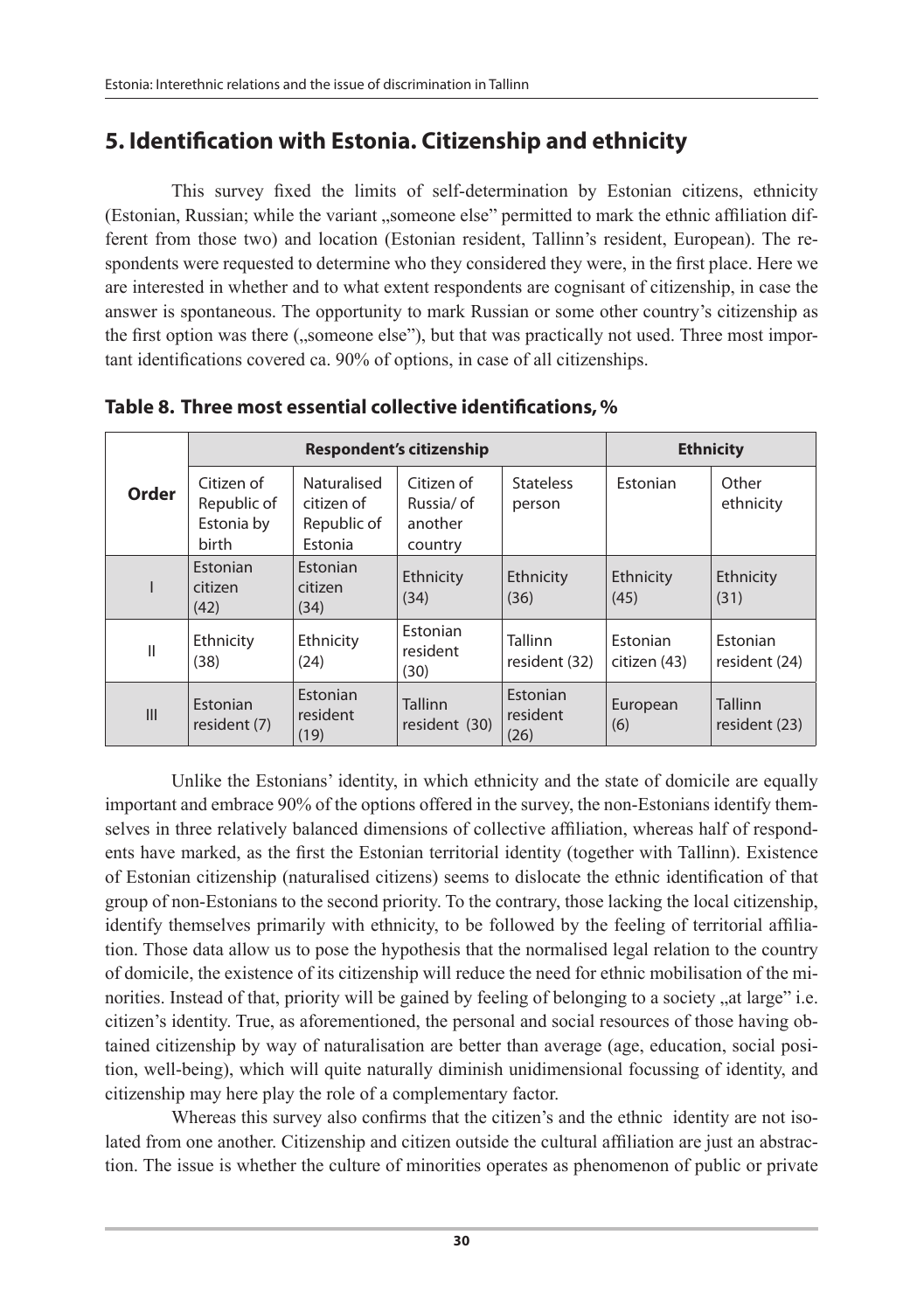spheres and to what extent the boundaries of different cultures can be superseded, and what is their common denominator (the part of common values). Our survey testifies that:

- Absolute majority (over  $80\%$ ) of non-Estonians of different citizenship (over  $90\%$  of Estonians) consider Estonian Russians (Russian residing in Estonia) as different from their compatriots residing in Russia, in other words both acknowledge the local identity of Russian minority and their belonging to Estonia, not to Russia;
- All elements of cultural structure of nationalist identity language, culture, literature, history and religion are assessed (with minor differences) as equally important, regardless of ethnicity and citizenship;
- 85% of respondents citizens of Estonian and Russian ethnicity and respondents without citizenship do not consider it necessary for development of Russian culture to be supported by Russia (20% of Russian citizens supports that idea); this is considered to be the task of the state of Estonia by 1/3 naturalised citizens and 40% of persons without citizenship and aliens, and by only 14% of citizens by birth; of the latter, 60% consider promotion of the Russian language and culture the task of Estonian Russians, i.e. their private business, in respect of which the state has no obligations; almost half of the naturalised citizens hold the same view, testifying to the larger capacity of the given group to also contribute to development of local Russian culture and preservation of ethnic-cultural identity;
- The above data show that Estonians and Russians perceive differently the performance of Estonian multicultural society, in what concerns the state's support to the Russian language and culture. While Russians are ready to shoulder the promotion of the local Russian language culture equally with the state, the Estonians prefer distancing of the state from such support, meaning that multicultural character of the country should not be recognized on the governmental level;
- For formation of cohesion of the multicultural society, the common public sphere is just not enough; equally significant are contacts between different cultures and mutual respect; our survey shows that the reciprocal cultural interest of two communities is asymmetrical; fewer than one fifth of Estonians consider the Russian culture as close to their heart and one third is interested in it; the nature of contact with Estonian culture of Russian respondents varies depending on citizenship, 60% of Estonian citizens consider Estonian culture intimate to them and 75% is interested in it, citizens of Russia respectively 30 and 45% and stateless persons  $-40$  and 50%.

For Estonian Russians and other ethnic groups to strike root in the newly independent state as fully-fledged citizens and members of society, vested with all rights, will take time and calls for personal efforts and adequate integration-oriented policy and openness and tolerance on part of the ethnic majority. Going straight to the point without ambiguity or hesitation, the data of sociological survey of ethnic relations of Tallinn analysed in this review proves that formation of local, Estonian-centred identity of Estonian nouveaux minorities are supported by multiple affiliation associations and links. Those are Estonian citizenship, place-of-residence and territory based identity, as well as localisation of ethnic-cultural identity.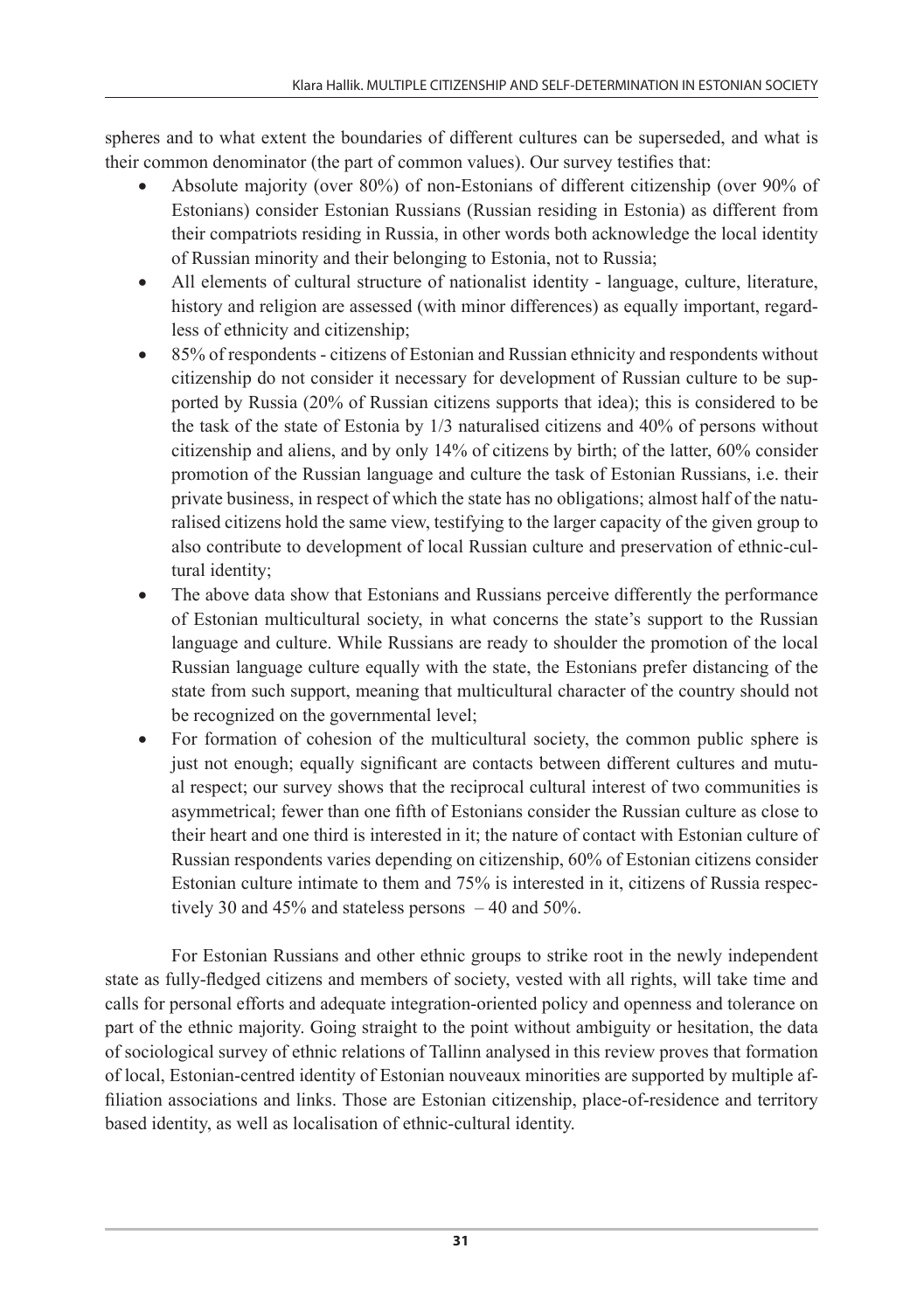# **INTERETHNIC RELATIONS AND UNEQUAL TREATMENT**

#### *Vadim Poleshchuk, Aleksei Semjonov*

In a survey conducted in Tallinn in September 2005 respondents were asked to express their opinion about the problem of unequal treatment in Estonian society. The authors of the survey acted in the spirit of EU policies. As the representative of the European Commission Odile Quintin stressed, "[a]nti-discrimination policy is an important part of the EU's approach to immigration, inclusion, integration and employment. By clarifying rights and obligations and highlighting the positive benefits of diversity in a multicultural society, it can help to guide a process of change based on mutual respect between ethnic minorities, migrants and host societies"1 . Here we should add that in the Estonian context the benefits of this policy can also be enjoyed by the representatives of traditional minorities.

In recent years Europe has come to the understanding that unequal treatment of minorities can lead to large-scale disasters. Thus, by ensuring the signing of the Ohrid "framework" agreement on 13 August 2001, Western countries stopped Macedonia from falling into the abyss of another ethnic war in the Balkans and forced the country's authorities to guarantee, among other things, equal treatment for the Albanian minority.<sup>2</sup> According to a number of experts, the problems of systematic discrimination have become the main reason for the extensive migrant unrest that swept over French suburbs in autumn  $2005$ .<sup>3</sup> Thus, the problem of ensuring equal treatment for both traditional and new minorities is to a large extent related to prevention or eradication of ethnic conflicts.

If we, following A. Dmitriyev, define a conflict as a "manifestation of objective or subjective contradictions expressed in the confrontation of the parties"4 , ethnic conflict could be a particular case of such confrontation. Discrimination, in fact, is nothing but the limitation of fair access to some resources for the representatives of a certain group, which could lead to non-acceptance and protest among the members of this group. Thus, unequal treatment may be the basis for ethnic conflicts.

The 2005 survey in the Estonian capital provided information on the views of (ethnic) Estonians and non-Estonians on the problem of ethnic discrimination both at the group level (i.e. the nature of connections between the communities) and as reported individual experience. The significance of the issue in the eyes of people can be seen either as too low or as too high. Still, it is impossible to imagine that a non-existent problem could attract such remarkable attention on the part of minorities. At the same time, without combating discrimination efficiently, the harmo-

<sup>1</sup> European Commission, *Equality and Non-discrimination in an Enlarged European Union. Green Paper*, 2004. p. 3.

<sup>2</sup> For details see: U. Schneckener, *Developing and Applying EU Crisis Management. Test Case Macedonia*, ECMI Working paper no. 14, Flensburg, January 2002.

<sup>3</sup> E.g. see, M. Artiguelong, "France: Violence in the Suburbs, the Urgent Need for a Social Response", in *ENARgy*, vol. 14, December 2005. p. 15.

<sup>4</sup> А.В. Дмитриев, *Конфликтология*, (A.V. Dmitriyev, Studies on Conflicts), Мoscow, 2001. p. 54.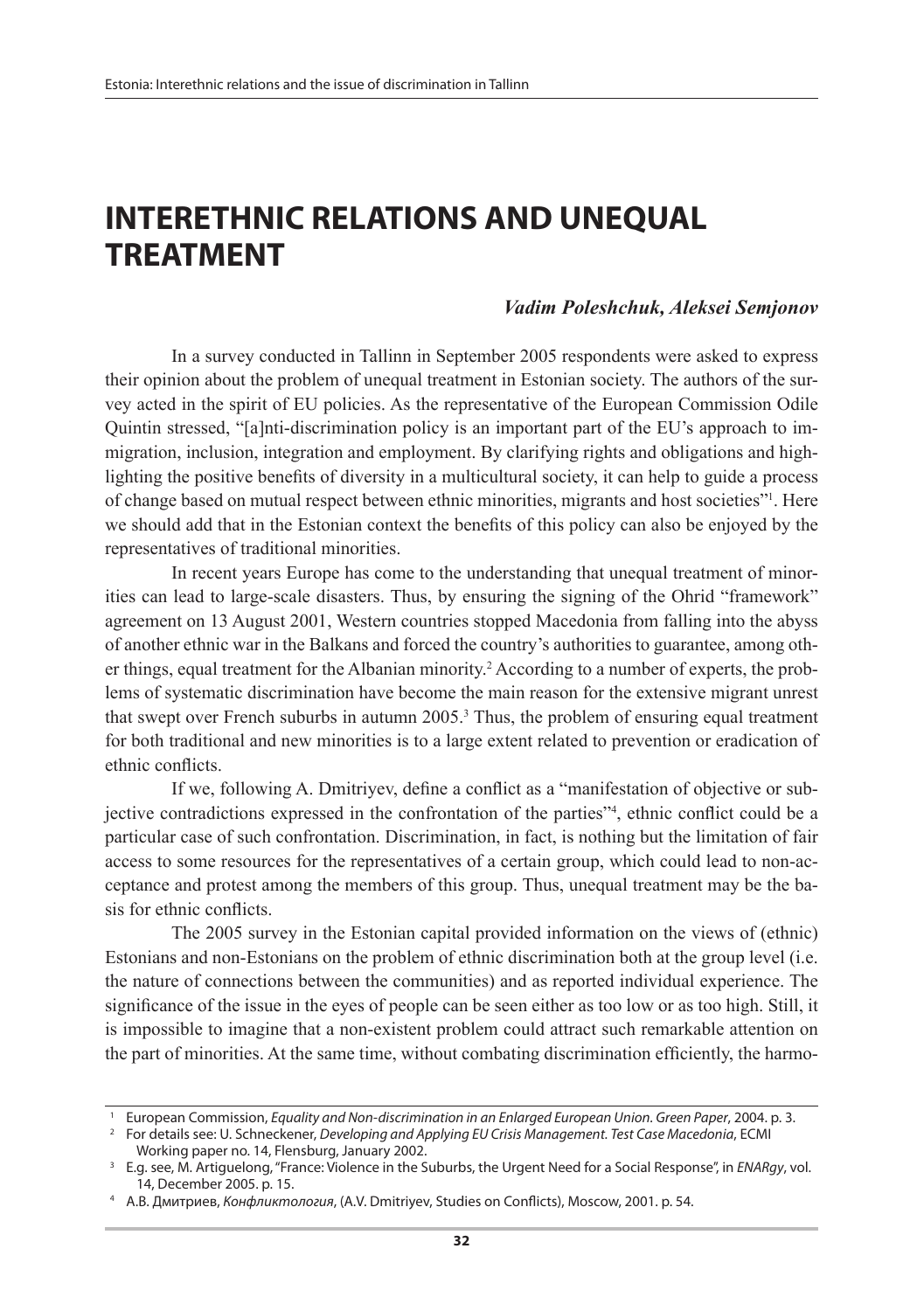nisation (integration) of Estonian society would become a back-breaking task: unequal treatment could nullify all possible advantages that a minority representative has expected to get by implementing an "individual integration plan".

Considering discrimination as a possible manifestation of (latent) ethnic confrontation, we should find out the reasons of the apparent stability of Estonian society. To do this, we should study the respondents' attitudes towards the official ethnic policy and point at the positive/negative factors that affect the way they assess the national integration strategy. Here we presume that the influence of minorities on political decision-making is insignificant. Furthermore, there are some differences in the views of the representatives of the two communities on the past and future of Estonia in the context of interethnic relations.

The situation in Tallinn is interesting because here Estonians and non-Estonians are represented as almost equal parts of the population where the representatives of the two major communities inevitably not only have contacts but also compete. To trace the dynamics of interethnic relations we used the data of a similar study conducted in July 20015 .

# **1. Ethnic situation in Estonia**

### *General assessment*

The report of the 2001 study emphasised that the "mutual isolation or, as it sometimes said, *separation* of the two communities is to a large extent a fact<sup>36</sup>. This conclusion was based on the analysis of the state of interethnic relations and contacts. The 2005 survey asked direct questions about the situation in society and future forecasts. It was found that respondents' subjective feelings were in keeping with our conclusions.

|                                                            | <b>SAMPLE</b> |       | <b>Ethnic group</b> |           |        |               |  |
|------------------------------------------------------------|---------------|-------|---------------------|-----------|--------|---------------|--|
|                                                            | Number        | $\%$  |                     | Estonians |        | Non-Estonians |  |
|                                                            |               |       | Number              | $\%$      | Number | $\%$          |  |
| The society is divided and<br>there is apparent inequality | 170           | 24.3  | 55                  | 16.9      | 115    | 30.7          |  |
| Ethnic groups are isolated<br>from each other              | 427           | 61.0  | 205                 | 63.1      | 222    | 59.2          |  |
| Ethnic groups are equal                                    | 65            | 9.3   | 41                  | 12.6      | 24     | 6.4           |  |
| Not sure                                                   | 38            | 5.4   | 24                  | 7.4       | 14     | 3.7           |  |
| <b>TOTAL</b>                                               | 700           | 100.0 | 325                 | 100.0     | 375    | 100.0         |  |

| Table 1. How do you assess the current situation in society?7 |  |
|---------------------------------------------------------------|--|
|---------------------------------------------------------------|--|

<sup>5</sup> А. Семенов (ред.), *Интеграция в Таллине 2001. Итоги социологического исследования,* (A. Semjonov (ed.) *Integration in Tallinn 2001. Results of the Sociological Study*), Tallinn, 2002.

<sup>6</sup> Ibid, p. 72.

 $^7$  The full answers were worded as follows: "1. The society is divided and there is apparent inequality (discrimination); 2. Ethnic groups are isolated from each other but there is no apparent discrimination; 3. Ethnic groups are equal and enjoy partnership and cooperation".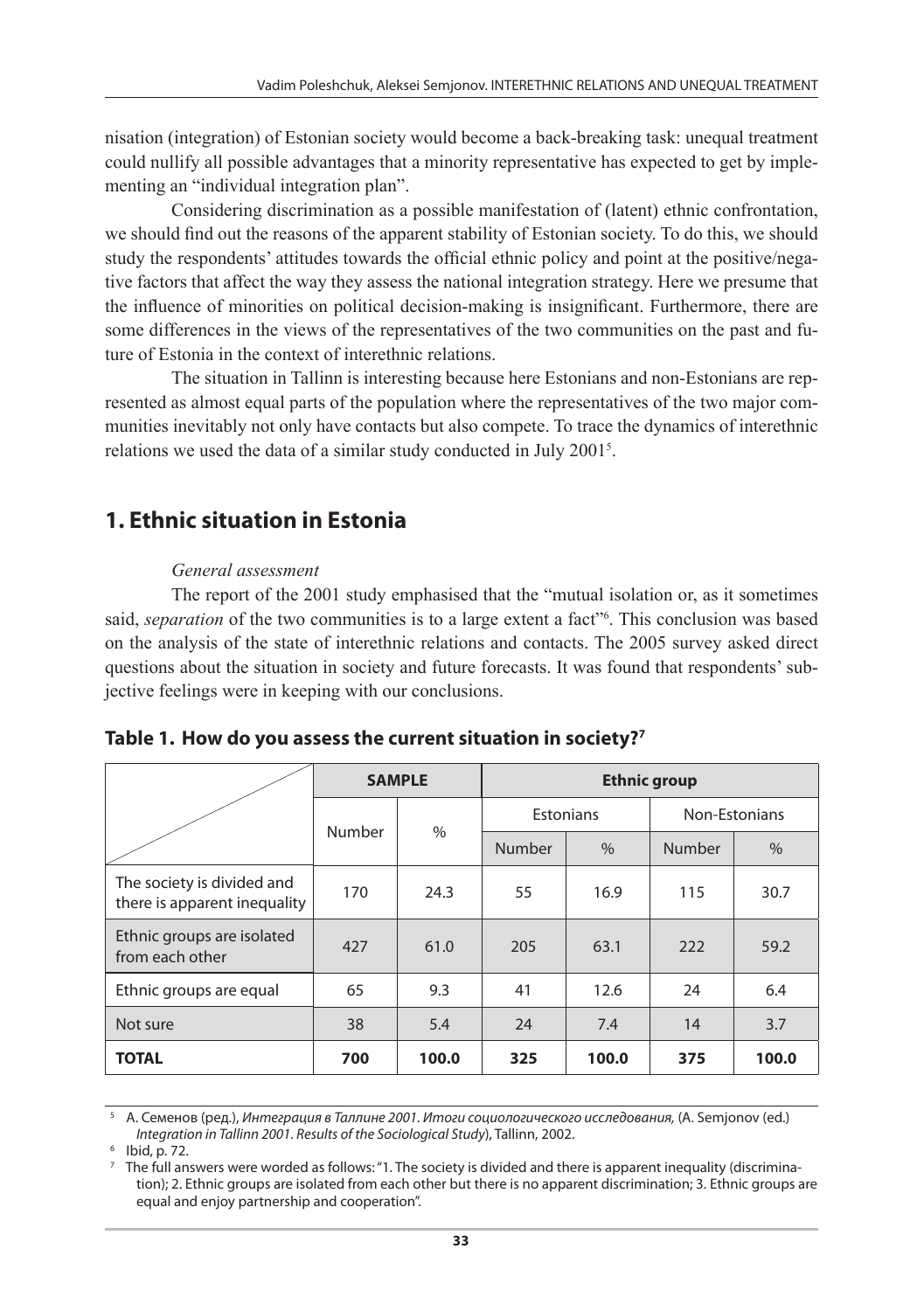The vast majority of respondents believe that the main ethnic groups are mutually isolated. Still, for many respondents the fact of ethnicity-based fragmentation does not mean that there are discriminatory relations in society. We assume that this relative optimism is associated with the practical absence of the discrimination theme in public discourse (moreover, both journalists and officials thoroughly avoid this subject). In other words, respondents often do not clearly understand what discrimination is. However, almost a third of Russian (non-Estonian) respondents believed that there was inequality between the ethnic groups and 17% of Estonians agreed with them. Furthermore, those who believe that the ethnic groups are equal in Estonia are clearly in minority (the number is twice as high among Estonians as among Russians but still only 12.6%).

|                                                            |        | <b>SAMPLE</b> | <b>Ethnic group</b> |               |               |       |  |
|------------------------------------------------------------|--------|---------------|---------------------|---------------|---------------|-------|--|
|                                                            |        | $\%$          | Estonians           |               | Non-Estonians |       |  |
|                                                            | Number |               | Number              | $\frac{0}{0}$ | Number        | $\%$  |  |
| The society is divided and<br>there is apparent inequality | 91     | 13.0          | 24                  | 7.4           | 67            | 17.9  |  |
| Ethnic groups are isolated<br>from each other              | 336    | 48.0          | 132                 | 40.6          | 204           | 54.4  |  |
| Ethnic groups are equal                                    | 129    | 18.4          | 74                  | 22.8          | 55            | 14.7  |  |
| Not sure                                                   | 144    | 20.6          | 95                  | 29.2          | 49            | 13.1  |  |
| <b>TOTAL</b>                                               | 700    | 100.0         | 325                 | 100.0         | 375           | 100.0 |  |

**Table 2. What do you think the situation in society will be in 5 years?**

As to short-term forecasts, respondents (particularly Estonians) express, as we can see, cautious optimism. However, the number of those who preferred not to give an answer grew significantly. Nevertheless, more than a half think that the society will continue to be divided and therefore inequality is not going to disappear.

### *Concept of discrimination: community level*

The survey looked at the frequency of contacts of Estonians and non-Estonians with the representatives of the other group at work, in the family, in places of recreation, in social organisations and in the neighbourhood. Such contacts mostly take place at work and in the neighbourhood (for non-Estonians also in places of recreation). Remarkably, in Tallinn where Estonians and non-Estonians are represented almost equally, just about a half of both have contacts with the representatives of the other group at work often or sometimes. It indirectly confirms that there is substantial ethnic segregation in the Estonian capital's labour market.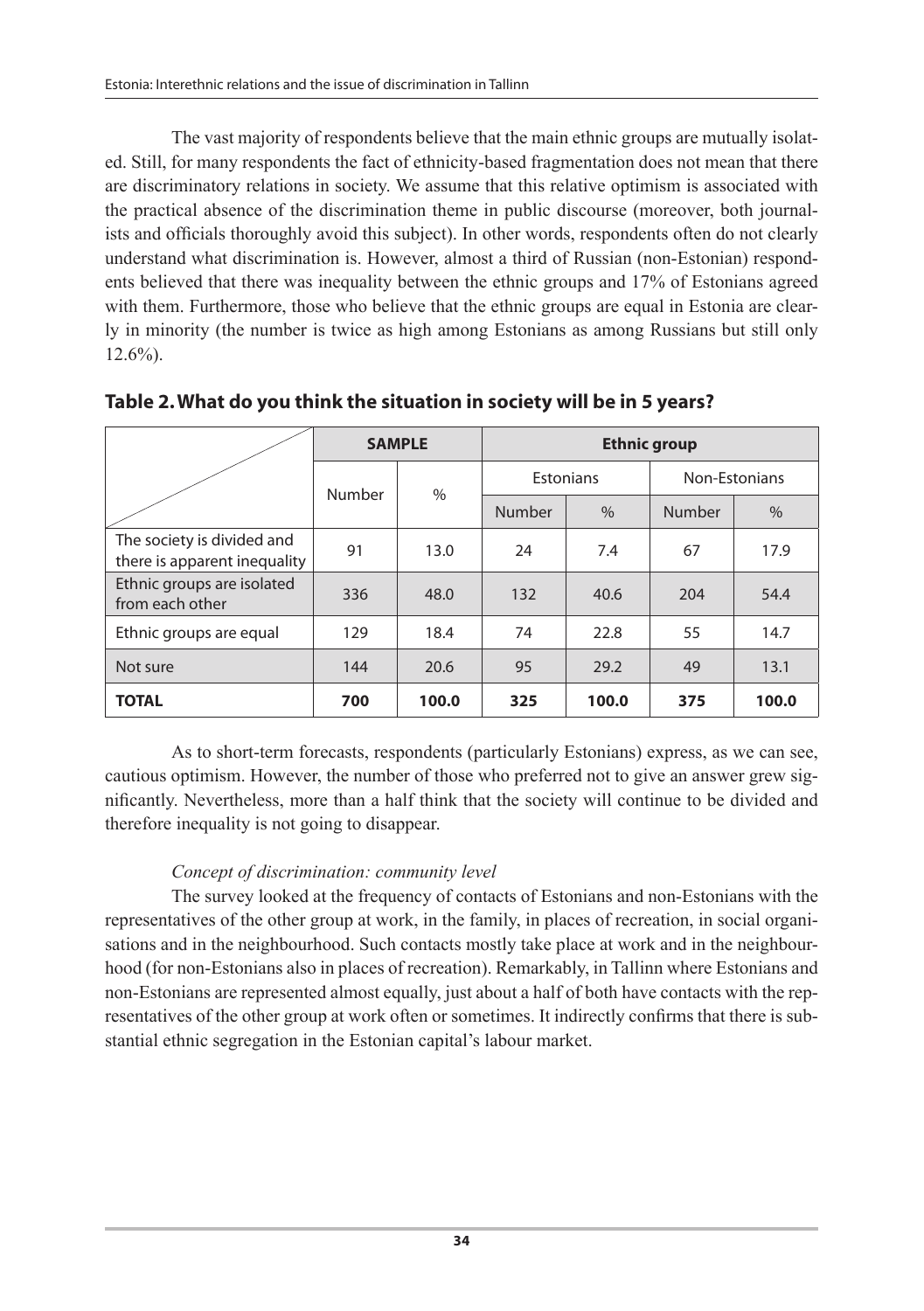|                            | <b>Ethnic group</b> |                  |      |                      |  |  |  |  |
|----------------------------|---------------------|------------------|------|----------------------|--|--|--|--|
|                            |                     | <b>Estonians</b> |      | <b>Non-Estonians</b> |  |  |  |  |
|                            | 2001                | 2005             | 2001 | 2005                 |  |  |  |  |
| Became more frequent       | 14.5                | 17.5             | 23.5 | 18.4                 |  |  |  |  |
| Remained at the same level | 50.9                | 51.4             | 49.2 | 48.0                 |  |  |  |  |
| Reduced                    | 27.5                | 22.5             | 15.2 | 22.1                 |  |  |  |  |
| Not sure                   | 7.1                 | 8.6              | 12.2 | 11.4                 |  |  |  |  |

**Table 3. How did your contacts change compared to what was before Estonia's independence was restored? (%)**

There were practically no changes among Estonian respondents compared to the previous 2001 survey. However, Russians were more optimistic in 2001 compared to Estonians (23.5% thought that contacts had become more frequent), but in 2005 their answers were quite similar to responses provided by Estonians. On the whole, at the personal level the situation looks quite positive: for half of the respondents contacts have remained at the same level, although the proportion of those who reported reduction of contacts is higher than the share of "optimists" and this trend continues.

We get a different picture if we look at the mutual satisfaction with these contacts, i.e. how positively people see actual relations with representatives of the other community. The answers to the following question are a warning against excessive optimism.

**Table 4. How did relations between Estonians and non-Estonians change compared to the "Soviet time"? (%)**

|                            | <b>Ethnic group</b> |                  |      |                      |  |  |  |  |
|----------------------------|---------------------|------------------|------|----------------------|--|--|--|--|
|                            |                     | <b>Estonians</b> |      | <b>Non-Estonians</b> |  |  |  |  |
|                            | 2001                | 2005             | 2001 | 2005                 |  |  |  |  |
| Improved                   | 29.9                | 30.5             | 13.8 | 8.0                  |  |  |  |  |
| Remained at the same level | 41.7                | 32.9             | 31.8 | 34.9                 |  |  |  |  |
| Deteriorated               | 13.9                | 12.6             | 38.7 | 43.7                 |  |  |  |  |
| Not sure                   | 14.5                | 24.0             | 15.7 | 13.3                 |  |  |  |  |

It is obvious that the subjective perceptions of Estonians and non-Estonians differ quite a lot. While 30% of Estonians have thought and continue to think that interethnic relations have improved after Estonia regained independence, only 14% of Russians agreed with them in 2001 and as little as 8% in 2005. This obvious discrepancy in perceptions demonstrates the alienation degree of the two communities and confirms the conclusion about evident fragmentation in Estonian society.

Nevertheless, it is interesting that quite a significant number of respondents believed that positive changes had occurred in the period between the two surveys: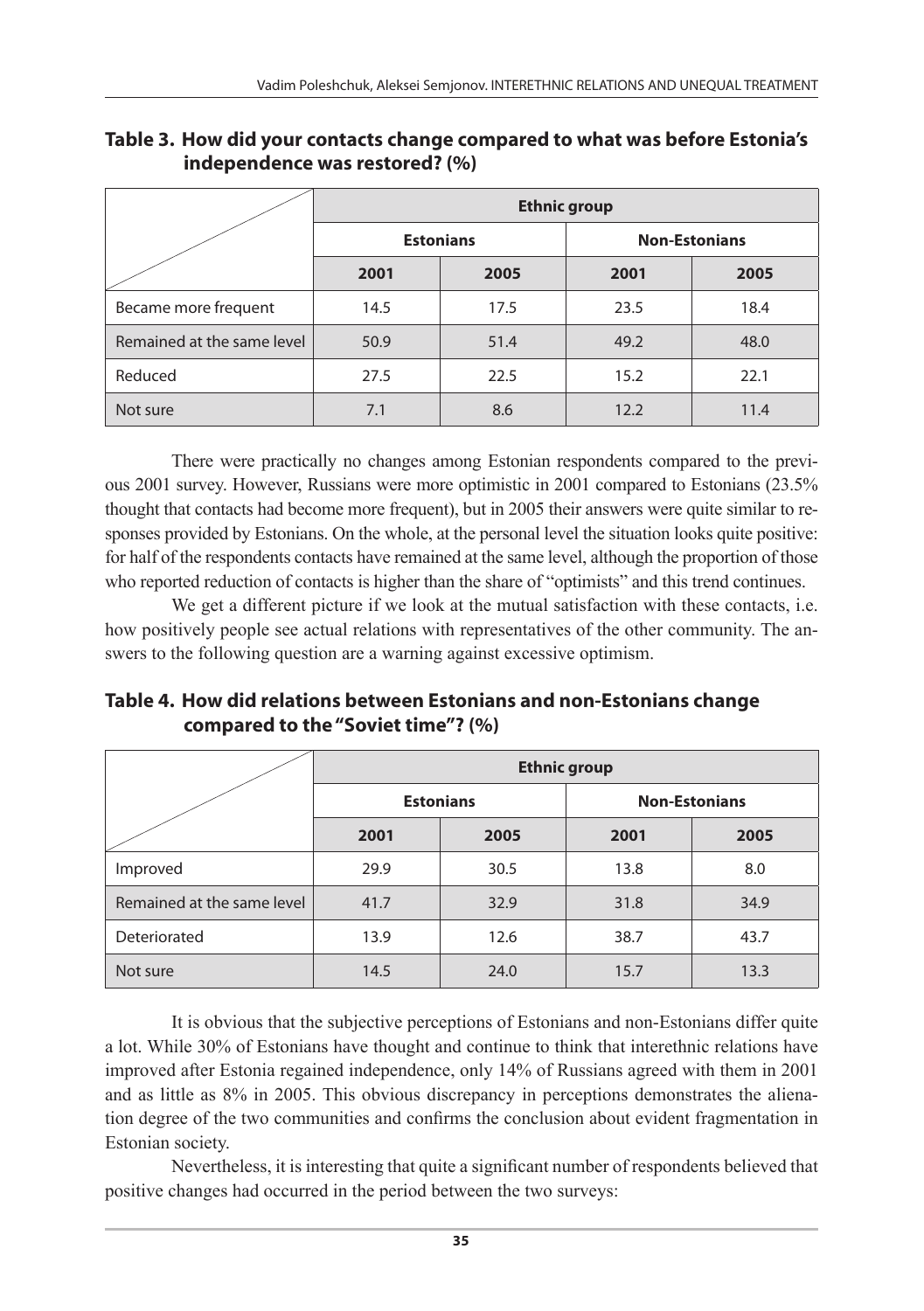### **Table 5. How would you personally assess relations between Estonians and non-Estonians on the whole if you compare it to five years ago? These relations have...**

|                            |               | <b>SAMPLE</b> | <b>Ethnic group</b> |       |                      |       |  |
|----------------------------|---------------|---------------|---------------------|-------|----------------------|-------|--|
|                            | <b>Number</b> |               | <b>Estonians</b>    |       | <b>Non-Estonians</b> |       |  |
|                            |               | $\%$          | <b>Number</b>       | $\%$  | <b>Number</b>        | $\%$  |  |
| Improved                   | 230           | 32.9          | 117                 | 36.0  | 113                  | 30.1  |  |
| Remained at the same level | 314           | 44.9          | 121                 | 37.2  | 193                  | 51.5  |  |
| Deteriorated               | 62            | 8.9           | 21                  | 6.5   | 41                   | 10.9  |  |
| Not sure                   | 94            | 13.4          | 66                  | 20.3  | 28                   | 7.5   |  |
| <b>TOTAL</b>               | 700           | 100.0         | 325                 | 100.0 | 375                  | 100.0 |  |

In other words, up to a third of respondents believe that relations have improved, if not compared to the Soviet period but at least in recent years: this is true both for Estonian and non-Estonian respondents. It is difficult to say whether this information can be interpreted in the sense that the lowest point of the divide has already been overcome or people simply get used to any situation. We could leave this question open for now and only stress that a substantial number of Estonians (one in five) were not sure about their opinion.

To be confident about possible positive changes in the near future, we should focus on the dynamics of readiness for interethnic contacts. Five years ago we came to the conclusion that the members of the non-Estonian community on the whole are much more open to interethnic contacts than Estonians. As a kind of test, we applied a standard ethnic tolerance attitudes set used in American sociology: tolerance and readiness for contacts at work, at home (relations with neighbours), and in the family.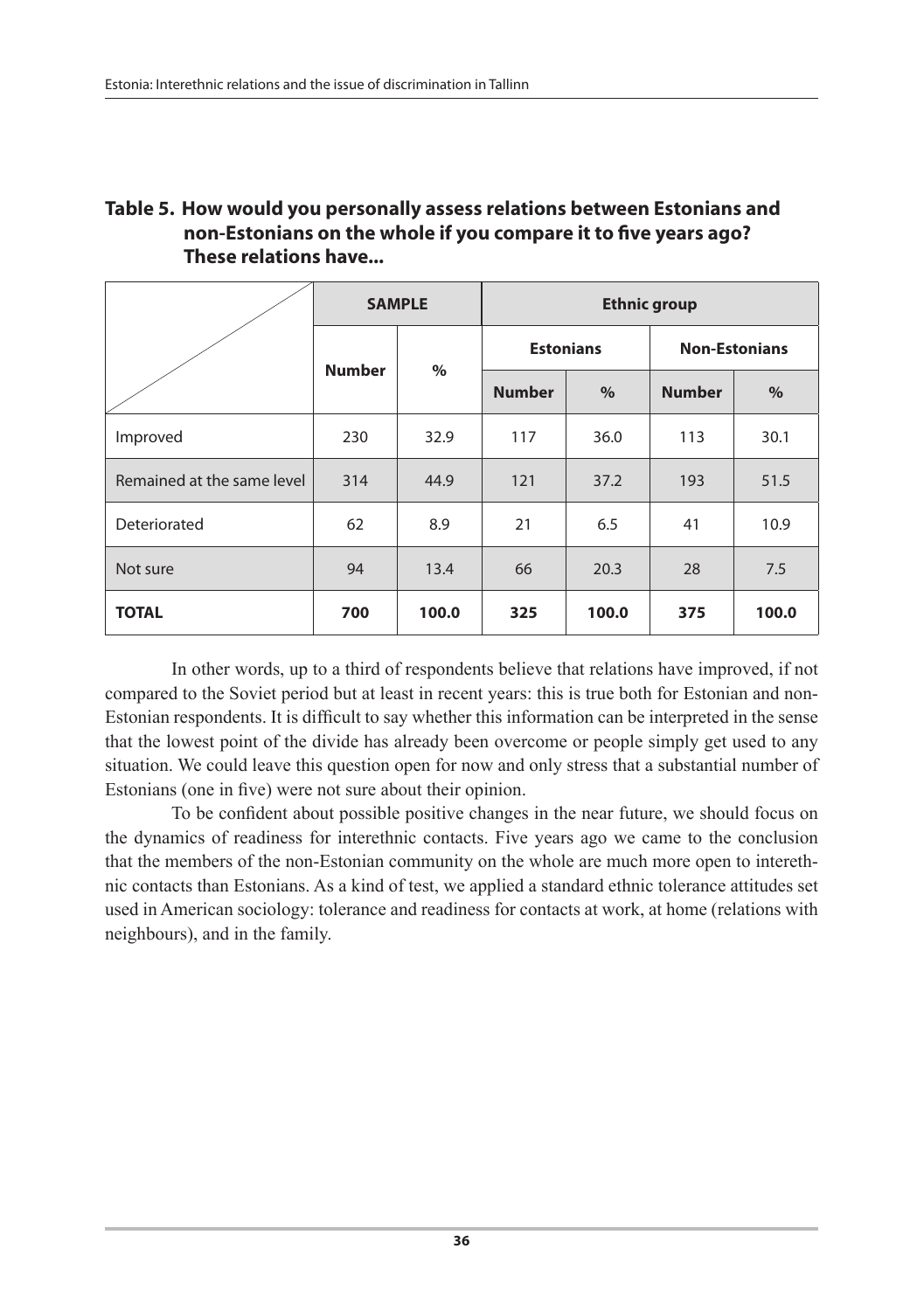|              |      | <b>Estonians</b>                       |      | <b>Non-Estonians</b> |
|--------------|------|----------------------------------------|------|----------------------|
|              | 2001 | 2005                                   | 2001 | 2005                 |
|              |      | Preferred team at work                 |      |                      |
| Monoethnic   | 36.3 | 34.2                                   | 11.0 | 7.2                  |
| Do not care  | 48.9 | 48.3                                   | 43.0 | 53.3                 |
| Multiethnic  | 14.7 | 17.5                                   | 44.9 | 39.5                 |
|              |      | Preferences for neighbours - attitudes |      |                      |
| Monoethnic   | 48.6 | 45.8                                   | 4.9  | 4.3                  |
| Do not care  | 42.3 | 43.1                                   | 57.7 | 63.2                 |
| Multiethnic  | 9.0  | 11.1                                   | 37.4 | 32.5                 |
|              |      | Attitudes towards mixed marriages      |      |                      |
| Negative     | 30.6 | 28.0                                   | 12.2 | $10.4*$              |
| Undetermined | 28.5 | 30.2                                   | 25.8 | $28.3*$              |
| Positive     | 40.8 | 41.8                                   | 62.0 | $61.3*$              |

### **Table 6. Attitudes towards interethnic isolation/openness (monoethnic – multiethnic) (%)**

*\* Data are provided only for those who answered the questions in Russian* 

The data enable us to conclude that the overall situation practically has not changed. Slight shifts towards tolerance among Estonians (1-2%) do not provide clear evidence that their generally negative attitudes towards interethnic contacts have changed. Given such attitudes in the community that represents the majority of the population, it is difficult to expect any trends towards actual integration in society. The only circumstance we could see as positive is that tolerance and open-mindedness among Russians have remained at the same level in spite of their isolation that has lasted for 15 years and obviously unequal status in the Estonian society and state (see below).

The information that xenophobic attitudes among Estonians are several times as high as such attitudes toward ethnic isolation among Russians is also confirmed by other studies. The sociologist Iris Pettai got quite similar results using a slightly different set of indicators.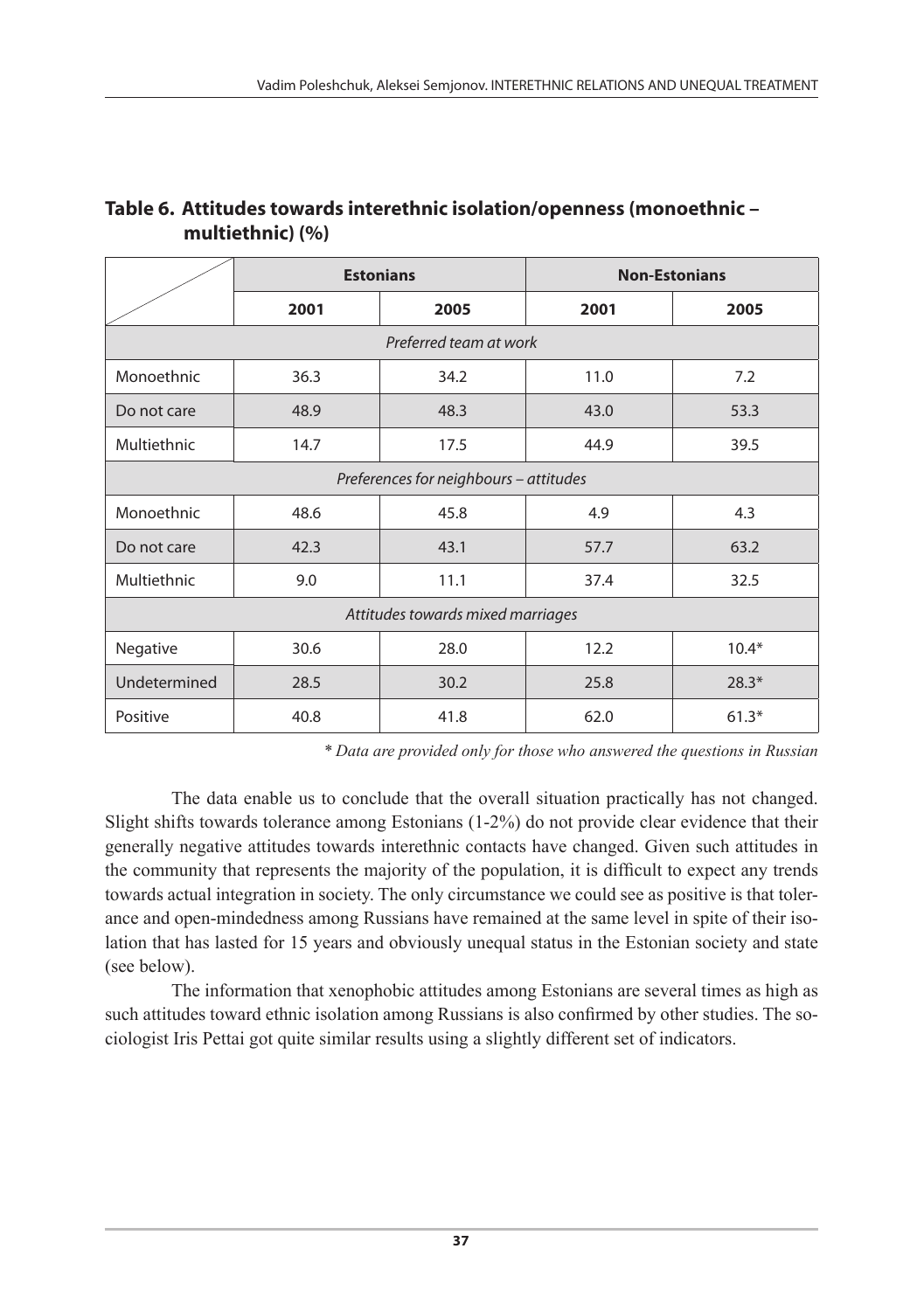|                                             |              |                             | <b>Estonians</b>  | <b>Non-Estonians</b>        |                   |  |
|---------------------------------------------|--------------|-----------------------------|-------------------|-----------------------------|-------------------|--|
|                                             |              | <b>Would not</b><br>like to | <b>Rather not</b> | <b>Would not</b><br>like to | <b>Rather not</b> |  |
|                                             |              | 1999                        | 2005              | 1999                        | 2005              |  |
| Live in the same house                      | All sample   | 36                          | 25                | 3                           | 3                 |  |
| with Estonians/Russians                     | Young people | 28                          | 28                | $\overline{2}$              | $\overline{4}$    |  |
| Be in a hobby                               | All sample   | 29                          | 23                | 12                          | 8                 |  |
| club/society with<br>Estonians/Russians     | Young people | 29                          | 28                | 10                          | 12                |  |
| Work in a team                              | All sample   | 45                          | 32                | 13                          | 10 <sup>1</sup>   |  |
| where the majority is<br>Estonians/Russians | Young people | 44                          | 37                | 15                          | 15                |  |
| Be a patient of a                           | All sample   | 38                          | 37                | 10                          | 11                |  |
| Russian/Estonian doctor                     | Young people | 32                          | 43                | 11                          | 15                |  |

### **Table 7. Lack of readiness for contacts 1999 – 2005 (%)8**

*The national study "Integration monitoring" 2005, and the Monitoring of the Estonian Open Society Institute, 1999*

According to I. Pettai's data shown in Table 7, a significant proportion of Estonians continuously demonstrates xenophobic attitudes, while the respective indicator for Russians is 3 to 7 times lower (the maximum for Russians is 15%). Although on the whole the numbers are lower than in our study, the overall tendencies continue. The difference can largely be ascribed to the sample: we only surveyed Tallinn residents but I. Pettai used a nation-wide sample.

Another difference is that in I. Pettai's study there is clear positive dynamics among Estonians in some parameters, which, however, is not the case with young people. This is a worrying signal because previously many experts emphasised higher openness and tolerance among younger age groups.

Interestingly enough, answers to the direct question whether any ethnic groups are discriminated against in Estonia are slightly inconsistent (see below). Thus, in our study 10% of Estonians and 41% of non-Estonians (naturalised citizens – 38%) answered "yes, frequently" or "yes, rather frequently". On the other hand, the answer "not so frequently" was chosen by 33% of Estonians and 43% of non-Estonians. Here we should also note that among Estonians who believed in the discrimination of some ethnic groups, one in four meant their own ethnic group, i.e. the discrimination of Estonians. The answer "not at all" was chosen by every second Estonian and every tenth representative of minorities.

<sup>&</sup>lt;sup>8</sup> The whole question was worded as: "What would you think if you had to ...". I. Pettai, "Sallivus rahvussuhetes Eestis"// *Uuringu "Integratsiooni monitooring 2005" aruanne* ("Tolerance in Interethnic Relations in Estonia", in *Integration Monitoring 2005 Study Report)*, Tallinn. p. 36.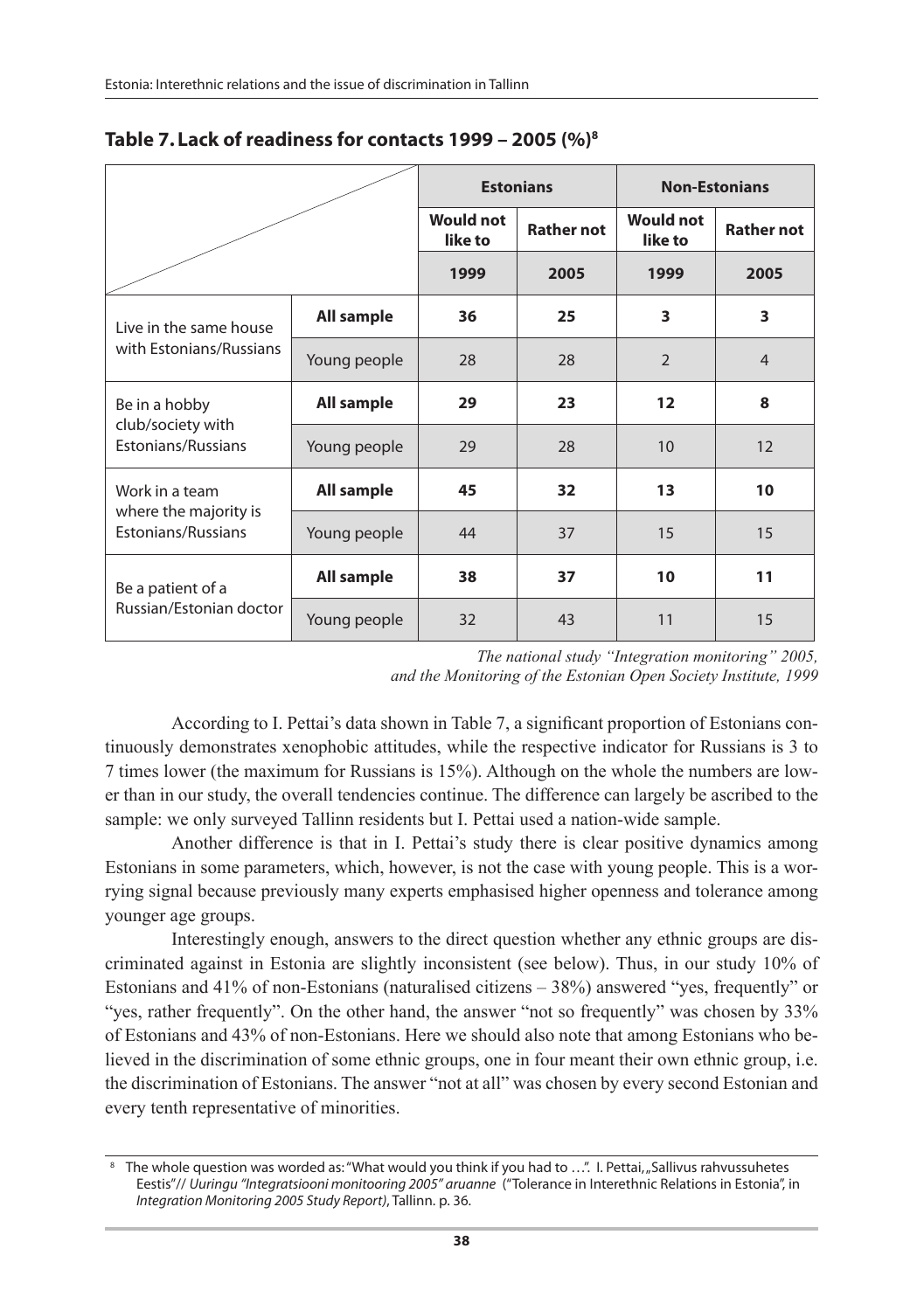### *Discrimination: individual experience*

State organs' statistics can say nothing about minority discrimination cases: the organs either do not collect such data or can only report isolated complaints<sup>9</sup>. Therefore in the 2005 survey the respondents were asked whether their rights had been infringed upon in the past three years or whether they had experienced maltreatment due to their ethnic background in a number of areas and situations.

|                               |      | Estonians | Non- | Estonians | Naturalised | citizens of<br>Estonia | Russian | citizens |      | <b>Stateless</b> |
|-------------------------------|------|-----------|------|-----------|-------------|------------------------|---------|----------|------|------------------|
|                               | yes  | no        | yes  | no        | yes         | no                     | yes     | no       | yes  | no               |
| Educational<br>establishments | 2.8  | 58.5      | 11.2 | 53.6      | 11.4        | 59.3                   | 5.1     | 41.0     | 12.0 | 55.0             |
| Shops                         | 12.3 | 74.2      | 28.8 | 65.6      | 21.1        | 74.0                   | 38.5    | 55.1     | 38.0 | 58.0             |
| Bars and<br>restaurants       | 5.8  | 72.0      | 9.9  | 74.9      | 6.5         | 82.9                   | 7.7     | 64.1     | 12.0 | 75.0             |
| Housing                       | 3.1  | 63.7      | 12.5 | 66.4      | 13.0        | 67.5                   | 12.8    | 61.5     | 15.0 | 72.0             |
| Transport                     | 8.0  | 75.1      | 21.3 | 73.3      | 15.4        | 78.9                   | 23.1    | 73.1     | 29.0 | 69.0             |
| Work                          | 1.8  | $---$     | 17.1 | $---$     | 15.4        | ---                    | 16.7    | $---$    | 23.0 |                  |

| Table 8. Experience of the infringement of rights or maltreatment in the past |
|-------------------------------------------------------------------------------|
| three years due to ethnic background (%) <sup>10</sup>                        |

Of course, the data do not provide evidence of actual discrimination cases in the legal sense of the word. As we can see from Table 8, both Estonians and non-Estonians have most frequently experienced (or think they have experienced) infringement of their rights and maltreatment due to their ethnic background in shops and transport. 17% of non-Estonians have had this kind of experience at work and another 23% mentioned that their mother tongue was a reason for the infringement of rights or undignified treatment. Remarkably enough, among naturalised citizens (i.e. people with regulated status, normally speaking Estonian) 15% (ethnicity) and 23% (mother tongue) reported discrimination at workplace. Although the question about discrimination with regard to language was only asked in relation to work, the reason for the inappropriate treatment of non-Estonians in other spheres might also be the use of Russian rather than their ethnic background.

<sup>9</sup> For instance, in 2005 the Estonian Labour Inspectorate did not collect data about ethnic or racial discrimination, although existing Estonian labour laws included detailed norms concerning such discrimination at workplace.<br>Labour Inspectorate letters no. 1-05/13815v of 28 July 2005 and no. 1-05/13815-3 of 19 August 2005.

<sup>&</sup>lt;sup>10</sup> The whole question was worded as follows: "Have you experienced any infringement of your rights or maltreatment due to your ethnic background in the past three years?" As to educational establishments, we should note that 25% of naturalised citizens, 51% of Russian citizens and 30% of stateless people had not been there in the specified period. 24% of Russian citizens had not visited bars or restaurants within this period. This can explain a remarkable difference in answers for these categories compared to other non-Estonians.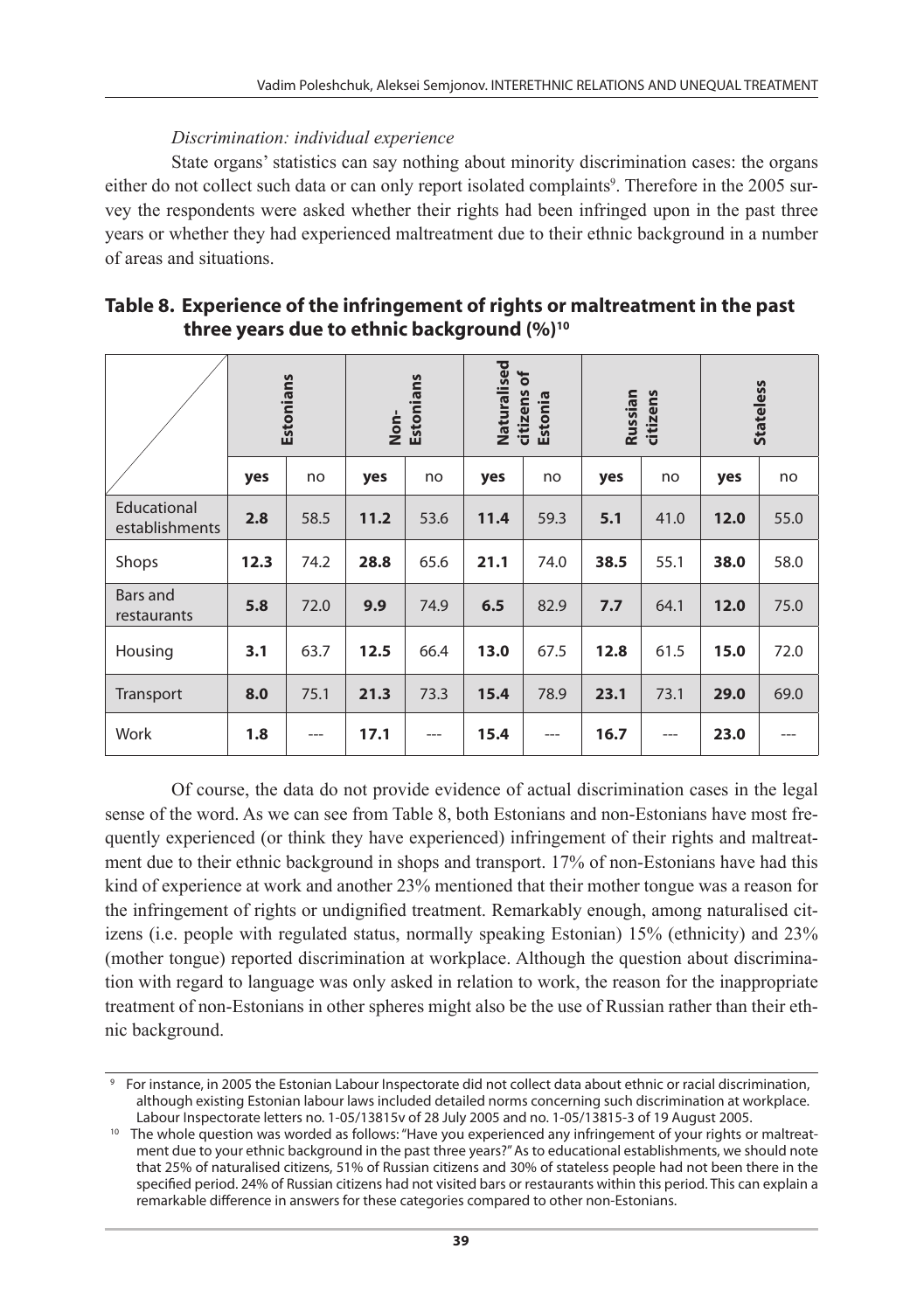Although in some spheres non-Estonians report cases of unequal treatment based on ethnic background or language 10 times as frequently as Estonians, the overall situation is far from critical, at least, from the respondents' point of view. We could suggest that, as it was already noted, due to the absence of the discrimination topic in public discourse people do not tend to interpret their everyday difficulties and events in this light. For example, not inviting candidates with Russian surnames for a job interview, or career difficulties are often taken for granted, differently from European countries where human rights organisations and anti-discrimination authorities focus on such cases. The existence of the problem can be confirmed by some (although rare) publications in the press about the tendency of changing Russian surnames for Estonian. Experts say directly that "most often in such a situation Russians are motivated by the desire to get a more attractive and better paid job"<sup>11</sup>.

The questions about the negative experience of contacts between the communities also included a question about ethnic violence. The question did not mention any timeframe and therefore cannot be used to characterise the current situation. Interestingly enough, one in five Estonians and one in three non-Estonians have never heard of such situations. However, approximately 6% from either group reported having fallen victim to ethnic violence and more than 18% in either group witnessing such violence. Furthermore, many people in either group have never witnessed or fallen victim of ethnic violence but "have heard of such cases". Among non-Estonians the number was less than 50% and among the representatives of the majority almost 60%.

In other words, half of both Estonians and non-Estonians believe in what other people or the media say about the reality of ethnic violence which is extremely rarely registered by authorities. The data of other studies confirm the high degree of confrontation in Estonian society, which, however, rarely leads to violence-related incidents<sup>12</sup>.

|                            |      | <b>Estonians</b> | <b>Non-Estonians</b> |      |  |
|----------------------------|------|------------------|----------------------|------|--|
|                            | 2000 | 2005             |                      | 2005 |  |
| Media                      | 40   | 43               | 28                   | 32   |  |
| Public places              | 39   | 45               | 47                   | 44   |  |
| Neighbourhood              | 21   | 26               | 12                   | 22   |  |
| <b>Public institutions</b> | 11   | 10               | 32                   | 25   |  |
| Workplace                  | ---  | 8                |                      | 14   |  |

| Table 9. Witnessing conflicts between Estonians and non-Estonians in the past |
|-------------------------------------------------------------------------------|
| two years $(\%)^{13}$                                                         |

*National study "Integration Monitoring", 2000 and 2005.*

11 See, for example "Русские все чаще меняют имена и фамилии" ("Russians Change their First Names and Surnames More Frequently", *Delfi* (23.01.2003).

<sup>13</sup> Ibid. Table 1. The full question was worded as follows: "Have you witnessed conflicts between Estonians and non-Estonians in the past two years or encountered cases of hostile attitudes to Estonians or non-Estonians?" The table gives the sum of answers "Yes, frequently" and "Yes, sometimes".

<sup>12</sup> Pettai 2005 (note 8), p. 34.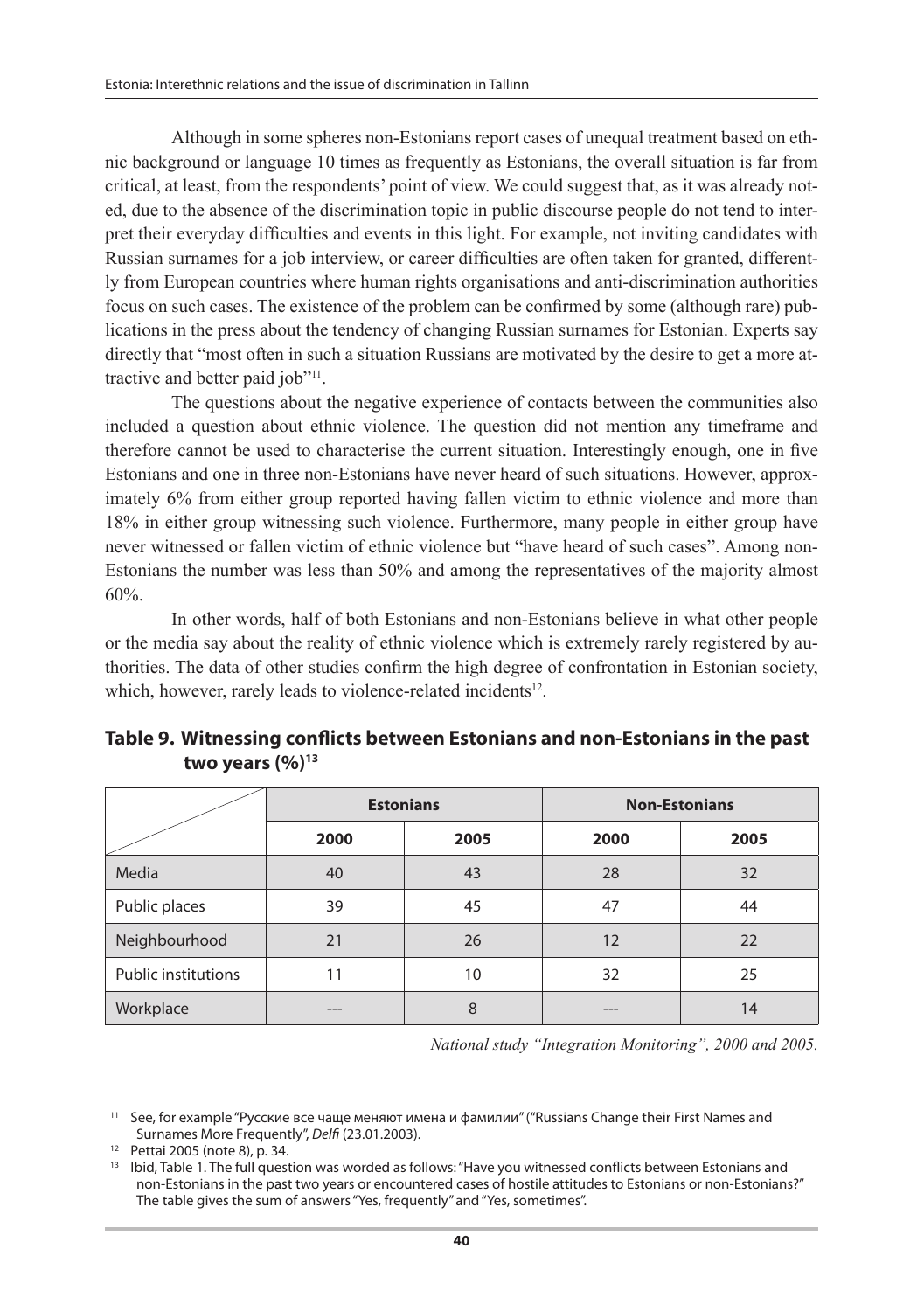## **2. Attitudes towards ethnic policies, including integration policies**

#### *Integration strategy*

In this section we will look at how Estonians and non-Estonians see ethnic policies, including integration policies. This will enable us to feel the context shaping the above ideas of unequal treatment.

Since the late 1990s the official declared goal of ethnic policies at the national level has been the integration of ethnic non-Estonians meaning primarily so-called "Russian-speaking population". The state programme "Integration in Estonian Society 2000-2007" passed in the year 2000 provided a kind of ideological basis for this policy, although its influence on specific political decisions has never been decisive. Officially integration is seen as "on the one hand, social unification of society on the basis of Estonian citizenship and the knowledge of the Estonian language, and on the other hand, having a chance to maintain ethnic differences on the basis of the recognition of the cultural rights of ethnic minorities. The unification of society means the integration of both Estonians and non-Estonians around the basic common core that unites them"14. The basic common core is defined as "general humanistic and democratic values; common information space and Estonian-language communication environment; common state institutions; the knowledge of basic facts about Estonian history, the recognition of the value of being an Estonian citizen and the understanding of the multicultural nature of Estonian society"15.

According to one of the authors of Estonia's current integration conception Raivo Vetik, the integration policy attempts to combine two opposite approaches: modern (aimed at unification) and post-modern (aimed at maintaining differences). The modern project should be completed because it was forcibly interrupted in 1940 when Estonia was annexed to the USSR. Postmodern approaches should be taken into account because they dominate the political discourse of today's West (as the so-called multicultural discourse<sup>16</sup>). We would add that such a position inevitably leads to a contradiction between the ethnocentric approach to statehood (represented, for example, in the preamble to the Estonian Constitution<sup>17</sup>) and liberal "civil" principles (that can be found in the state integration programme).

Thus, the concept of the common core of society, apart from some self-evident criteria (common human values, civil patriotism, etc.), includes the Estonian language, the vital symbol of the ethnic Estonians' "mindedness". Considering the principle of Estonian cultural dominance<sup>18</sup>, the strategy of the language unification of an actually bilingual society, which is the central idea of the whole Estonian integration policy, has an apparent assimilatory bias. Therefore, the main funds of the integration programme have been constantly used to teach Estonian to non-Estonians and to ensure the transition of Russian upper secondary schools to Estonian as the lan-

<sup>&</sup>lt;sup>14</sup> State programme "Integration in Estonian Society 2000-2007", cl. 3.2.

<sup>15</sup> Ibid, cl. 3.4.

<sup>&</sup>lt;sup>16</sup> See R. Vetik, *Democratic Multiculturalism: a New Model of National Integration*, Aland Islands, 2000. p. 18-19.

<sup>&</sup>lt;sup>17</sup> "The people of Estonia having expressed their unshakable and strong will to enhance and develop the state, ... aimed at maintaining the Estonian nation and culture for centuries, by the national vote on the  $28<sup>th</sup>$  of June 1992 passed… this Constitution". The "people" ("rahvas") here is a "civil" concept and the "nation" ("rahvus") is ethnic. P. Järve. *Ethnic Democracy and Estonia. Application of Smooha's Model*, Flensburg, 2000. p. 7. 18 State programme (note 14), cl. 3.4.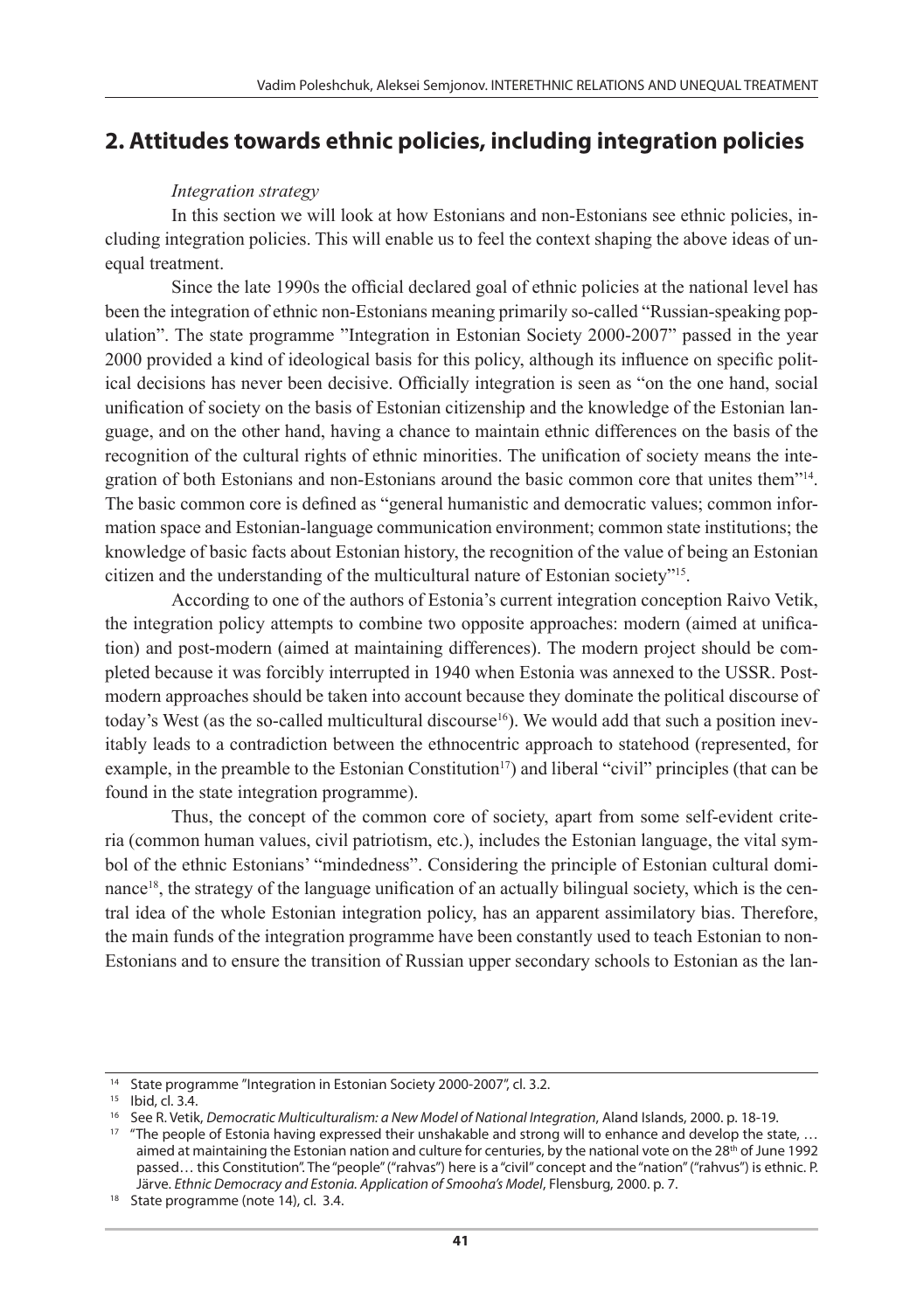guage of instruction. At the same time, the recognition of the cultural rights of minorities in the national integration programme has had little effect on the reality of integration policy19.

The Estonian political scientist Rein Ruutsoo, when analysing Estonia's citizenship policy, directly said that "the ethnic collectivist nature of the Estonian state is expressed through emphasising the collective goals of Estonians as representatives of a particular nation and through privileges of Estonians as people belonging to a certain ethnic group"20. Ruutsoo believes that the privileges guarantee eight provisions of the Constitution. Priit Järve, another Estonian political scientist, agrees with this to a large extent. He thinks it is possible to apply to Estonia the so-called "ethnic democracy" model developed by the Israeli sociologist Sammy Smooha<sup>21</sup>. The situation can also be explained using the system of the majority's ethnic control over minorities described by Ian Lustick. The Estonian researchers Vello Pettai and Klara Hallik have tried to do this in practice22. Thus, several serious works by local authors point at the ethnic bias of the Estonian state.

Estonia's integration strategy is strictly individual. Only those who have met certain requirements, i.e. learnt Estonian and acquired a certain set of "common" values, can be integrated. The programme has totally ignored the issue of what should be done with those who do not "qualify" for integration (in terms of language or for identity "faults"). There are well-grounded concerns that non-Estonians who are not able or willing to integrate on the conditions that are offered to them will be marginalised in Estonian society. The processes that will happen among marginalised people will certainly go out of the authorities' control. If economic inequality deepens, or any other significant factor enhances the feeling of being alienated from the "official society" the ethnic mobilisation of the marginal elements of the non-Estonian community is quite probable. The consequences of such mobilisation multiplied with the minorities' territorial compactness may be particularly unpleasant for the Estonian capital.

#### *Estimation of the integration policy*

In Estonia national policies are always expressed in legal acts that are more or less thoroughly enforced. In the 2001 and 2005 surveys the respondents assessed the laws that in the specific Estonian situation directly affect minorities. The attitudes towards many of them turned out to be quite contradictory among Estonians and non-Estonians.

Non-Estonians valued as highly positive only the law that gives the right to vote in local elections not only to Estonian citizens but also to the vast majority of people who do not have Estonian citizenship. Furthermore, in 2005 *negative* attitudes towards the Language Act were reported by 69%, towards the Citizenship Act by 66%, towards the Aliens Act by 50% and towards the Basic Schools and Upper Secondary Schools Act by 57% of non-Estonians. These laws were assessed *positively* by 74%, 64%, 46% and 43% of Estonians, respectively. Thus, we could assume that the authorities' current policies of language regulation, the status of an alien and access to citizenship are supported by the majority or at least a half of Tallinn Estonians but not by non-Estonians.

<sup>19</sup> The detailed description and criticism of the Estonian Integration Programme: "Minority Protection in Estonia: An Assessment of the Programme Integration in Estonian Society", in Open Society Institute, EU Accession Monitoring Program, *Monitoring the EU Accession Process: Minority Protection, Part 1*, Budapest, 2002.

<sup>20</sup> R. Ruutsoo, "Eesti kodakondsuspoliitika ja rahvusriigi kujunemise piirjooned" // M. Heidmets (toim.), *Vene küsimus ja Eesti valikud* ("The Frames of Forming of the Nation State and Estonian Citizenship Policies", in M. Heidmets (ed.), *Russian Issue and Challenges for Estonia*), Tallinn, 1998. p. 176.

<sup>21</sup> Järve 2000 (note 17)*.*

<sup>&</sup>lt;sup>22</sup> V. Pettai and K. Hallik, "Understanding Process of Ethnic Control: Segmentation, Dependency and Co-optation in Post-communist Estonia", in *Nations and Nationalism*, vol. 8, no. 4, 2002.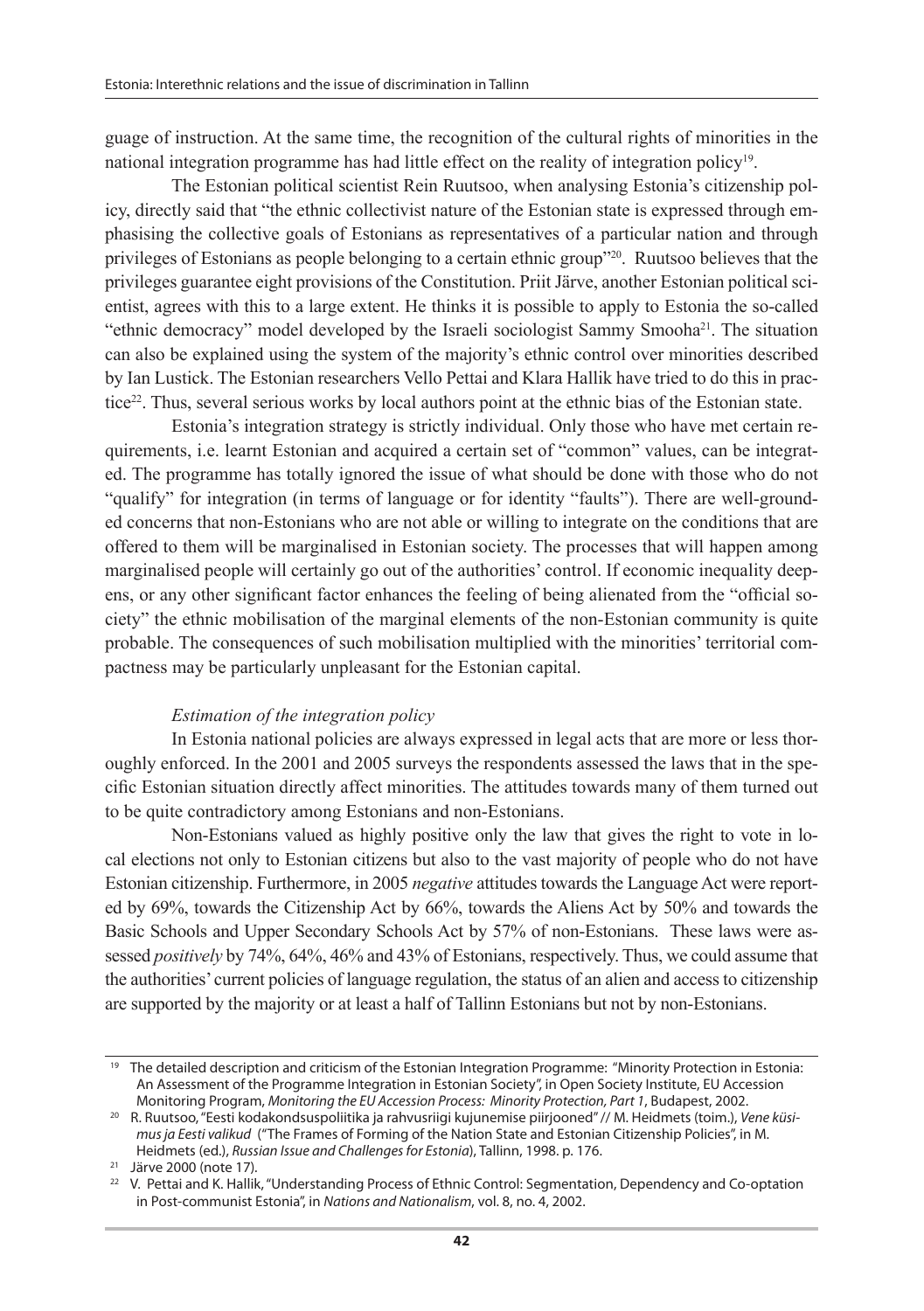The 2001 survey also asked about the need to comply with unjust laws and the non-Estonians who answered it were more prepared to passively obey such legal acts. Considering this fact, Klara Hallik who analysed the data on support for laws came to the conclusion that for most non-Estonians "Estonia's legal space is contradictory because two different motives, on the one hand, the normative requirement of being law-abiding and, on the other hand, the negative attitude to laws, create constant disharmony... [This situation] inevitably brings about legal nihilism"<sup>23</sup>.

In 2005 the question about obeying "unjust laws" was not asked but both Estonians and non-Estonians were asked about their trust in the institutes of power. Both groups could be characterised by a relatively high degree of trust in the Parliament (the sums of the answers "mostly trust" and "completely trust" were respectively 45% and 42%) and the Government (51% and 52%). Data concerning the President differed more (86% and 64%). Minorities trust significantly less than Estonians the courts, prosecutors and police but much more Tallinn city authorities. However, it is not quite clear how knowledgeable was the minority representatives' assessment, for example, of the Government. We have every reason to think that non-Estonians have much less information about its work. During the survey the respondents were asked to name the Estonian Prime Minister. While 87% of Estonians answered the question correctly, the respective figure for non-Estonians was 44%. It is remarkable that 41% of the minority representatives knew the name of the Russian Prime Minister (5% of Estonians). This, at least partly, can be ascribed to the constant consumption by non-Estonians of the production of the Russian media, particularly TV.

The authorities' actual integration policy creates little enthusiasm in either community.

|                                                        |               | <b>SAMPLE</b> | <b>Ethnic group</b> |                  |                      |       |
|--------------------------------------------------------|---------------|---------------|---------------------|------------------|----------------------|-------|
|                                                        | <b>Number</b> |               |                     | <b>Estonians</b> | <b>Non-Estonians</b> |       |
|                                                        |               | $\%$          | <b>Number</b>       | $\%$             | <b>Number</b>        | $\%$  |
| Positive (satisfied)                                   | 195           | 27.9          | 92                  | 28.3             | 103                  | 27.5  |
| Ambivalent (partly satis-<br>fied, partly unsatisfied) | 233           | 33.3          | 94                  | 28.9             | 139                  | 37.1  |
| Negative (unsatisfied)                                 | 216           | 30.9          | 96                  | 29.6             | 120                  | 32.0  |
| Not sure                                               | 56            | 8.0           | 43                  | 13.2             | 13                   | 3.5   |
| <b>TOTAL</b>                                           | 700           | 100.0         | 325                 | 100.0            | 375                  | 100.0 |

**Table 10. What is your attitude towards the integration programme and policies in Estonia?**

People can roughly be divided into three almost equal groups in terms of their satisfaction with the governmental programme. This in itself shows that it does not get enough support from the Estonian public. Moreover, the attitude towards the integration programme has significantly deteriorated in the five years (particularly among Estonians). In 2001 the attitude towards the *programme* was as follows:

<sup>&</sup>lt;sup>23</sup> К. Халлик, "Позитивные и негативные факторы интеграции" (K. Hallik, "Positive and Negative Factors of Integration", in Semjonov 2002 (note 5)), p. 89.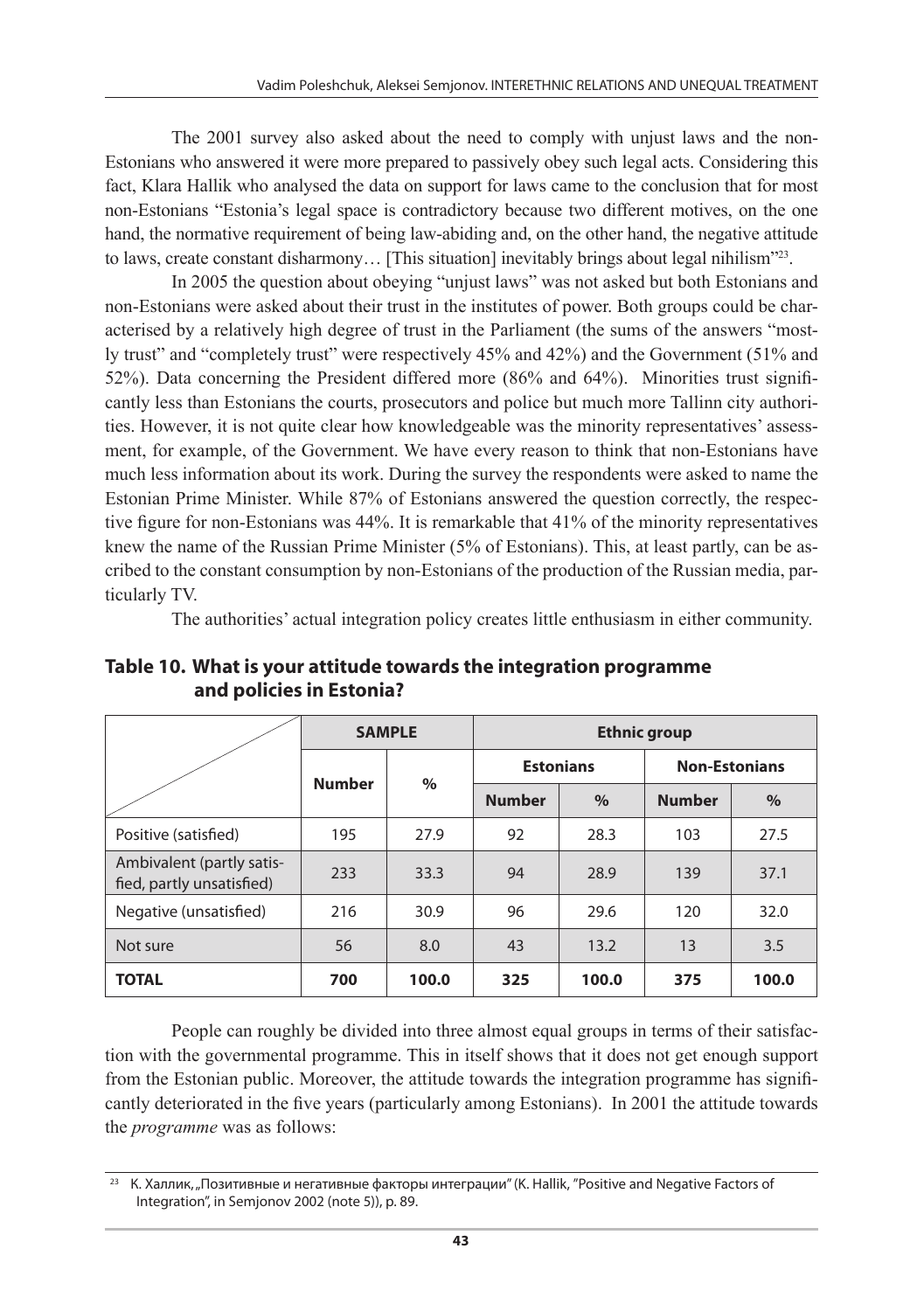|                                          | <b>SAMPLE</b> | <b>Ethnic group</b> |               |  |  |
|------------------------------------------|---------------|---------------------|---------------|--|--|
|                                          |               | <b>Estonians</b>    | Non-Estonians |  |  |
| Totally positively/<br>Mostly positively | 25            | 31                  | 20            |  |  |
| Ambivalently/Neutrally                   | 50            | 48                  | 51            |  |  |
| Mostly negatively/<br>Totally negatively | 10            | 3                   | 17            |  |  |
| Not sure                                 | 15            | 18                  | 12            |  |  |

**Table 11. How do you assess the programme "Integration in Estonian Society 2000-2007?" (%)**

We can say with great certainty that the growth of negative attitudes is related to the lack of satisfaction with the Government's practical integration action. In 2001 they just started implementing the programme and we only asked a question about the *assessment* of the programme. In 2005 the respondents already expressed their attitudes both towards the *programme* and the *policy* of integration in Estonia. The proportion of those who are not happy has almost doubled among non-Estonians and grew almost 10 (!) times among Estonians.

However, the communities see the main problems of integration in different ways. The priorities for half of Estonians are issues related to language and culture. Then follow social and economic problems (26%) and legal and political problems (18%). For minorities, on the contrary, the latter group of problems is first (37%), socioeconomic problems second (34%) and language and culture last (26%). In 2001 the list of priorities was similarly asymmetrical with the only difference that this asymmetry has now increased. Estonians put ever greater emphasis on the issues of language and culture, and Russians on legal and political aspects. Thus, the outcome of the survey reflected arguments between majority and minority leaders about what is more important in the integration process as the first step: learning Estonian or becoming an Estonian citizen<sup>24</sup>

It was also found out that minorities are poorly informed about the activities of official institutions involved in integration and do not appreciate them. For example, 65% of non-Estonians are not informed about the work of the Office of the Minister for Population Affairs, and among the rest 14% mostly trust this institution and 22% mostly do not trust (among naturalised citizens respectively 24% and 24%). 74% of non-Estonians are not aware of the activities of the Non-Estonians' Integration Foundation. 8% mostly trust it and 18% do not (among naturalised citizens respectively 12% and 18%). By comparison, the level of trust in the leading public organisations of Russian and Russian-speaking people fluctuates among non-Estonians between 26% and 36%.

The data presented in this section prove that the minorities do not accept the legislative basis of the local ethnic policies but have a relatively high degree of trust in official institutions. The Estonian state, as it was mentioned above, does not have to be ethnically neutral. Nevertheless, non-Estonians are quite loyal being ready to obey even the laws that they see as unjust. As long as this situation exists, an open ethnic conflict in Estonia is improbable.

<sup>&</sup>lt;sup>24</sup> See, for example, Open Society Institute (note 19).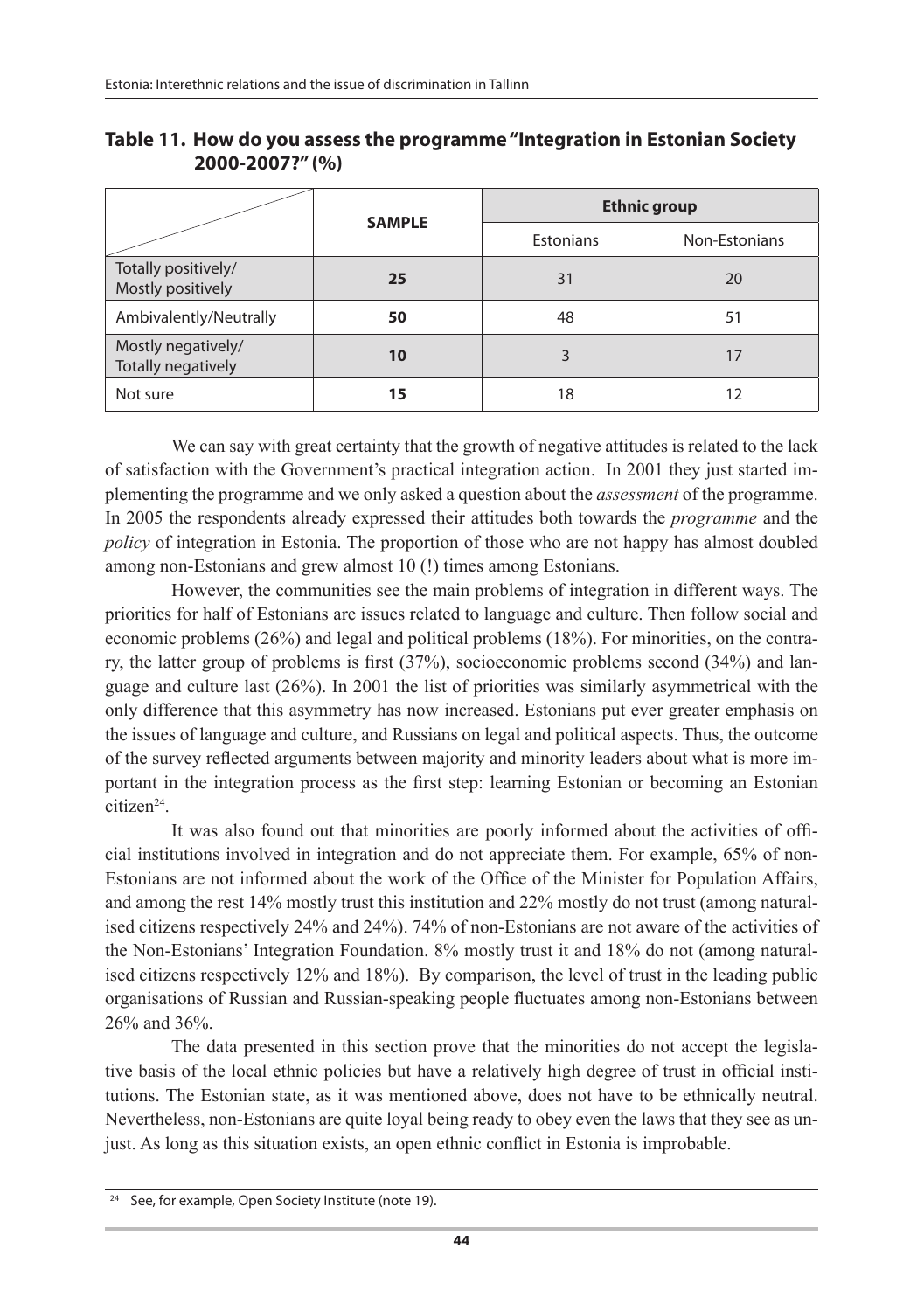### *Reform of Russian-language education*

We are particularly interested in the reform of Russian-language education, which is undoubtedly one of the key issues of the official integration strategy. The attitudes towards this reform will help us to explain why both Estonians and non-Estonians are not very impressed by the official integration policy.

| Table 12. What kind of educational model do you think is most suitable for |
|----------------------------------------------------------------------------|
| <b>Russians living in Estonia? (%)</b>                                     |

|                                                                                                                                                                               | <b>Estonians</b> | <b>Non-Estonians</b> |
|-------------------------------------------------------------------------------------------------------------------------------------------------------------------------------|------------------|----------------------|
| <b>Model 1.</b> Instruction from the 1st to 12th year in Estonian;<br>Russian is taught as a separate subject                                                                 | 28.6             | 5.6                  |
| Model 2. Instruction in primary school is in Russian and in<br>basic and upper secondary school in Estonian                                                                   | 28.0             | 5.3                  |
| <b>Model 3.</b> Instruction in primary and basic school is in<br>Russian and in upper secondary school (10th to 12th year)<br>in Estonian                                     | 14.8             | 7.2                  |
| <b>Model 4.</b> Instruction in primary and basic school is in<br>Russian and in upper secondary school (10th to 12th year)<br>at least 60% of subjects are taught in Estonian | 16.0             | 19.2                 |
| <b>Model 5.</b> Instruction from the 1st to 12th year is in Russian<br>but some not major subjects are taught in Estonian                                                     | 3.1              | 33.3                 |
| <b>Model 6.</b> Instruction from the 1st to 12th year is in<br>Russian; Estonian is taught as a foreign language                                                              | 0.9              | 19.5                 |
| Not sure                                                                                                                                                                      | 8.6              | 9.9                  |
| <b>Total</b>                                                                                                                                                                  | 100              | 100                  |

As we can see from Table 12, more than a half of Estonians would prefer assimilatory educational models for Russians, while most non-Estonians would choose the models that are least compatible with the assimilation option. It is remarkable that Model 4, the current official model in Estonia that will be introduced in 2007, is not particularly popular in either community, being in fact a kind of compromise between the two extremes (this model, apparently, will not totally satisfy either community).

From the data shown in Table 12 we can also conclude that most non-Estonians want school education, which is an important part of the socialisation of their children and young people, to be entirely in their mother tongue. Some other recent studies confirm that the secondary education reform causes a lot of concern among non-Estonians about whether Russian young people can keep their language and culture25. All this also shows that the core of the Russian community wants to avoid assimilation and maintain their mother tongue and culture, which is, incidentally, fully in keeping with the officially *declared* integration principles.

<sup>25</sup> I. Pross, "Eestivenelaste keeleoskus ja suhtumine 2007. aasta gümnaasiumireformi" // *Uuringu "Integratsiooni monitooring 2005" aruanne* ("Estonian Russians' Language Proficiency and Attitudes towards 2007 Upper Secondary School Reform", in *Integration Monitoring 2005 Study Report)*, Tallinn. p. 30.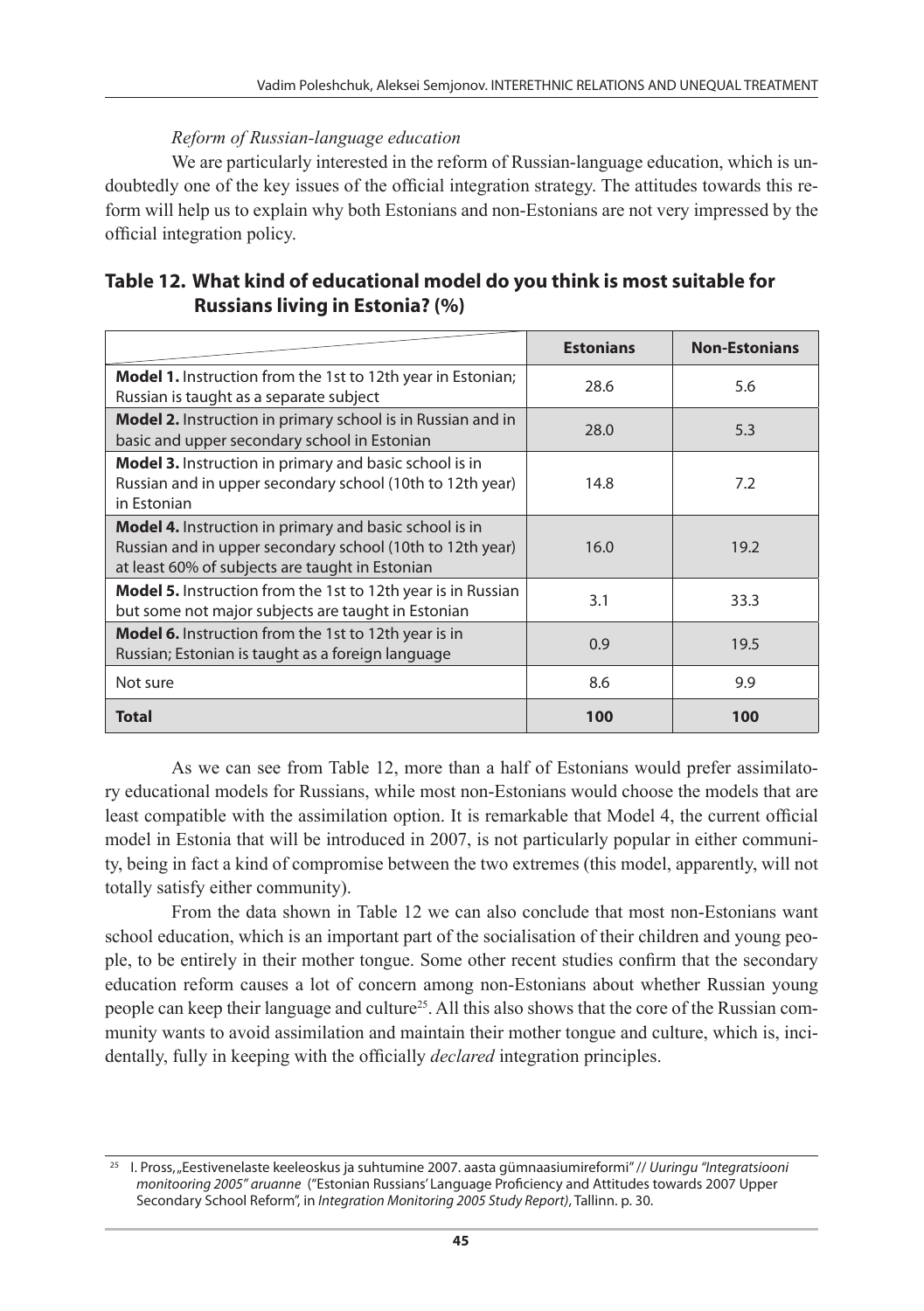#### *Identity*

Estonian sociologists have recently introduced a new term, "Estonian Russians" (eestivenelased). This was an attempt to get rid of the constantly criticised concepts of "Russianspeakers" and "non-Estonians". The very fact of the use of the neologism signals the wish to see the shaping of a kind of new community in the minority environment. This is also confirmed by the answers to the question about the similarities/differences between Russians living in Estonia and Russia, which the 2005 survey asked both Estonians and non-Estonians. Half of non-Estonians chose the answer "differ in some aspects" and about a third "differ significantly". Almost a half of Estonians believed that the two groups differ significantly and a third that they differ in some aspects. Thus, the majority representatives are even more certain about the differences between Estonian and Russian Russians than Russians themselves. The very existence of differences is taken for granted by both groups.

But how important is the ethnic component for the identification of both groups? In the survey people had to choose between civil, territorial and ethnic identity. The question was worded "Who do you think you are in the first place?" While most Estonian respondents answered "Estonian citizens" (43%) or "Estonians" (45%), the most popular answers for non-Estonians were "Russians" (31%), "Estonian residents" (25%), "Tallinn residents" (23%) and "Estonian citizens" (16%). More than a half of non-Estonian respondents could not choose the last option because they are not Estonian citizens. Many of them, however, preferred territorial identification. As many as a third of naturalised citizens considered themselves as "first of all Estonian citizens".

It is interesting to compare these answers to what non-Estonians see as the main responsibilities of "Russians in Estonia". The respondents were offered a list of seven possible options formulated on the basis of newspaper clichés<sup>26</sup>. This was done to find out the most important general tendencies that should reflect the whole spectre of possible behaviour models: from segregation to integration<sup>27</sup>.

A large part of non-Estonian respondents (38%) put first the answer "to solve problems faced by our country together with Estonians". A quarter of respondents chose the answer "to preserve the Russian language and culture and develop the harmonious coexistence of the two communities". The third place was shared by two opposite attitudes: 10% thought that it is most important "to be loyal to the State and respect the Estonians' right to run their country" and 8% "to organise politically in order to protect the interests of Russians". The option "to realise the right of Russians in Estonia for self-determination" was only chosen by 6%. These data show that the degree of the political mobilisation of non-Estonians is rather small, and that most of them have chosen the integration strategy. However, there is still some potential for political mobilisation: if we look at the three main priorities, the answer "to solve problems together…" was put first, second or third by as many as 83%, "to preserve language and culture…" by 78% and "organise politically…" by 40% of non-Estonians.

The whole list looked as follows: to leave Estonia for their home country; to respect Estonian culture and teach children in Estonian schools; to be loyal to the State and respect Estonians' right to run their country; to solve problems faced by our country together with Estonians; to preserve the Russian language and culture and develop the harmonious coexistence of the two communities; to organise politically in order to protect the inter-<br>ests of Russians; to exercise the right of Russians in Estonia for self-determination.

<sup>&</sup>lt;sup>27</sup> Similar methods were already tested in 2001. Semjonov 2002 (note 5), p. 59-63.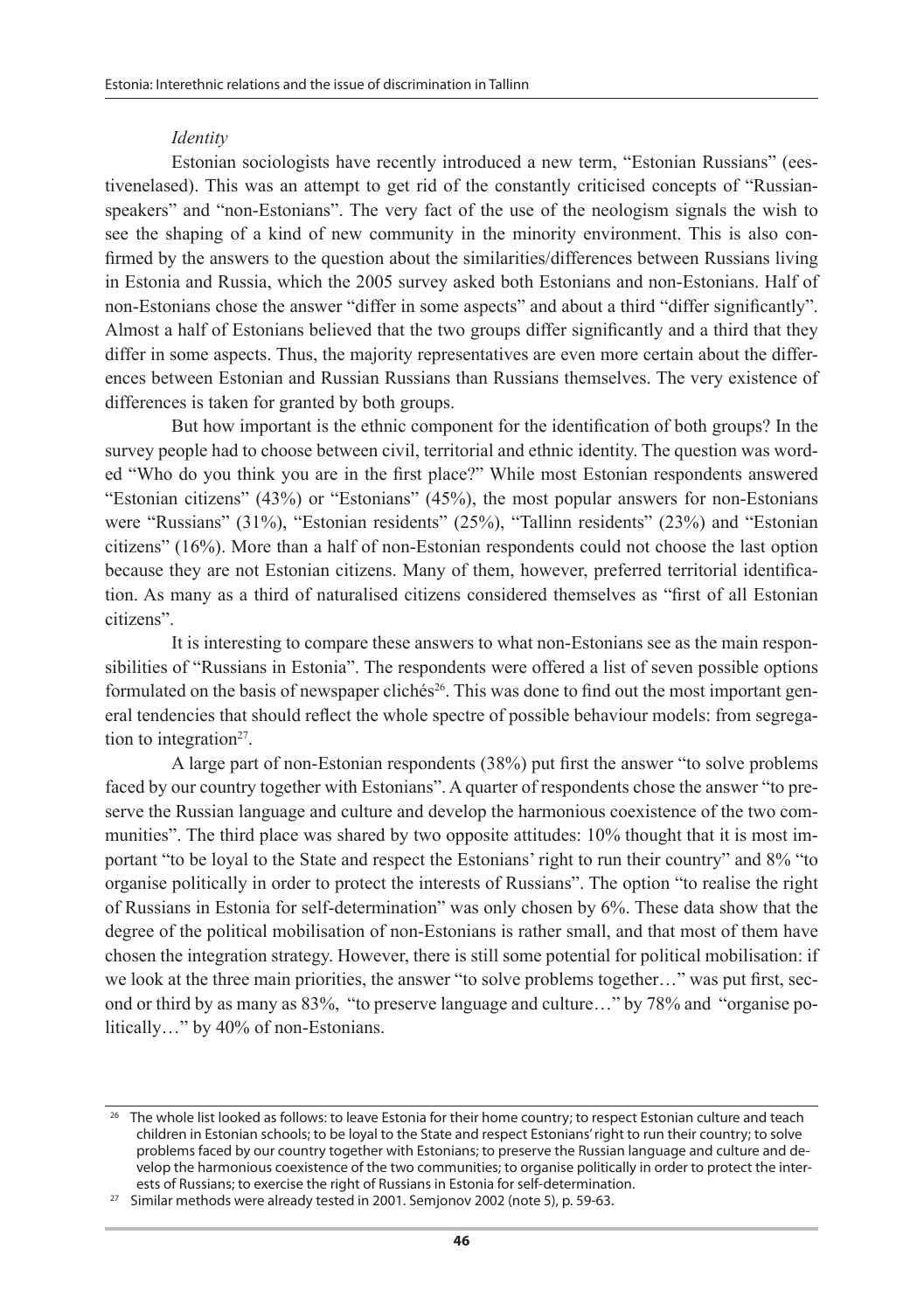Estonians in their answers to this question demonstrated quite strong both integration and assimilatory attitudes<sup>28</sup>. At the same time, only  $17\%$  of Estonians included the option that non-Estonians "should leave Estonia for their home country" in the *three* priorities.

It is interesting to see how the representatives of the two communities perceive the distance between the cultures. The differences between Estonians and non-Estonians are quite significant. While 16% of majority representatives in Tallinn answered that they see Russian culture as close rather than distant, more than 40% of non-Estonians answered so about Estonian culture. The same tendency can be observed not only for the closeness of, but also interest in the other community's culture. While only a third of Estonians are very interested or just interested in Russian culture, more than a half of non-Estonians feel so about Estonian culture. As many as 59% of Estonians reported little or no interest in Russian culture and only a third of non-Estonians provided such answers about Estonian culture. However, the following trend was noticed: interest in Russian culture among Estonians grew with the level of education and for people with a university degree it was close to 50%.

 The data provided in this section can be interpreted as the existence in Tallinn of two communities whose identity has an ethnic component (for non-Estonians it is related to the Russian language and culture). Either group has a strong core which can consolidate "tribesmen" on the basis of ethnic background. Non-Estonians are more open to Estonian cultural influence. As the data in Table 12 show, most of them want to keep full education in their mother tongue, i.e. so far try to avoid the blurring of their community's boundaries.

#### *Segregation and discrimination*

Can an ethnically divided society where ethnic groups are isolated avoid the discrimination of minorities by the majority? Can the state in this situation efficiently guarantee the minorities their right to equal treatment and equal access to participation in social, political and economic life? These questions might be rhetorical because historical practice knows almost no examples of isolated but equal coexistence of "two societies in one country": at least, in a unitary rather than federal state. Although our Estonian colleagues use the "mild" term ethnic *separation*  to describe the situation, it is not commonly accepted at the international level where the notion of segregation is used<sup>29</sup>. Therefore we should not unconditionally trust the subjective opinions of respondents provided in Table 1 above. It would be reasonable to analyse the ethnic inequality situation and discrimination tendencies in more detail and look at the outcome of the official ethnic policies of the past 15 years.

Let us start from indicators comparing the opportunities of Estonians and non-Estonians (Russians) in different spheres of life.

<sup>&</sup>lt;sup>28</sup> Estonians' ideas about the main task of local Russians were as follows: the primary task "to be loyal..." was chosen by 33%, second was "to respect Estonian culture and teach children in Estonian schools" (26%) and third "solve problems together..." (21%).

<sup>&</sup>lt;sup>29</sup> See, for example, "SEGREGATION 2", in *The American Heritage Dictionary*: "The policy or practice of separating people of different races, classes, or ethnic groups… especially as a form of discrimination". Available at http:// www.answers.com/topic/segregation (accessed 16.03.2006).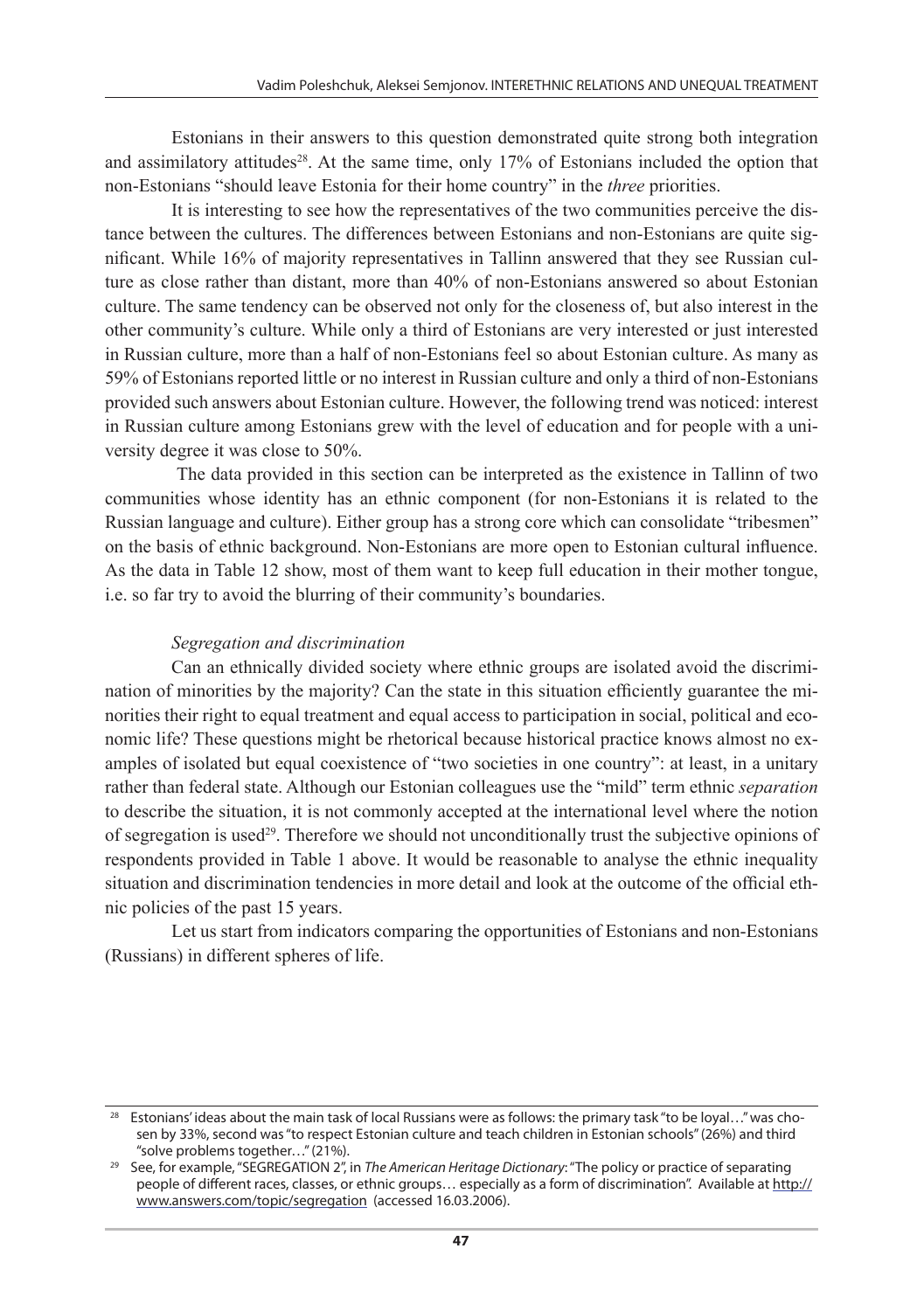### **Table 13. What do you think for whom, other things being equal, including the command of the official language and Estonian citizenship, it is easier and simpler to…?**

|                                             | <b>SAMPLE</b> | <b>Ethnic group</b> |                      |  |  |
|---------------------------------------------|---------------|---------------------|----------------------|--|--|
|                                             |               | <b>Estonians</b>    | <b>Non-Estonians</b> |  |  |
| Make a political career                     | 2.25          | 2.98                | 1.62                 |  |  |
| Be successful in business                   | 3.25          | 3.90                | 2.70                 |  |  |
| Get a good education                        | 2.92          | 3.59                | 2.35                 |  |  |
| Achieve economic welfare                    | 3.19          | 3.94                | 2.55                 |  |  |
| Get pensions and benefits                   | 3.57          | 3.77                | 3.39                 |  |  |
| Participate in religious and<br>church life | 3.91          | 3.93                | 3.89                 |  |  |

*(1 – easier for Estonians, 4 – equal opportunities, 7 – easier for non-Estonians)*

Practically all numbers in the table are lower than the average (4). It means that, in respondents' opinion, Estonians have an advantage in all listed spheres of life. The only exception for Russians is a chance to participate in religious and church life. Furthermore, Estonians think that minorities have equal opportunities in the economic sphere – business and economic welfare – but non-Estonians do not share their optimism. Here is an example of independent statistics showing that the point of view of Estonian respondents is quite far from reality, particularly in Tallinn.

|  |  |  | Table 14. Net income of Estonians and non-Estonians in Tallinn* (%) <sup>30</sup> |  |  |
|--|--|--|-----------------------------------------------------------------------------------|--|--|
|--|--|--|-----------------------------------------------------------------------------------|--|--|

|               | Low | Average | <b>High</b> | <b>None</b> |
|---------------|-----|---------|-------------|-------------|
| Estonians     | 25  | 4.      |             | 1 C         |
| Non-Estonians | 31  |         |             |             |

*\* Apart from those who refused to answer the question National study "Integration Monitoring", 2005* 

Of course, one can speculate that our survey asked about *possibilities* that Estonians use successfully while Russians do not. However, because we are talking about *systemic* inequality, an unbiased researcher cannot help making the conclusion that the subjective opinion of the Russian respondents coincides with the actual situation in society. Moreover, the data of Table 13 almost totally coincide with the results of the 2001 survey and in this respect the situation has not changed for the better. Furthermore, the data are in keeping with the results of "Integration Monitoring":

<sup>30</sup> M. Pavelson "Eestlaste ja eestivenelaste sotsiaalmajanduslik seisund: ootused ja muutused" // *Uuringu "Integratsiooni monitooring 2005" aruanne* ("Social-economic Status of Estonians and Estonian Russians: Expectations and Changes", in *Integration Monitoring 2005 Study Report)*, Tallinn. p. 12.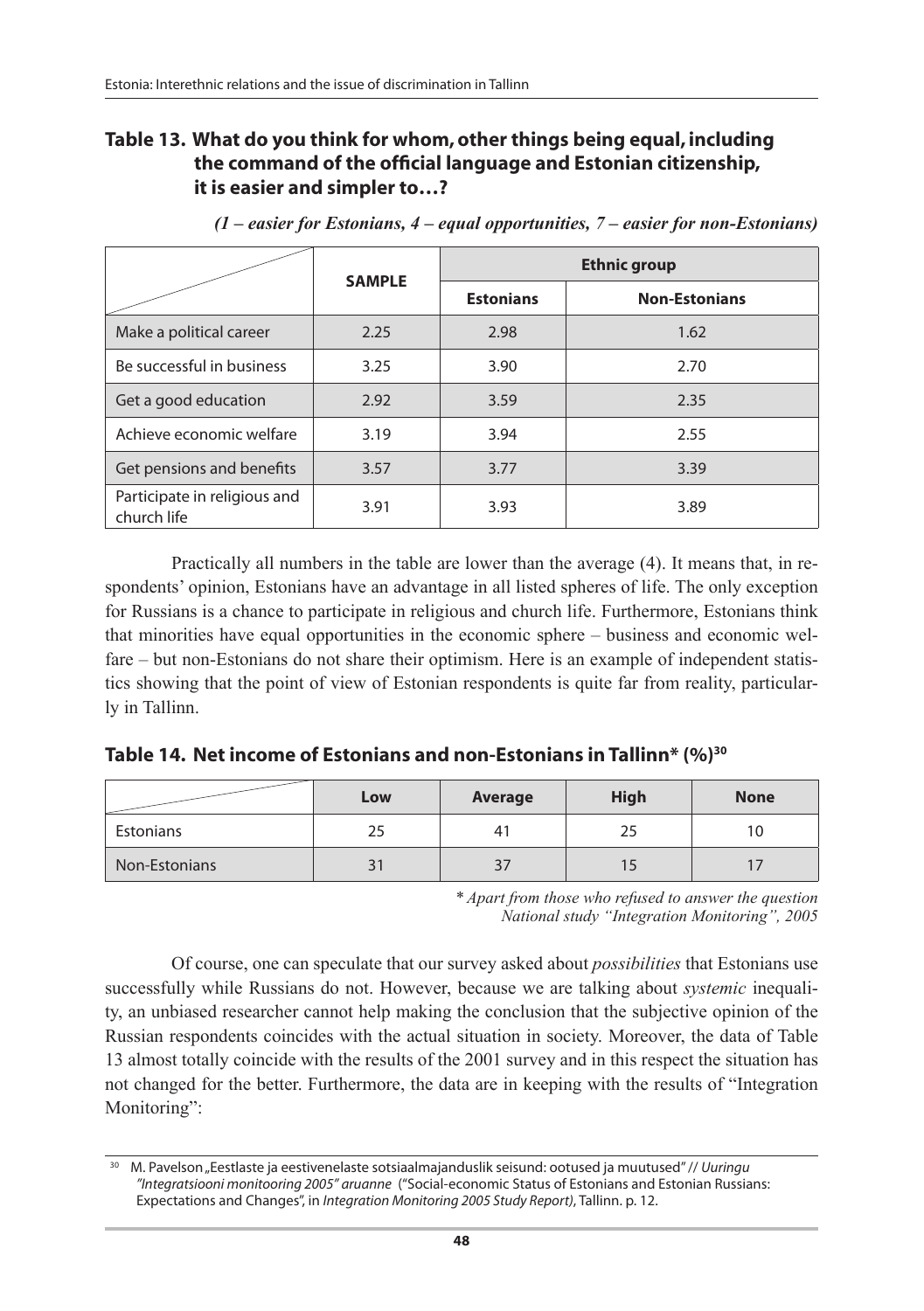|                                       | Esto- | <b>Russians</b> |                             |                                 |                            |
|---------------------------------------|-------|-----------------|-----------------------------|---------------------------------|----------------------------|
|                                       | nians | All             | <b>Estonian</b><br>citizens | People with-<br>out citizenship | <b>Russian</b><br>citizens |
| Estonians' position is higher         | 73    | 87              | 83                          | 90                              | 90                         |
| Estonians and non-Estonians are equal | 19    | 12              | 15                          | 9                               |                            |
| Non-Estonians' position is higher     |       |                 | $\cdots$                    | $\cdots$                        |                            |
| Not sure                              |       |                 |                             | $\cdots$                        |                            |

**Table 15. Assessment of the position of Estonians and Russians in Estonian**  society (%)<sup>31</sup>

*National study "Integration Monitoring", 2005*

We can only repeat the conclusion that was made on the basis of the previous 2001 study:

*The data enable us to conclude that Russian-speaking Tallinn residents feel that their rights are infringed and they are unequal compared to Estonians. Estonians on the whole agree with such assessment. The degree of infringement is, of course, different. In terms of religion there is practically no difference; in business or in social security there is small "moderate" inequality. In education as well as in the possibility to achieve economic welfare respondents feel that their rights are very much infringed. The situation in politics is perceived as obvious discrimination32.* 

We can add that the right to equal participation in social and political life belongs to the group of basic (fundamental) human rights, and therefore discriminatory relations in this sphere are particularly illustrative.

It is interesting to see the dynamics of the answer to the question, with the help of which we tried to find out what "objective reasons" respondents name to explain existing inequality. The question was worded as follows: "As we know, most positions in the Parliament, Government and local authorities are occupied by Estonians. What do you think are Estonians' advantages over non-Estonians?" The answers are shown in Table 16 (each respondent only chose one option):

|                                 | <b>Ethnic group</b> |                  |                      |      |  |  |
|---------------------------------|---------------------|------------------|----------------------|------|--|--|
|                                 |                     | <b>Estonians</b> | <b>Non-Estonians</b> |      |  |  |
|                                 | 2001                | 2005             | 2001                 | 2005 |  |  |
| Legal status (citizenship)      | 38.8                | 32.3             | 16.9                 | 18.9 |  |  |
| Knowledge of the State language | 19.5                | 31.4             | 12.4                 | 14.4 |  |  |
| Ethnicity                       | 14.5                | 8.6              | 44.2                 | 48.0 |  |  |
| Circle of acquaintances         | 12.1                | 9.2              | 18.5                 | 10.7 |  |  |
| Activity and enterprise         | 9.2                 | 10.2             | 4.1                  | 4.8  |  |  |
| Knowledge of foreign languages  | 2.7                 | 4.6              | 0.6                  | 0.8  |  |  |
| Not sure                        | 3.3                 | 3.7              | 3.3                  | 2.4  |  |  |

**Table 16. What are Estonians' advantages over non-Estonians? (%)**

<sup>31</sup> Pettai 2005 (note 8), p. 39. The sums of the answers "to some extent higher" and "remarkably higher" are provided.

<sup>32</sup> A. Semjonov 2002 (note 5), p. 53.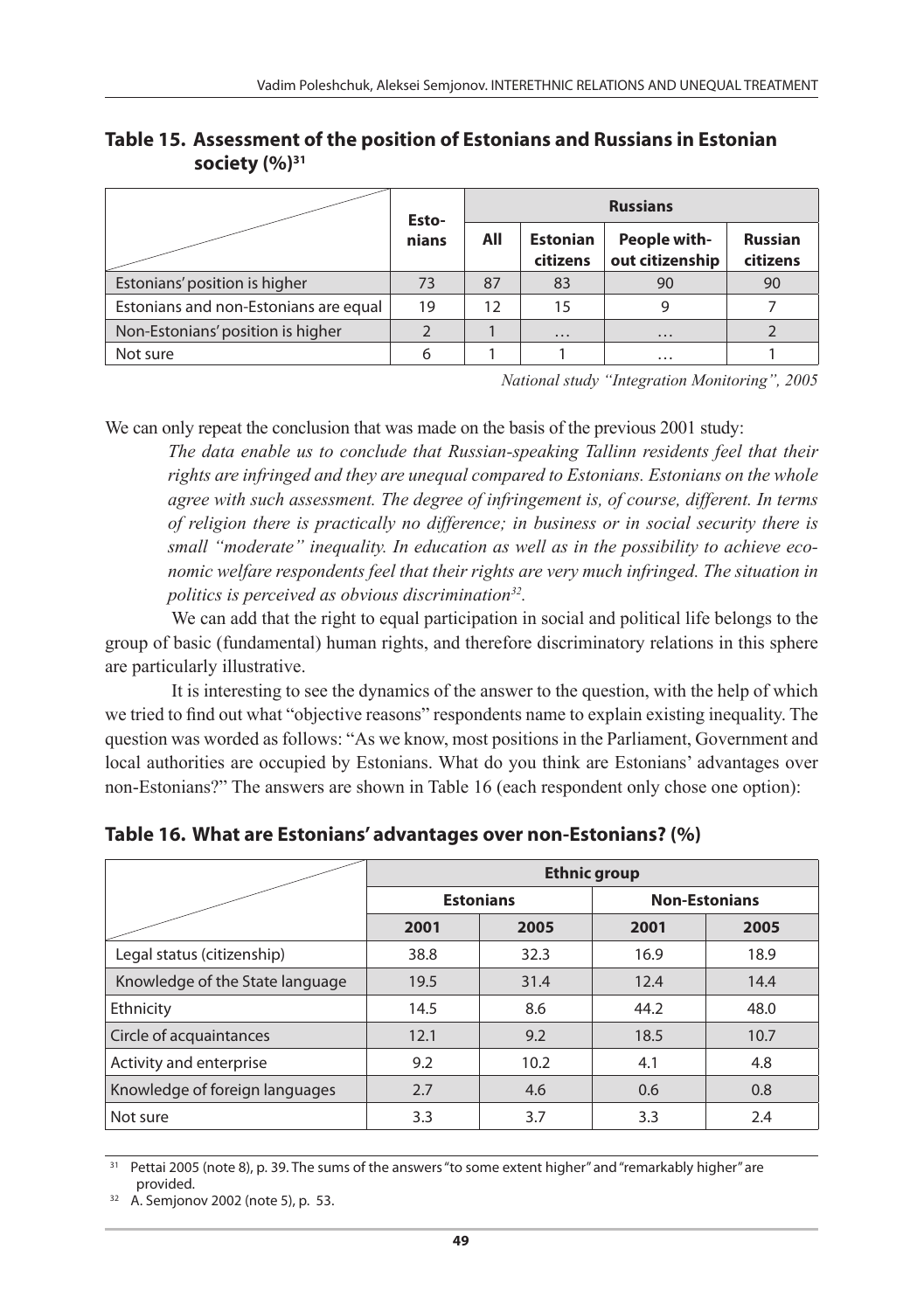As we can see, five years later a lot Russian respondents (almost a half) were still convinced that *discrimination* in terms of access to national and political positions *exists and is based on ethnic background*. For them legal status (citizenship) and the natural advantage of Estonians in speaking the official language were secondary and personal characteristics (enterprise and the knowledge of foreign languages) played practically no role.

The latter factors are secondary also for most Estonian respondents, although the percentage of those who highly regard their own personal strengths is twice as high. However, we have to admit that on the whole the Estonian respondents apparently live in the reality of the early 1990s when there was a situation of the mass statelessness (legal inequality) and most Russian people had a poor knowledge of Estonian (the State language). The situation has significantly changed in the meantime, particularly in terms of language and particularly in Tallinn, so this opinion seems to be apparently superficial and simplified. Regretfully, this is also the official position of the Estonian authorities, which, among other things, is expressed in the national integration programme.

### **3. Perception of history and the choice of society development models**

#### *Situation of the communities in the Soviet time*

The stubborn unwillingness of Estonian respondents to admit ethnic inequality could be explained by a number of circumstances. First of all, in Estonian public and media discourse there is a strong opinion that Russians feel their rights are infringed because they have been deprived of the *privileges* that they enjoyed in the Soviet time. Therefore, it is not discrimination of Russians but the comeback of "historical justice". At some point there were even attempts to find a scientific ground for this opinion. Thus, Aksel Kirch wrote that "immigrants had *real economic privileges* and could get good housing almost immediately, while native population needed to wait for decades"<sup>333</sup>. Ironically enough, however, he failed to identify any other "real economic privileges" apart from the housing queues.

Nevertheless, the notion about the "privileges Russians had" first became the favourite journalistic cliché and now has turned into a stable public stereotype for Estonians. Most Estonians and even a large number of Russian respondents agree with it:

| Table 17. Do you think that in the "Soviet time" Russians were privileged |
|---------------------------------------------------------------------------|
| compared to Estonians?                                                    |

|                     | <b>SAMPLE</b> |       | <b>Ethnic group</b> |       |                      |       |
|---------------------|---------------|-------|---------------------|-------|----------------------|-------|
|                     | <b>Number</b> | $\%$  | <b>Estonians</b>    |       | <b>Non-Estonians</b> |       |
|                     |               |       | <b>Number</b>       | $\%$  | <b>Number</b>        | %     |
| Yes, certainly      | 112           | 16.0  | 96                  | 29.5  | 16                   | 4.3   |
| Yes, to some extent | 241           | 34.4  | 144                 | 44.3  | 97                   | 25.9  |
| No                  | 244           | 34.9  | 28                  | 8.6   | 216                  | 57.6  |
| Not sure            | 103           | 14.7  | 57                  | 17.5  | 46                   | 12.3  |
| <b>TOTAL</b>        | 700           | 100.0 | 325                 | 100.0 | 375                  | 100.0 |

33 A. Kirch, M. Kirch, T. Tuisk, *The Non-Estonian Population Today and Tomorrow: A Sociological Overview*, Tallinn, 1992. p. 5.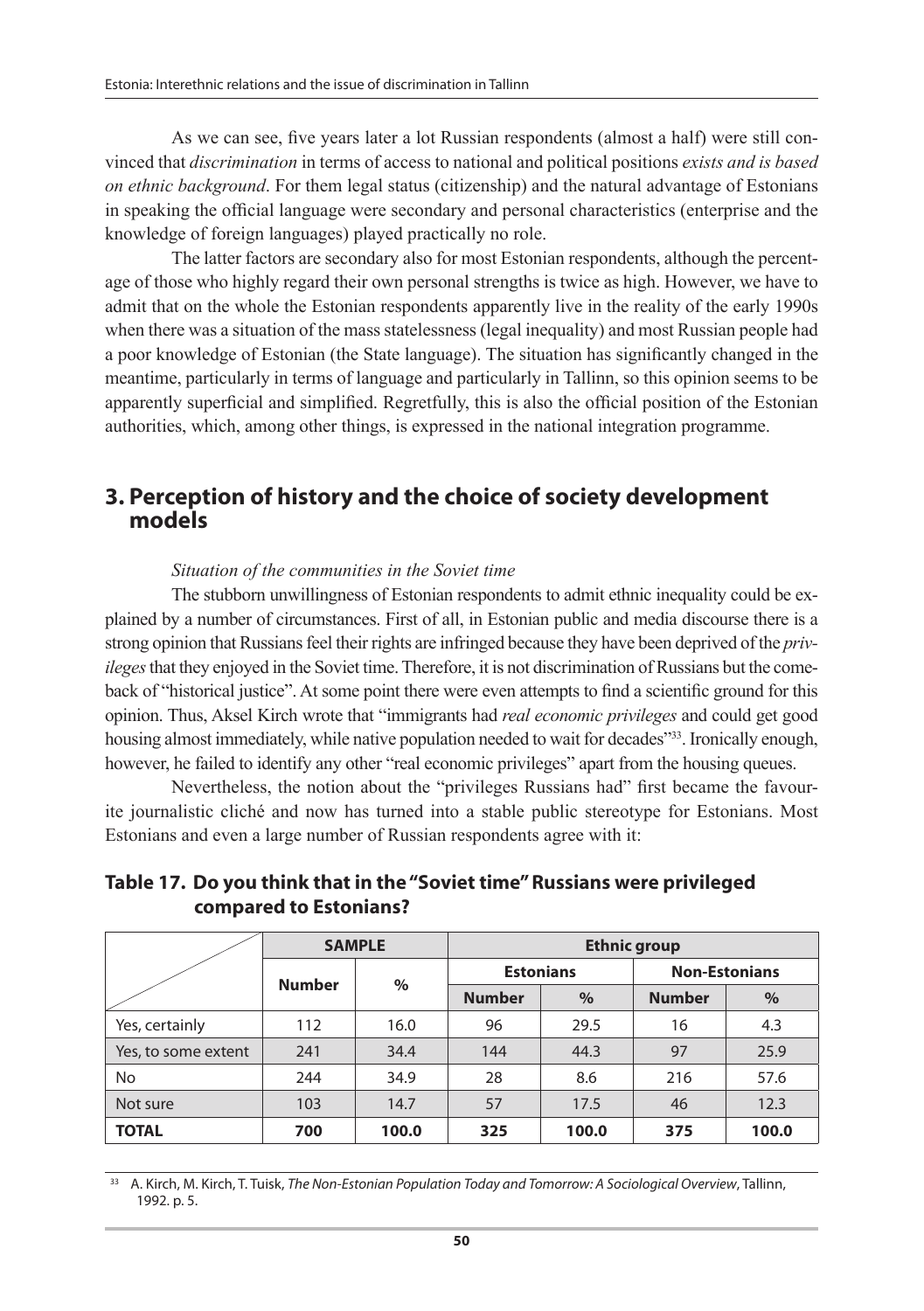As we can see from Table 17, although Estonians' opinion is not unanimous, three-quarters of them believe in the privileged position of Russians in the Soviet time. Still, as it was mentioned before, experts in the early 1990s could provide no other proof apart from some housing benefits for migrant workers. Indeed, there was a housing problem in the Soviet Union. On the other hand, how could Soviet national enterprises import labour force and not provide it with apartments? Moreover, the "good housing" mentioned by A. Kirch in fact were low-quality blocks of flats built of concrete panels in newly developed suburbs, which can hardly be seen as *"real economic privileges"* highlighted by the author. It is well known that the majority of the imported labour force was miners, dockworkers, construction builders, and to a lesser extent qualified workers and engineers. If one considers builders and dockworkers as a privileged group, the entire concept of "privilege" is emptied of all meaning.

What do the respondents see as the privileged position of Russians?

### **Table 18. What do you think for whom it was easier and simpler in the "Soviet time" to…**

|                                                                  |               | <b>Ethnic group</b> |                      |  |  |
|------------------------------------------------------------------|---------------|---------------------|----------------------|--|--|
|                                                                  | <b>SAMPLE</b> | <b>Estonians</b>    | <b>Non-Estonians</b> |  |  |
| Get a flat                                                       | 4.67          | 5.59                | 3.86                 |  |  |
| Use their mother tongue                                          | 4.65          | 5.09                | 4.26                 |  |  |
| Travel abroad                                                    | 4.46          | 5.03                | 4.01                 |  |  |
| Be elected to power structures                                   | 4.37          | 5.23                | 3.66                 |  |  |
| Join the Communist Party                                         | 4.36          | 4.94                | 3.86                 |  |  |
| Get bonuses (letters of appreciation,<br>medals, diplomas, etc.) | 4.27          | 4.65                | 3.95                 |  |  |
| Participate in public organisations                              | 4.23          | 4.57                | 3.95                 |  |  |
| Make a career                                                    | 4.17          | 4.85                | 3.60                 |  |  |
| Get a house, a dacha                                             | 4.16          | 4.77                | 3.66                 |  |  |
| Get a good job                                                   | 4.11          | 4.83                | 3.49                 |  |  |
| Get a university degree                                          | 4.03          | 4.24                | 3.86                 |  |  |
| Get a high salary                                                | 4.03          | 4.61                | 3.54                 |  |  |
| Enjoy culture (books, theatres,<br>museums, etc.)                | 3.98          | 3.99                | 3.97                 |  |  |

|  | $(1$ – for Estonians, 4 – equal opportunities, 7 – for non-Estonians) |
|--|-----------------------------------------------------------------------|
|  |                                                                       |

For Estonian respondents practically all numbers for the above parameters are higher than 4, i.e. they think that Russians were privileged in all the above spheres, except culture.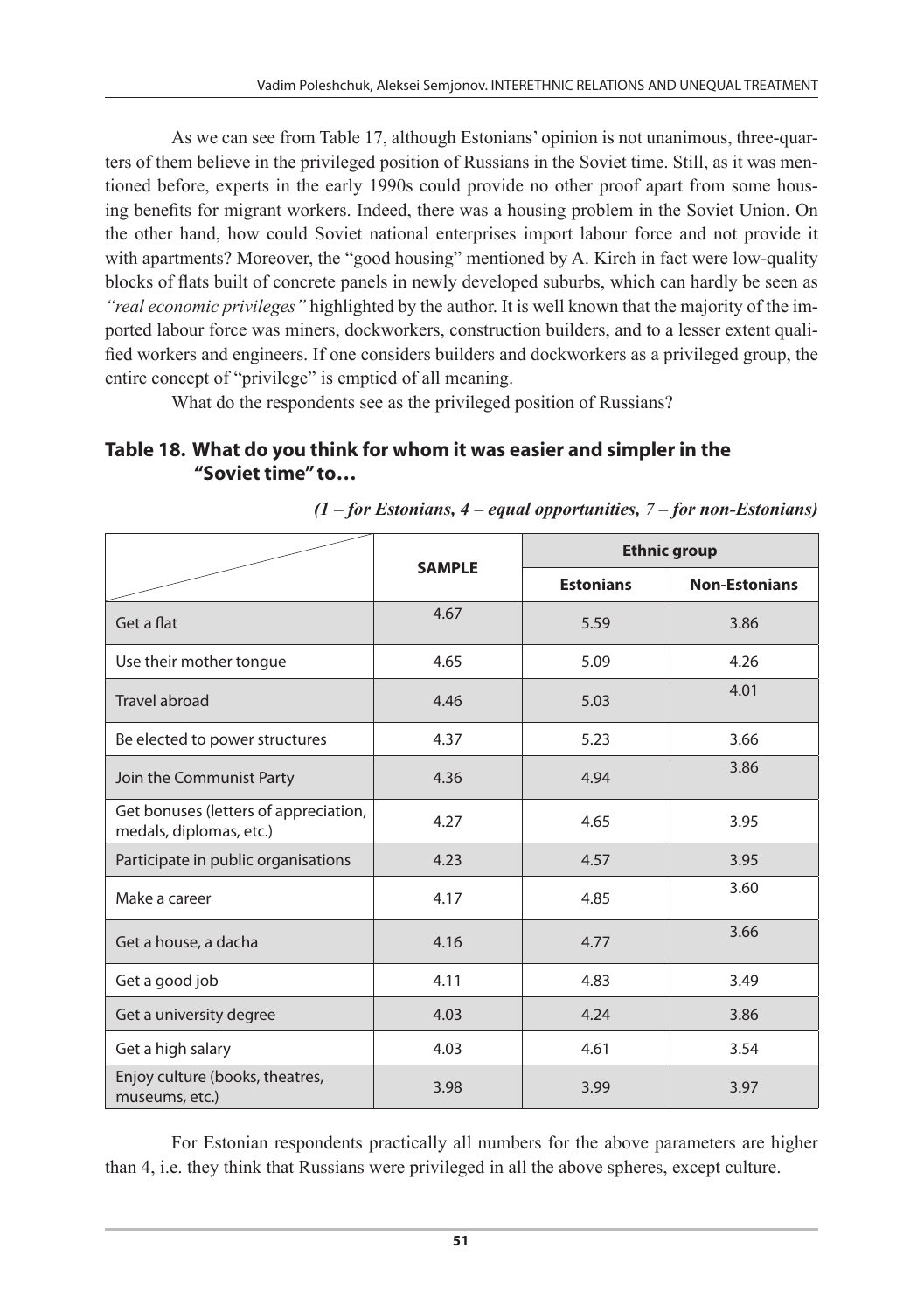Remarkably, this opinion is not confirmed by statistics or social studies. Thus, wages and income levels were practically equal, as well as the possibility to participate in public organisations. Moreover, for some parameters the situation was the opposite, i.e. Estonians had the advantage. In 1994 the sociologist Andrus Park noted that although the share of Estonians in the population of the Estonian Soviet Socialist Republic in the late 1980s was 62.5%, their share in the bureaucracy of state was 72%, among science personnel 67%, in culture and art 84% and in education 71%. Russians only accounted for 20.2% and Estonians respectively for 79.8% among the students of Estonian universities and colleges. The data about participation in public and political life are even more impressive. In the 1980s, 70-80% of the members of the Supreme Soviet of the Estonian Soviet Socialist Republic were ethnic Estonians and, even more importantly, they also had 70-80% in the Central Committee of the Estonian Communist Party, or, in other words, in the real political elite and nomenclature<sup>34</sup>.

One of the actual advantages of Russians, apart from the notorious "housing issue" probably was the possibility to use of their mother tongue (which was *de facto* an official language in the Soviet Union) and, with some reservations, a chance to go abroad. In the latter case, it often was not about the ethnic discrimination of Estonians but many of them had relatives abroad (postwar emigrants), which was a compromising circumstance in the eyes of visa officials.

 Answers provided by Russian respondents, on the contrary, fluctuate around the average score or are even below 4. In other words, they do not share the opinion about their privileged position, which, as it was shown above, is evidently closer to reality. However, it is still unclear what was meant by the 30% who agreed with this statement according to Table 17. Many of them might have simply repeated the stereotype that dominates the official discourse.

### *Society development models*

The second circumstance, due to which Estonian respondents demonstrate some kind of "insensitivity" in minority discrimination issues, is related to their ideas about *society development models*. Before we describe the data related to this subject, we should repeat some clarifying and theoretical remarks quoted in the 2001 survey report.

The process of nation building is based on either explicit or implicit understanding of the phenomenon. The two opposite approaches that dominate both academic discourses and social and political discussions can be broadly defined as *inclusive* and *exclusive* discourses. Practically in all Eastern and Central European countries (leave alone the Caucasus and Central Asian countries) the most "popular" approach has recently been exclusion on ethnic and/or language grounds. The approaches are respectively described as the civic and ethnic models of nation building.

*The civic model* is derived from the experience of successfully developing democracies based on common standards that are obligatory for everyone, including the participation democracy principle. The interests of all social groups should be balanced and protected by law. The ethnic identity and interests of all groups should be equally respected. The civic model implies the establishment of impartial and independent political institutions, equal access of all society members to participation in these institutions, and the shaping of the idea of unity and solidarity among the members of the society. Of course, inequality and discrimination may (and often do) exist in the society based on the civic model, but they are not seen as a *norm* and the state and society take effort to combat them.

<sup>34</sup> A. Park, "Ethnicity and Independence: The Case of Estonia in Comparative Perspective", in *Europe-Asia Studies*, vol. 46, no. 1, 1994. p. 69-87.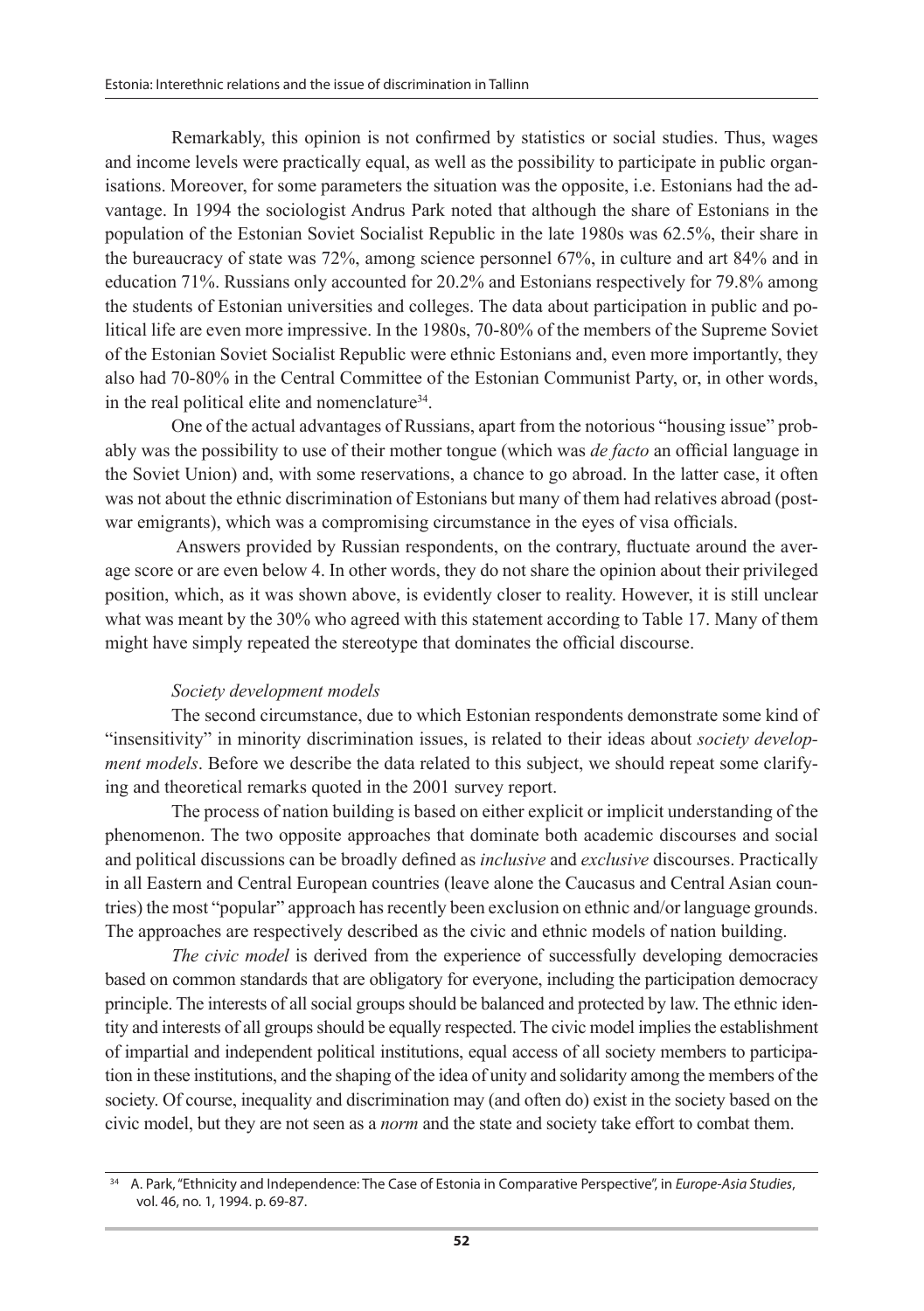*The ethnic model* is based on the "nation state" idea where the term "nation" is synonymous to "ethnicity" and thus substitutes for it. The state is therefore viewed as primarily belonging to one predominant ethnic group. This group endeavours to legitimise its exclusive right to power using such concepts as "indigenous", "constituent", "historical" or "state-building" nation. A representative of the titular ethnic group becomes a member of society automatically due to his or her ethnic affiliation. Other ethnic groups may be formally declared equal but in fact they are more or less explicitly perceived as an "anomaly". They are tolerated as aliens who should "deserve" the right to a place in society. In this case the unequal status of ethnic groups is perceived as a normal situation.

Based on these general theoretical descriptions we selected four problem areas where differences between the two models are particularly sharp. Specifically in the Estonian situation these are (1) the problem of citizenship; (2) political and human rights; (3) right to participation in government; (4) culture and language. Pairs of contrast statements were formulated for each sphere and respondents had to choose one of them, with which they tend to agree. In all cases the choice of option A meant orientation at the civic model and B at the ethnic one. Answers provided by respondents in 2001 and 2005 are shown in the following tables and on the whole they speak for themselves:

### **Table 19. Which statement is most in keeping with your views? (%)**

*A – Every individual has the right to be a citizen of the country where he or she permanently resides and with which he or she has the strongest connections* 

*B – Representatives of the indigenous nation have the right to citizenship in the first place because it is their country* 

|                    | <b>Ethnic group</b> |                  |                      |      |  |
|--------------------|---------------------|------------------|----------------------|------|--|
|                    |                     | <b>Estonians</b> | <b>Non-Estonians</b> |      |  |
|                    | 2001                | 2005             | 2001                 | 2005 |  |
| <b>Statement A</b> | 47.9                | 49.2             | 94.8                 | 90.1 |  |
| Statement B        | 49.1                | 44.3             | 3.6                  | 6.9  |  |
| Not sure           | 3.0                 | 6.5              | 1.7                  | 2.9  |  |

### **Table 20. Which statement is most in keeping with your views? (%)**

- *A Every citizen has the right to participate in government, notwithstanding his or her language or origin*
- *B The state should be run by representatives of the indigenous nation as well as those who have proven their loyalty*

|                    | <b>Ethnic group</b> |                  |      |                      |  |  |
|--------------------|---------------------|------------------|------|----------------------|--|--|
|                    |                     | <b>Estonians</b> |      | <b>Non-Estonians</b> |  |  |
|                    | 2001<br>2005        |                  | 2001 | 2005                 |  |  |
| <b>Statement A</b> | 20.4                | 18.8             | 74.9 | 80.5                 |  |  |
| Statement B        | 76.0                | 75.7             | 15.7 | 15.2                 |  |  |
| Not sure           | 3.6                 | 5.5              | 9.4  | 4.3                  |  |  |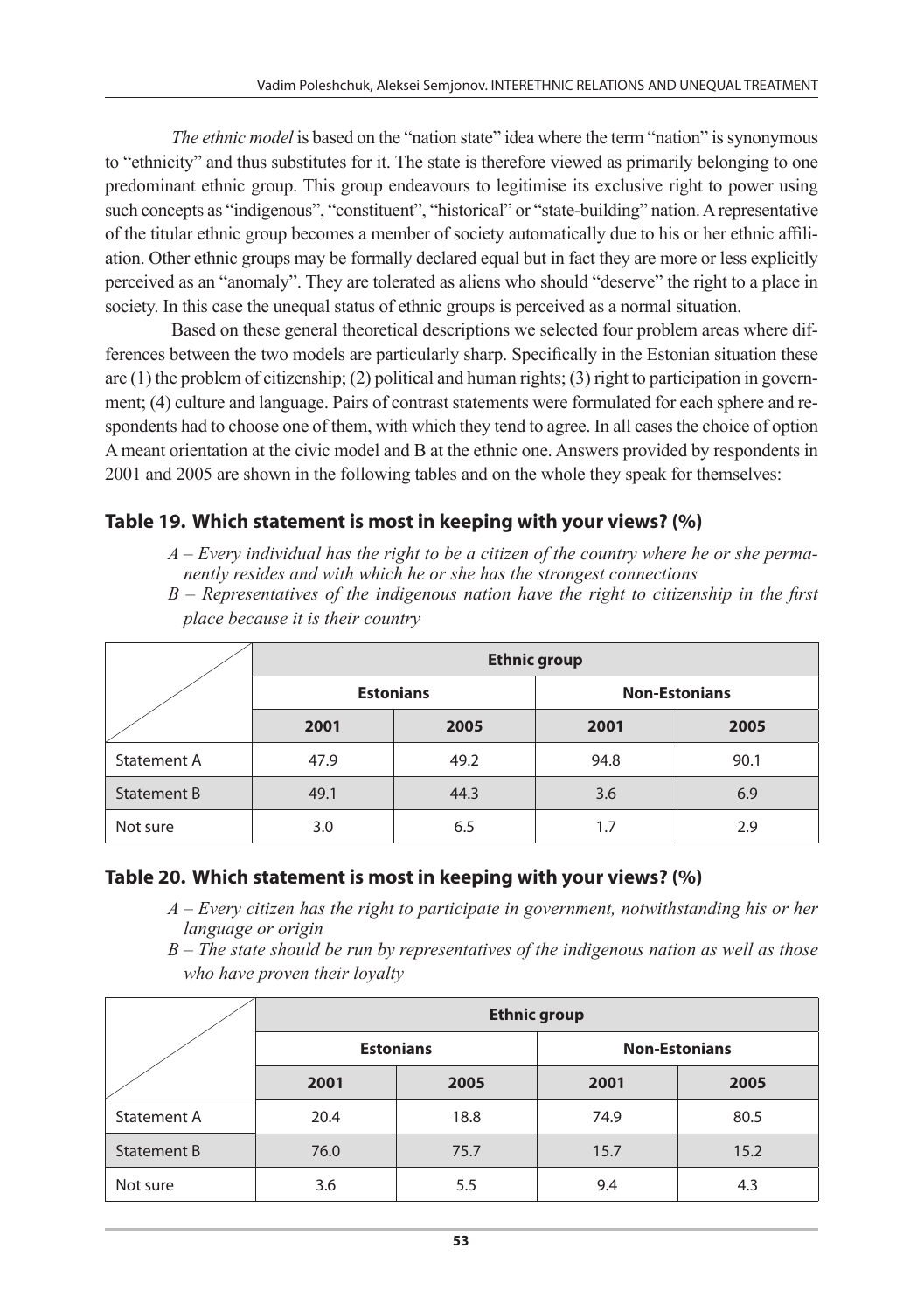### **Table 21. Which statement is most in keeping with your views? (%)**

- *A All permanent residents of the country should enjoy human rights, including political rights*
- *B All citizens should enjoy human rights, but political rights should be enjoyed primarily by representatives of the indigenous nation*

|             | <b>Ethnic group</b> |                  |                      |      |  |  |
|-------------|---------------------|------------------|----------------------|------|--|--|
|             |                     | <b>Estonians</b> | <b>Non-Estonians</b> |      |  |  |
|             | 2001                | 2005             | 2001                 | 2005 |  |  |
| Statement A | 53.8                | 52.6             | 87.6                 | 86.9 |  |  |
| Statement B | 43.8                | 40.0             | 6.6                  | 10.1 |  |  |
| Not sure    | 2.4                 | 7.4              | 5.8                  | 2.9  |  |  |

### **Table 22. Which statement is most in keeping with your views? (%)**

- *A Every individual has the right to keep their language and culture. One culture cannot be developed at the cost of another*
- *B The country should primarily develop the culture of the indigenous nation, and other cultures could develop in their own countries*

|             | <b>Ethnic group</b> |                  |                      |      |  |
|-------------|---------------------|------------------|----------------------|------|--|
|             |                     | <b>Estonians</b> | <b>Non-Estonians</b> |      |  |
|             | 2001                | 2005             | 2001                 | 2005 |  |
| Statement A | 69.8                | 69.5             | 92.5                 | 91.2 |  |
| Statement B | 27.2                | 23.4             | 4.7                  | 4.3  |  |
| Not sure    | 3.0                 | 7.1              | 2.8                  | 4.5  |  |

Thus, most Estonians only support liberal attitudes in the cultural sphere. At the same time, three-quarters (76%) of Estonian respondents continue to think that the right to participation in government should be enjoyed not by all *citizens* equally but only by representatives of the indigenous nation, i.e. themselves. This in turn means that although a little more than a half of Estonians support the granting of citizenship and political rights to all permanent residents of the country, many of them are still not ready to see Russians as equal partners and compatriots. Minority should be happy with a role of passive objects in the political process, the subjects of which are Estonian political parties. This idea is typical for the so-called *ethnic democracy* model<sup>35</sup>. It is obvious that most Estonian respondents sincerely fail to understand that this kind of relations in society is what can be defined as *segregation*.

<sup>35</sup> S. Smooha, "Ethnic Democracy: Israel as an Archetype", in *Israel Studies*, vol. 2, no. 2, 1997. p. 198-241. See also: G. Smith, "The Ethnic Democracy Thesis and the Citizenship Question in Estonia and Latvia", in *Nationalities Papers*, vol. 24 no. 2, 1998; Järve 2000 (note 17).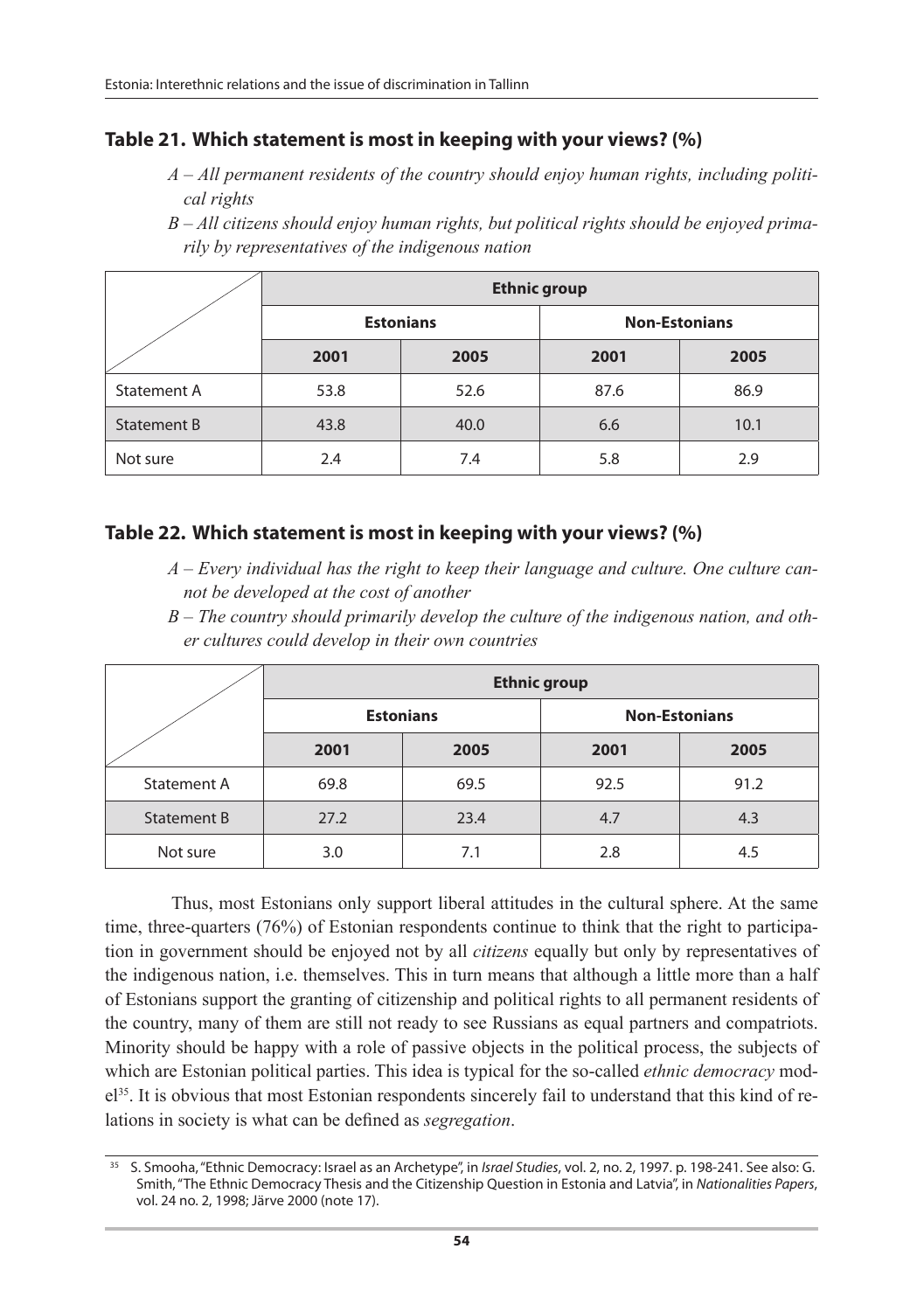The data also show that these ideas and attitudes have been rather stable: during the time that elapsed between the surveys the changes in the distribution of answers were minimal, and the 1-3% difference might be ascribed to sample variations and a slight increase in the number of those who were not sure. The readiness of the Estonian population for society integration is still low, and activities in the framework of the governmental programme have changed nothing in this respect.

Russian (non-Estonian) respondents, on the contrary, demonstrate a stable trend to support the civic nation building model. There has been no ethnic mobilisation of Russians (either against Estonians or against the Estonian state). This can be considered as a positive factor as it decreases the probability of an ethnic conflict in Estonia. However, it is obvious that the two ethnic communities assess the models and prospects of Estonia's development in different, almost opposite ways. This is yet another proof of the deep divide in society, which we see as more serious than political and economic inequality, or information (media) isolation stressed by many Estonian colleagues. This is about fundamental values.

On the basis of this information we can conclude that the vast majority of surveyed Russianspeaking Tallinners are staunch supporters of the civic social model. There is an interesting nuance here, though. The statements representing the other, "ethnic", model were formulated based on the specific situation in Estonia and the argumentation of Estonian ethnic nationalists. It is not surprising that these statements sounded familiar and were perceived negatively by most Russian respondents. Does it mean that the situation of the "discriminated minority" trying to overcome their isolation is projected on their attitudes and that the results would have been different if they were in the dominant position? It was impossible to get a clear answer to this question in this study. However, there is proof that Russians have always demonstrated greater openness and readiness for interethnic contacts than Estonian respondents, also in the Soviet period (when they were, as Estonians think, privileged). For example, according to American sociologists, the following attitudes to interethnic isolation or openness were demonstrated by respondents in the late 1980s (cf. Table 6):

|                             | <b>Estonians</b>   | <b>Russians</b> |  |  |  |  |
|-----------------------------|--------------------|-----------------|--|--|--|--|
| Preferred place of work     |                    |                 |  |  |  |  |
| Monoethnic                  | 65                 | 7               |  |  |  |  |
| Do not care                 | 33                 | 57              |  |  |  |  |
| Multiethnic                 | 3                  | 35              |  |  |  |  |
| Preferred neighbourhood     |                    |                 |  |  |  |  |
| Monoethnic                  | 67                 | 5               |  |  |  |  |
| Do not care                 | 32                 | 78              |  |  |  |  |
| Multiethnic                 |                    | 17              |  |  |  |  |
|                             | Preferred marriage |                 |  |  |  |  |
| Marry within group          | 61                 | 10              |  |  |  |  |
| Do not care                 | 34                 | 83              |  |  |  |  |
| Marry member of other group | 4                  | 8               |  |  |  |  |

*Study conducted by B.A. Anderson, B.D.Silver, M.Titma and E.D.Ponarin* 

36 B.A.Anderson, B.D.Silver, M.Titma, E.D.Ponarin, "Estonian and Russian Communities", in *International Journal of Sociology*, vol. 26, no. 2, 1996. P. 40.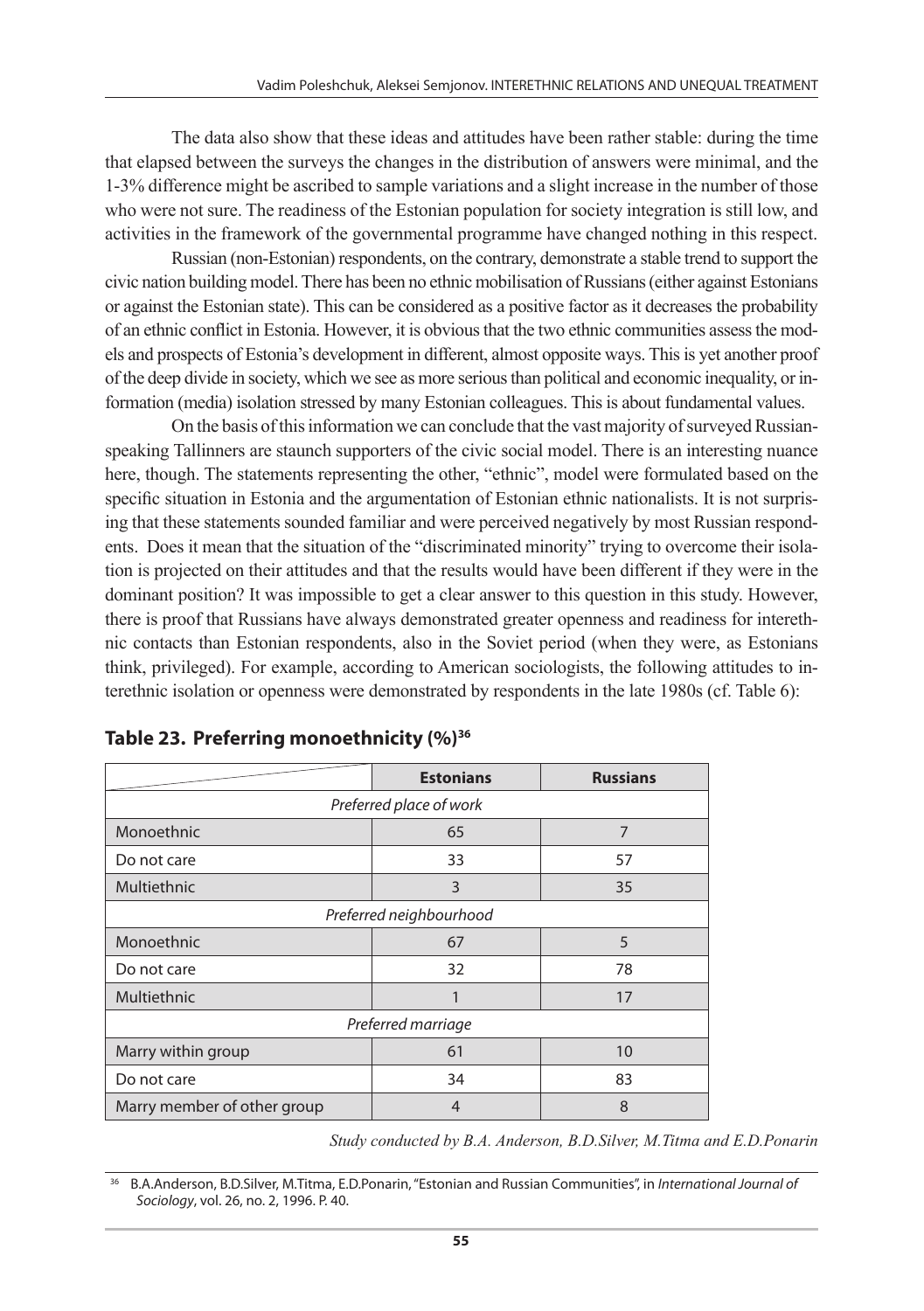Emphasising the remarkable prevalence of Russians in terms of open-mindedness and tolerance, the authors made a reservation that in a unitary nation state where Russians would be in a situation of a suppressed minority, they might change these attitudes for more closed ones as a kind of defence. As we can see, this has not happened yet.

### *The 1940 events*

Yet another factor and proof of asymmetrical inter-community relations and attitudes is different, almost opposite interpretation of historical events. This concerns, first of all, the annexation of Estonia to the USSR in 1940.

### **Table 24. The Estonian Soviet Socialist Republic was declared and Estonia became part of the USSR in 1940. How do you assess this event?**

|                                                               | <b>SAMPLE</b> |       | <b>Ethnic group</b> |       |                      |       |
|---------------------------------------------------------------|---------------|-------|---------------------|-------|----------------------|-------|
|                                                               | <b>Number</b> | $\%$  | <b>Estonians</b>    |       | <b>Non-Estonians</b> |       |
|                                                               |               |       | <b>Number</b>       | $\%$  | <b>Number</b>        | $\%$  |
| This was military occupation<br>that lasted until 1991        | 236           | 33.7  | 209                 | 64.3  | 27                   | 7.2   |
| Estonia was annexed to the<br>USSR with a threat to use force | 205           | 29.3  | 88                  | 27.1  | 117                  | 31.2  |
| Estonia joined the USSR<br>voluntarily                        | 151           | 21.6  | 3                   | 0.9   | 148                  | 39.5  |
| Not sure                                                      | 108           | 15.4  | 25                  | 7.7   | 83                   | 22.1  |
| <b>TOTAL</b>                                                  | 700           | 100.0 | 325                 | 100.0 | 375                  | 100.0 |

These data need no comments. However, we cannot help noting that although the idea of fifty-year occupation now unambiguously dominates the official discourse, a third of Estonian respondents do not share this position. As to Russians, about 40% believe that Estonia joined the USSR voluntarily. Quite a significant number of Russian respondents (22%) were not sure and only 7% agreed with the statement about long-lasted occupation.

The latter number coincides with integration monitoring data obtained by Estonian colleagues. Thus, in Raivo Vetik's study the question was worded as follows: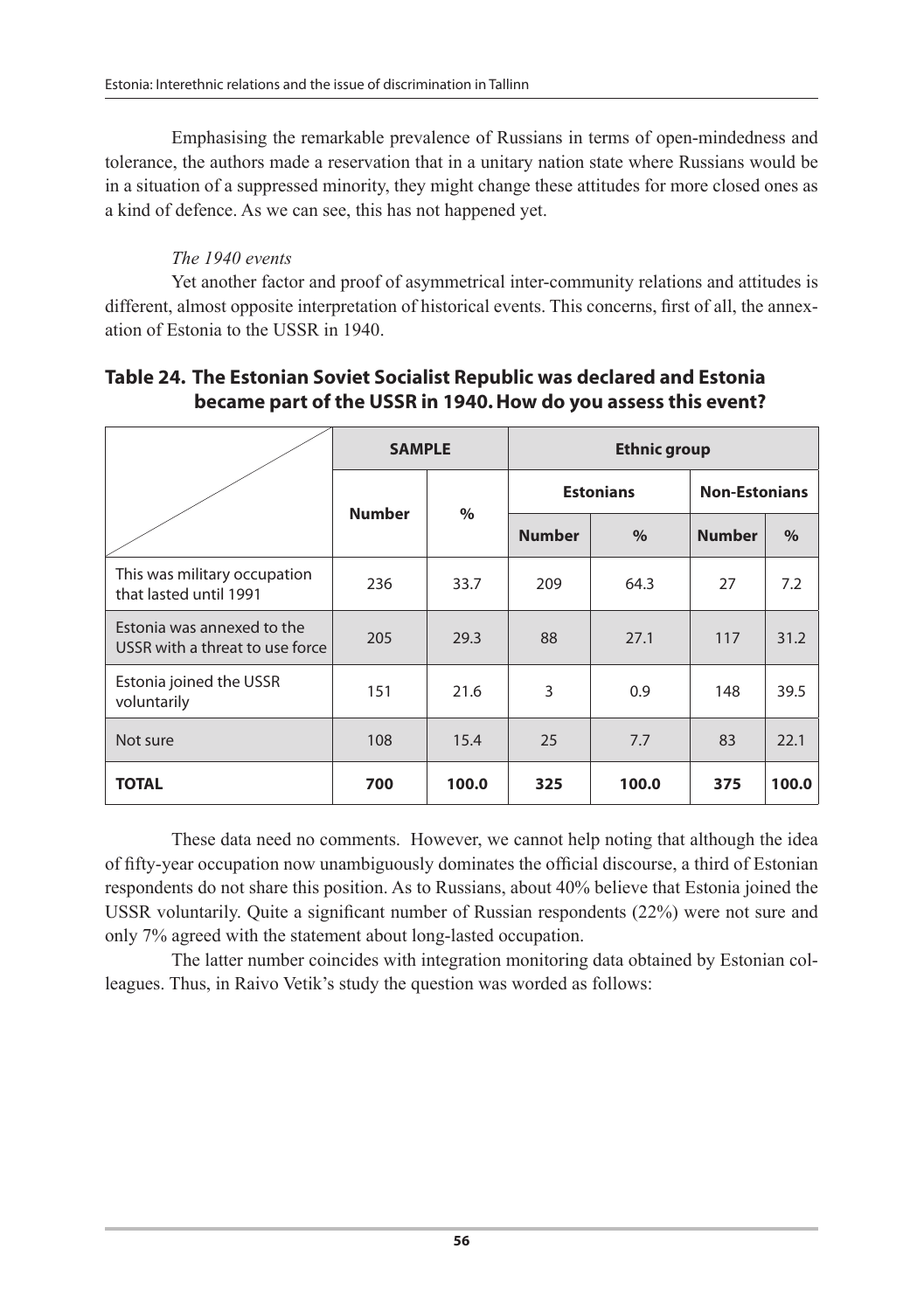**Table 25. Did Estonia join the USSR voluntarily or was it occupied by the Soviet Union in 1940? Non-Estonians (%)37**

|                      | 2002 | 2005 |
|----------------------|------|------|
| Entirely voluntarily | 16   | 20   |
| Rather voluntarily   | 27   | 36   |
| Rather occupied      | 26   | 23   |
| Of course, occupied  |      |      |

*National study "Integration Monitoring", 2005*

Here we should focus on several circumstances. First, the question was not quite appropriate: in fact, the only alternative to occupation was voluntary joining, which is an apparent simplification of the complicated historical and political reality. However, this approach perfectly reflects the categorical peremptoriness of the official discourse. Also, it is not quite clear what those who chose "rather voluntarily" or "rather occupied" actually meant. In any case, among non-Estonian respondents the proportion of people thinking that Estonia joined the USSR voluntarily grew between 2002 and 2005 and only 6-7% fully agreed with the idea of occupation.

If it were about the historical events that happened a long time ago, we would not focus on this issue. However, the official interpretation of the events directly affects the attitude to the current situation. Such interpretation too easily "justifies" the unequal situation of people who came to Estonia in the Soviet time by referring to occupation. Moreover, the denial of occupation is regarded (at least in the media and at the official level) as suspicious non-approval of the official minority policy.

# **Conclusions**

- A significant proportion of Estonians believe that relations between Russians and Estonians have improved during the years of independence. Most non-Estonians do not agree.
- The intensity of contacts between Estonians and non-Estonians is lower than could be expected considering the ethnic composition of the city of Tallinn. It is remarkable that only a half of respondents in either group meet the representatives of the other group at work often or sometimes.
- Russians (non-Estonians) continue to demonstrate greater open-mindedness and readiness for interethnic contacts than Estonian respondents, and this trend has continued during the past 20 years. On the whole, the share of people with xenophobic attitudes among Estonians is several times as high as among Russians, which is confirmed by other studies.

<sup>37</sup> R. Vetik, "Identiteedi probleem integratsioonis: sobiva proportsiooni leidmine avaliku sfääri ühtlustumise ja erasfääri erinevuste säilitamise vahel" // *Uuringu "Integratsiooni monitooring 2005" aruanne* ("Identity Problem in Integration: In the Quest of Appropriate Proportions between Unifying Public Domain and Preserving Differences in Private Domain", in *Integration Monitoring 2005 Study Report*, Tallinn, p. 89.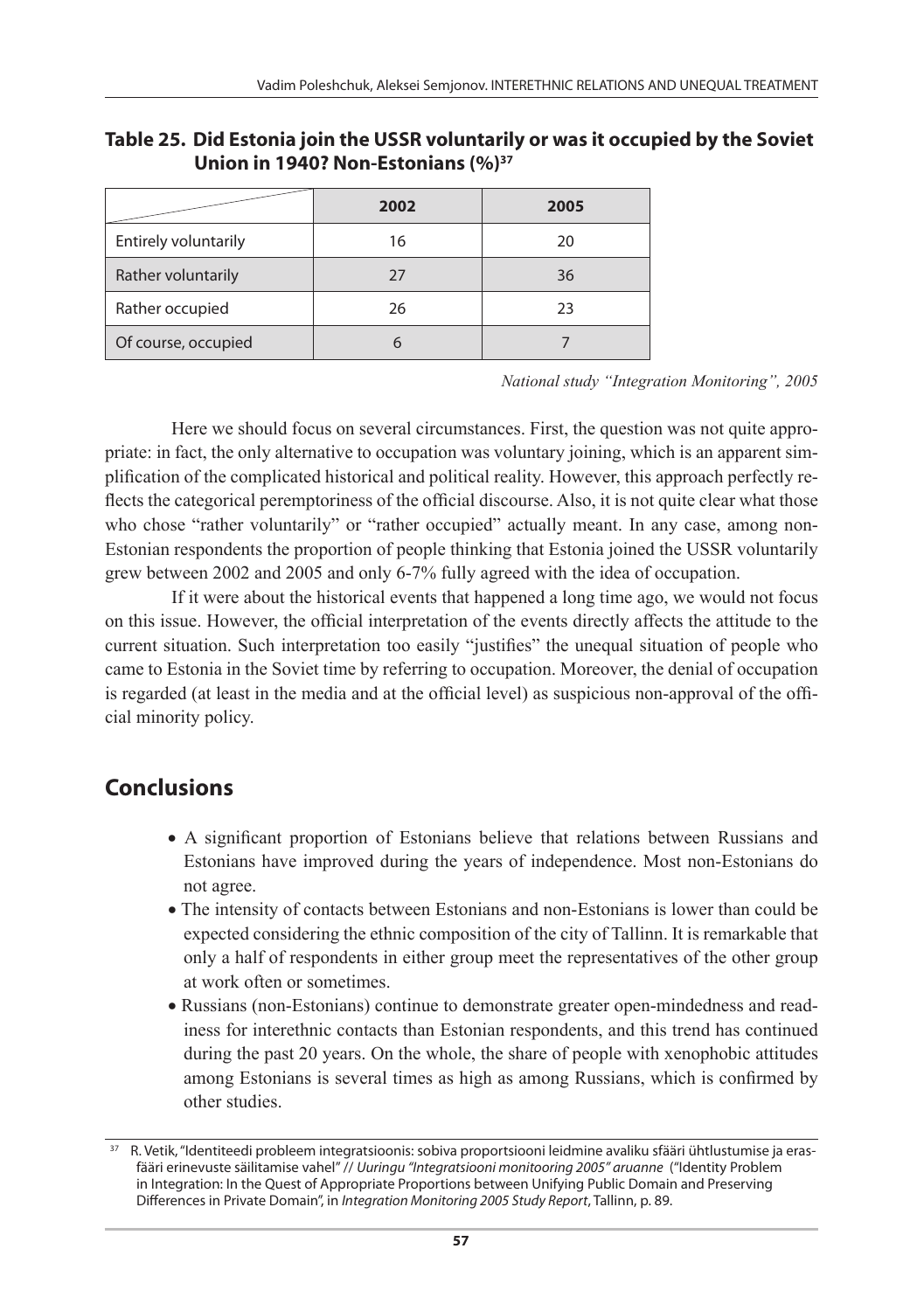- The vast majority of respondents agree that the main ethnic groups in Estonia are isolated from each other. However, for many respondents the fact of ethnic isolation does not provide evidence of discriminatory relations in society.
- Nevertheless, the study data enable us to conclude that the Russian-speaking residents of Tallinn feel that their rights are infringed upon and that they are unequal to Estonians. Estonians mostly agree with this opinion. Almost a half of Russians think that discrimination in access to governmental and political positions exists and is based on ethnic background. Estonians tend to ascribe their own privileged position to their legal status (citizenship) and the knowledge of the State language.
- On the whole, non-Estonians negatively estimate the laws that form the basis for language policies as well as policies related to citizenship and aliens. At the same time non-Estonians have a high degree of trust in authorities and government, which ensures social stability.
- Personal discrimination experience in the past three years was mostly reported by non-Estonians, although in some spheres Estonians also referred to such experience. Most of all both groups referred to the cases where their rights were limited or they experienced maltreatment due to their ethnicity in shops or public transport, i.e. in places where even "isolationists" from both groups are forced to get in touch with representatives of the other community. A significant number of non-Estonians (17%) referred to such negative experience at work (including 15% of naturalised Estonian citizens, i.e. people with a regulated status who normally speak the official language).
- The official integration programme does not get much support from the population, and in recent years the attitudes towards it have become worse, particularly among Estonians. The grounds for discontent are different for the two groups, which is related to their different expectations to the programme. For Russians, integration is primarily associated with actual social needs, while Estonians' vision of integration is dominated by symbolic values. Furthermore, minorities are poorly informed about the activities of major institutions dealing with these issues. It is obvious that approaches to the reform of Russian-language education (as an element of the integration policy) in the two communities are very different.
- The lack of readiness among Estonian respondents to admit ethnic inequality is caused by a number of circumstances. First, Estonian public and media discourse attempts to convince people that Russians only lost the *privileges* they enjoyed in the Soviet time and therefore it is the comeback of "historical justice" rather than discrimination.
- Second, most Estonians advocate the *ethnic* rather than *civic* society model. Therefore, they take their own domination for granted and do not see any signs of segregation in it. Russians' attitudes are quite different, which is yet another proof of the deep divide in society.
- Finally, most Estonians share the idea of the fifty-year occupation of Estonia by the Soviet Union, which now unambiguously dominates the official discourse (and many social studies). Therefore people who came to Estonia in this period are not perceived as equal compatriots, and infringement of their rights is not seen as discrimination. The fact that 64% of Estonians and only 7% of Russians fully agreed with the idea of occupation only aggravates the mutual misunderstanding and divide in society.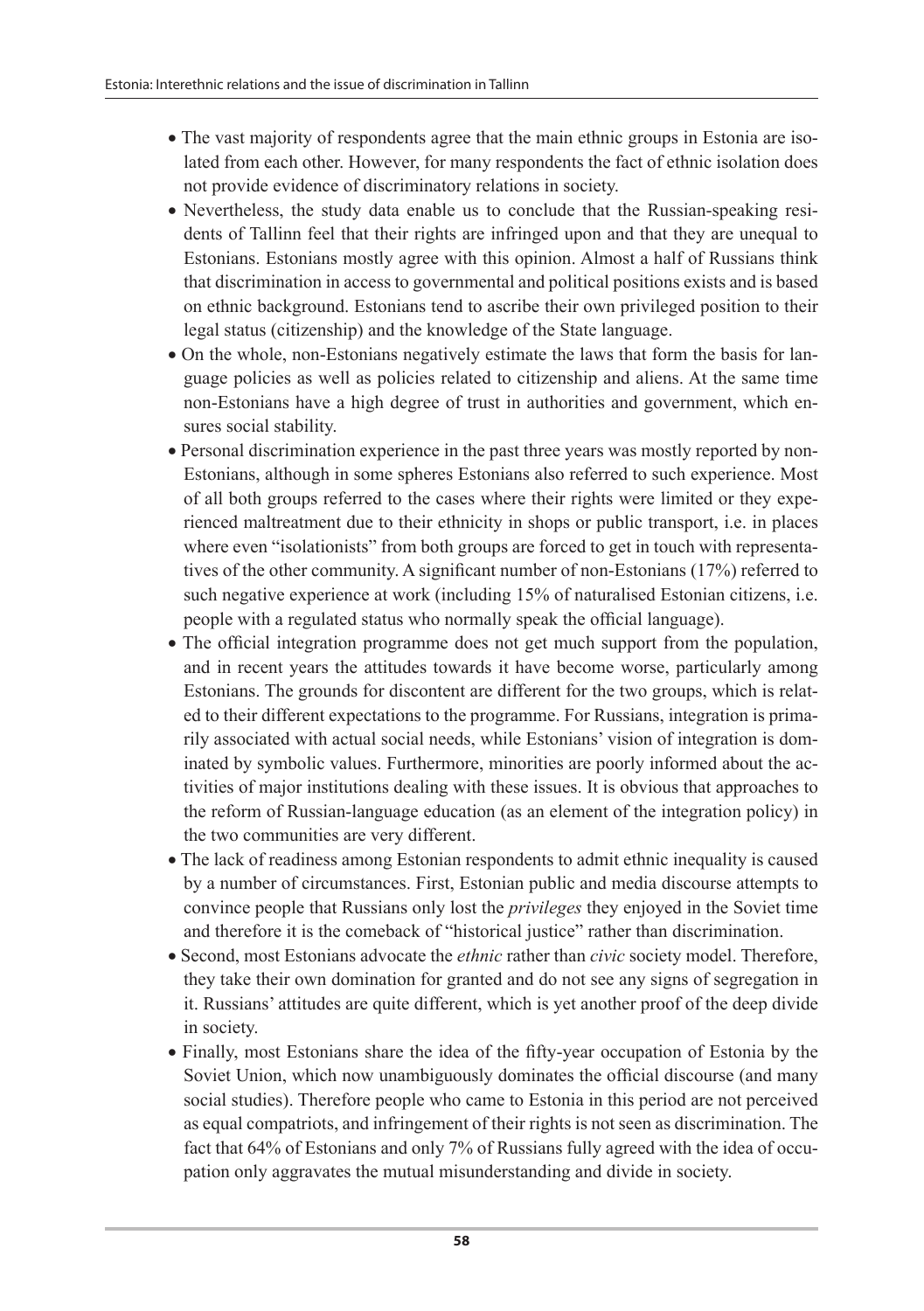

The Legal Information Centre for Human Rights (LICHR) was founded on May 2, 1994. Intimately involved in the setting up and consolidation of the LICHR were the non-governmental organisations of Denmark and Estonia. The LICHR launched its activities at the beginning of January 1995.

The LICHR is an independent non-governmental NGO, which activities are based on projects.

In its activities LICHR has mapped four high priority strategic spheres:

1. Conflict prevention: identifying the causes of potential conflicts through analysis and dissemination of information, as well as by enhancement of awareness and

knowledge about the human rights;

- 2. Fostering the creation of the society based on human rights standards;
- 3. Analysis of the Estonian legislation for its conformity with the international instruments on human rights;
- 4. Provision of legal advice and aid to individuals, whose rights are not duly guaranteed or are violated.